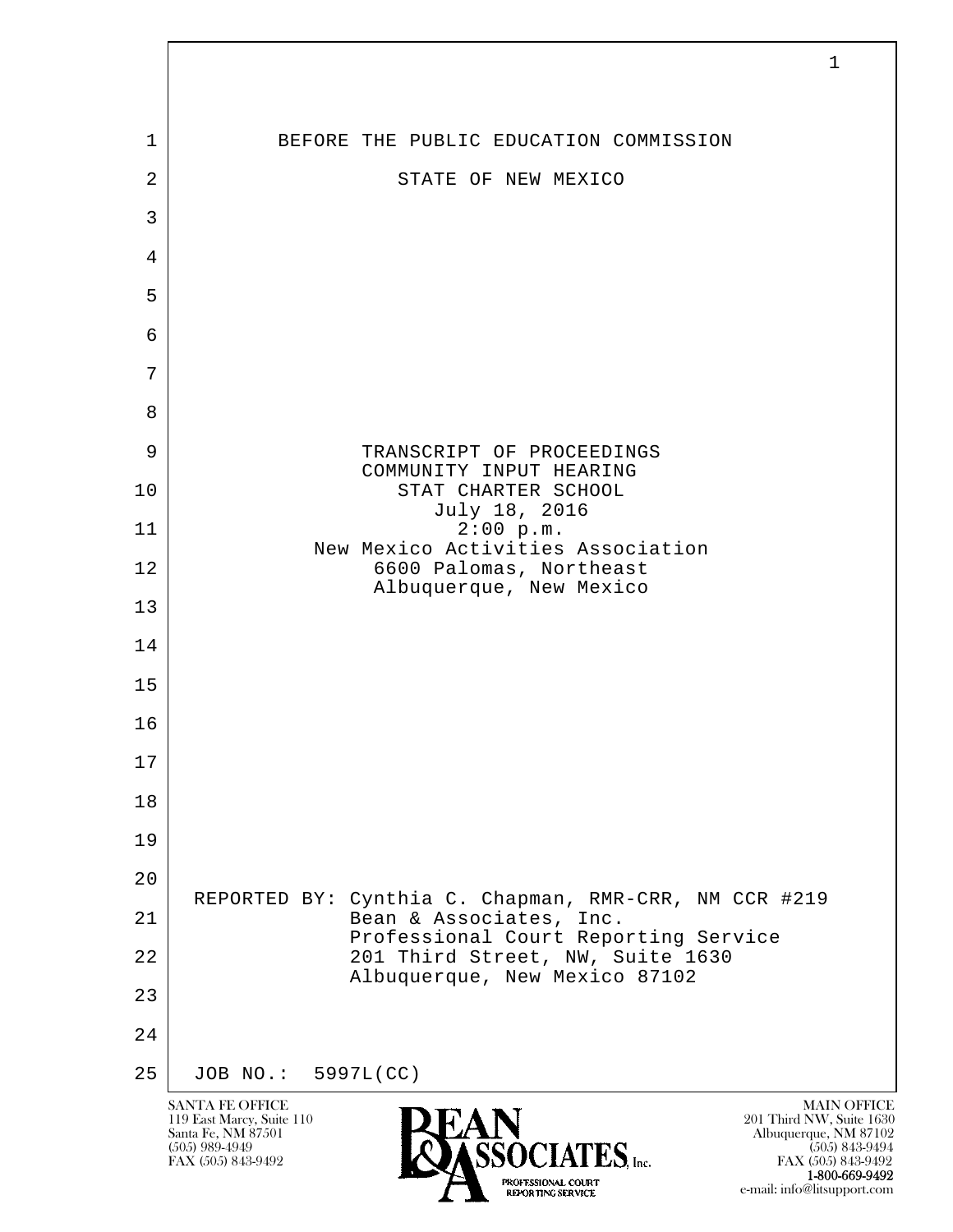| $\mathbf 1$    | A P P E A R A N C E S                                                                                                                                   |
|----------------|---------------------------------------------------------------------------------------------------------------------------------------------------------|
| $\overline{2}$ | COMMISSIONERS:                                                                                                                                          |
| $\mathsf{3}$   | MS. PATRICIA GIPSON, Chair<br>MS. KARYL ANN ARMBRUSTER, Secretary                                                                                       |
| 4              | MS. MILLIE POGNA, Member<br>MS. CAROLYN SHEARMAN, Member                                                                                                |
| 5              | MS. CARMIE TOULOUSE, Member                                                                                                                             |
| 6              | STAFF:                                                                                                                                                  |
| 7              | MS. KATIE POULOS, Director, Options for Parents                                                                                                         |
| 8              |                                                                                                                                                         |
| 9              |                                                                                                                                                         |
| 10             |                                                                                                                                                         |
| 11             |                                                                                                                                                         |
| 12             |                                                                                                                                                         |
| 13             |                                                                                                                                                         |
| 14             |                                                                                                                                                         |
| 15             |                                                                                                                                                         |
| 16             |                                                                                                                                                         |
| 17             |                                                                                                                                                         |
| 18             |                                                                                                                                                         |
| 19             |                                                                                                                                                         |
| 20             |                                                                                                                                                         |
| 21             |                                                                                                                                                         |
| 22             |                                                                                                                                                         |
| 23             |                                                                                                                                                         |
| 24             |                                                                                                                                                         |
| 25             |                                                                                                                                                         |
|                | <b>MAIN OFFICE</b><br>SANTA FE OFFICE                                                                                                                   |
|                | 201 Third NW, Suite 1630<br>119 East Marcy, Suite 110<br>Albuquerque, NM 87102<br>(505) 843-9494<br>Santa Fe, NM 87501<br>CCACIATEC<br>$(505)$ 989-4949 |

 $FAX (505) 989-4949$ <br>FAX (505) 843-9492<br>FAX (505) 843-9492<br>FROFTING SERVICE

**1-800-669-9492**<br> **EXALTERIONAL CN BT** e-mail: info@litsupport.com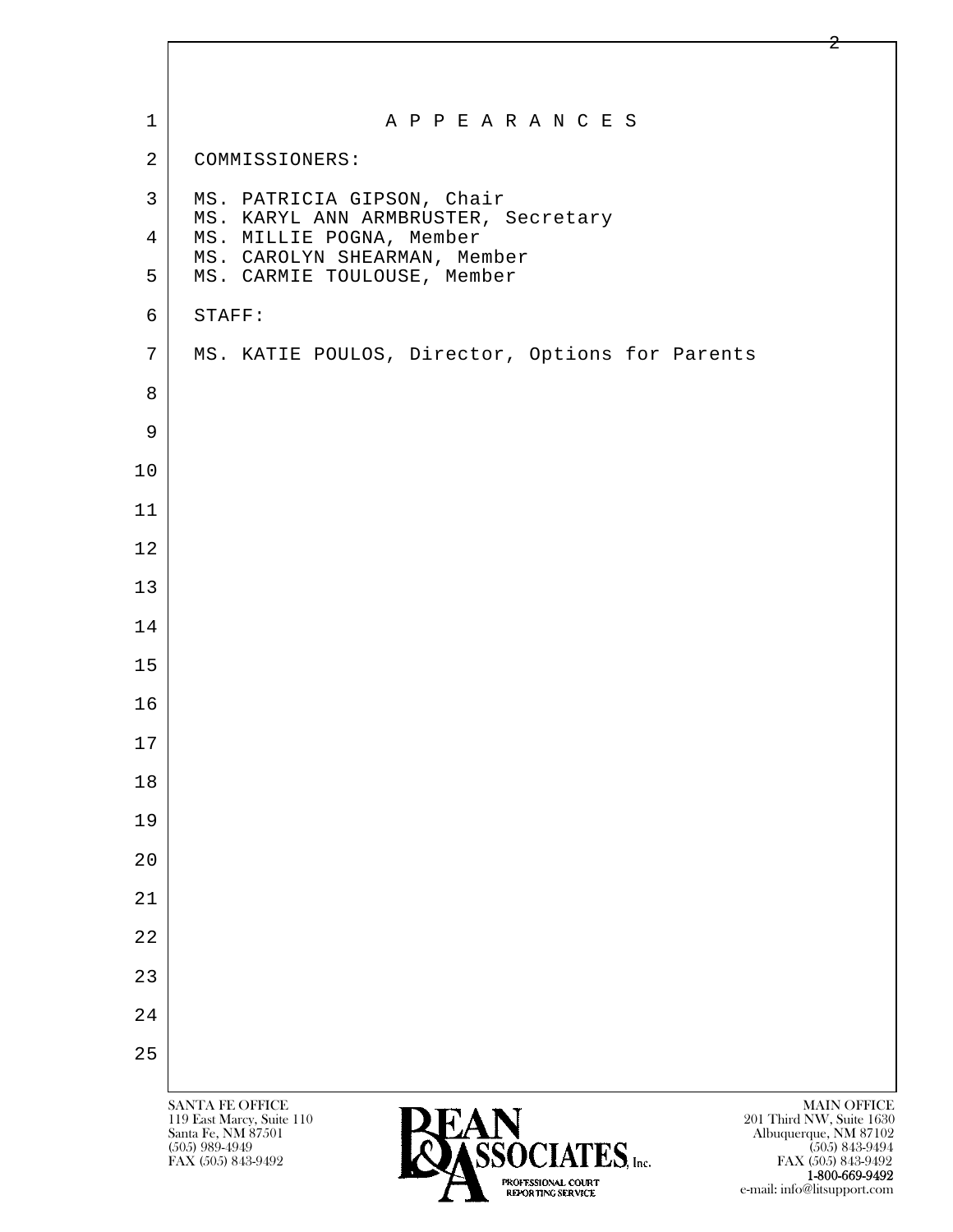| 1  | THE CHAIR: So I am bringing this meeting           |
|----|----------------------------------------------------|
| 2  | of the Public Education Commission back to order.  |
| 3  | And we are here on Monday -- is it Monday? I'm     |
| 4  | sorry -- Monday, July 18th, 2016, for the public   |
| 5  | input hearing for Students That Aspire To Teach.   |
| 6  | Before we begin, we will have the Pledge           |
| 7  | of Allegiance and Salute to the New Mexico Flag.   |
| 8  | I'll ask Commissioner Armbruster to lead us in the |
| 9  | Pledge of Allegiance, and Commissioner Toulouse in |
| 10 | the New Mexico Salute.                             |
| 11 | (Pledge of Allegiance and Salute to the            |
| 12 | New Mexico Flag conducted.)                        |
| 13 | THE CHAIR: And I think technically, for            |
| 14 | the record, we should have a roll call, as opposed |
| 15 | to just a name and introduction. And then we'll do |
| 16 | brief introductions.                               |
| 17 | Commissioner<br>COMMISSIONER ARMBRUSTER:           |
| 18 | Pogna?                                             |
| 19 | COMMISSIONER POGNA: Here.                          |
| 20 | COMMISSIONER ARMBRUSTER: Commissioner              |
| 21 | Toulouse?                                          |
| 22 | COMMISSIONER TOULOUSE: Present.                    |
| 23 | Chair Gibson?<br>COMMISSIONER ARMBRUSTER:          |
| 24 | THE CHAIR:<br>Here.                                |
| 25 | COMMISSIONER ARMBRUSTER: Commissioner              |
|    |                                                    |

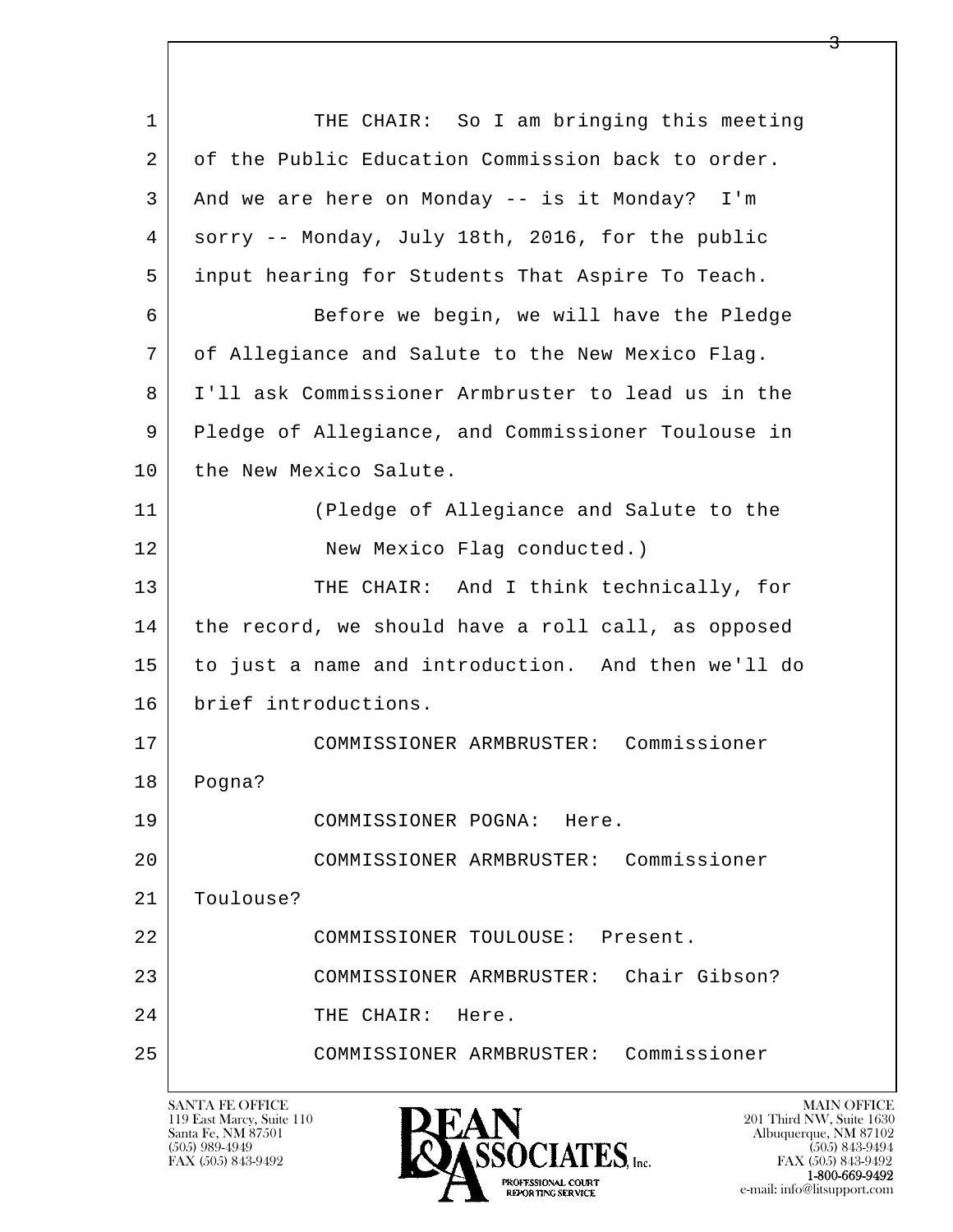l  $\overline{\phantom{a}}$  1 Shearman? 2 COMMISSIONER SHEARMAN: Here. 3 COMMISSIONER ARMBRUSTER: Commissioner 4 Armbruster is here. 5 | Four are not here; five are present. 6 THE CHAIR: Thank you. And briefly, we'll 7 just do a quick introduction so everyone knows who 8 | we are all. So Commissioner Pogna? 9 COMMISSIONER POGNA: I'm Millie Pogna from 10 Albuquerque. I represent the -- pretty much the 11 Northeast Heights up to the mountains. 12 COMMISSIONER ARMBRUSTER: And I'm Karyl 13 | Ann Armbruster. I'm District 4, which is 14 Los Alamos, some part of Santa Fe, Jemez, Corrales, 15 Rio Rancho, and a little bit of Albuquerque. I'm 16 | not where they are. 17 COMMISSIONER TOULOUSE: I'm Carmie 18 | Toulouse, District 3, which is the bulk of 19 Albuquerque, excluding Millie's part here and her 20 part on the West -- I have one little area on the 21 West Side. Otherwise, I go pretty much from the 22 river to the County line to down to the Base, and 23 then various places over where I step up, and 24 eventually Eubank and the Base and back over. 25 So I have the majority of charter schools

119 East Marcy, Suite 110<br>Santa Fe, NM 87501

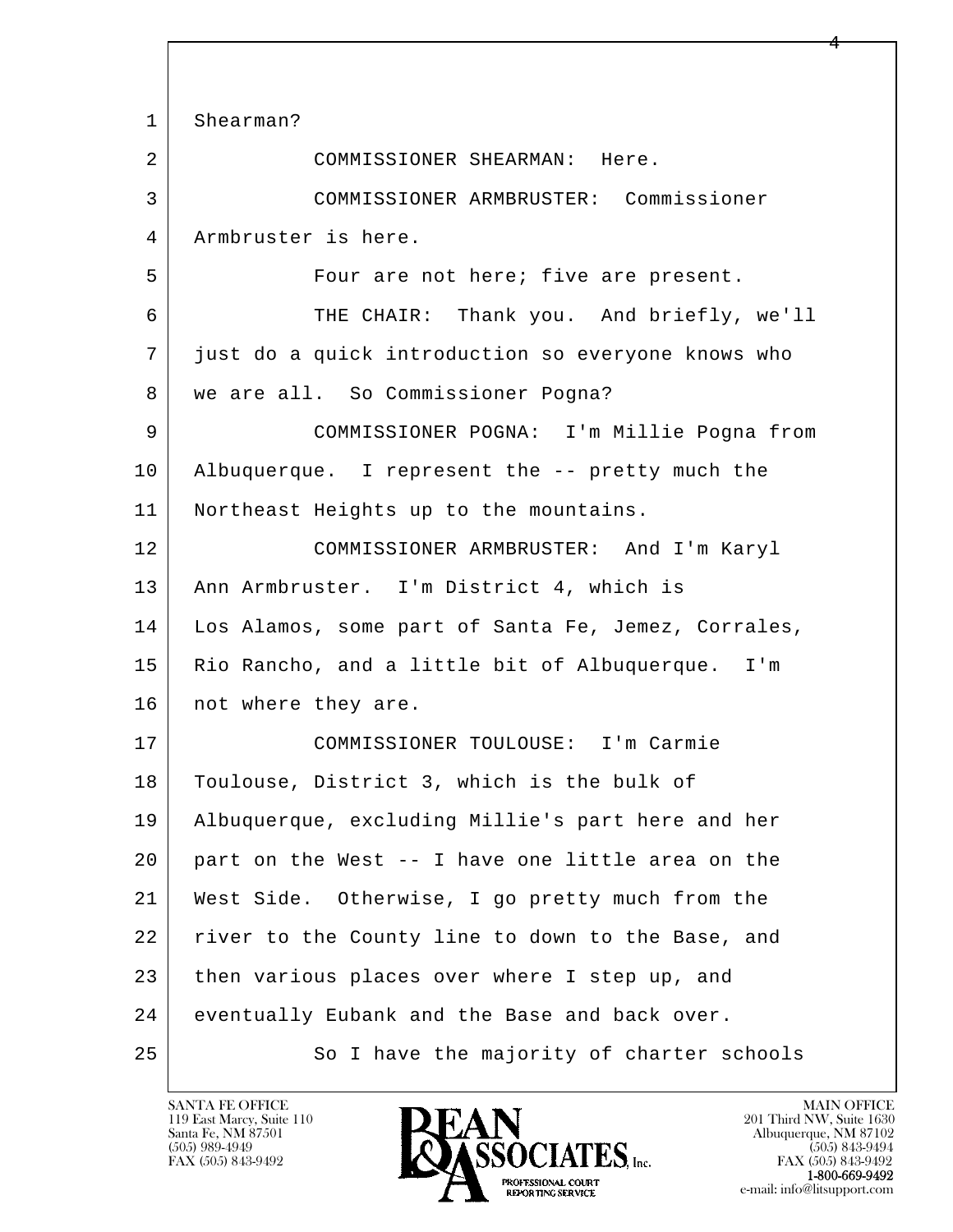l  $\overline{\phantom{a}}$  1 in the Albuquerque area. I can count at least 15 of 2 them within about two miles of where my house is. 3 So... 4 THE CHAIR: And I am Pattie Gipson. And I 5 represent District 7, which is all of Doña Ana and a 6 smidgen of Otero County. 7 COMMISSIONER SHEARMAN: I'm Carolyn 8 Shearman. I represent District 9, which is the far 9 eastern edge of the state. And it's nice to see you 10 all here this afternoon. 11 THE CHAIR: And before we actually begin, 12 the people that we initially speak to are the 13 founders of the school. So if you are -- if you are 14 a founder, then please come forward. If anyone who 15 has been on the applicant team for the school has 16 signed up for public input, it is for community 17 input and not for the -- anyone who's been on the 18 applicant team. 19 So we do ask that anyone who signed up in 20 the back to speak that is part of the applicant 21 team, that is not who we allow to address us at that 22 time. Okay? 23 All right. So this meeting is being 24 conducted pursuant to New Mexico Statutes Annotated 25 Title 22, Section B -- Section 8B-6J, 2009.

119 East Marcy, Suite 110<br>Santa Fe, NM 87501



FAX (505) 843-9492<br>1-800-669-9492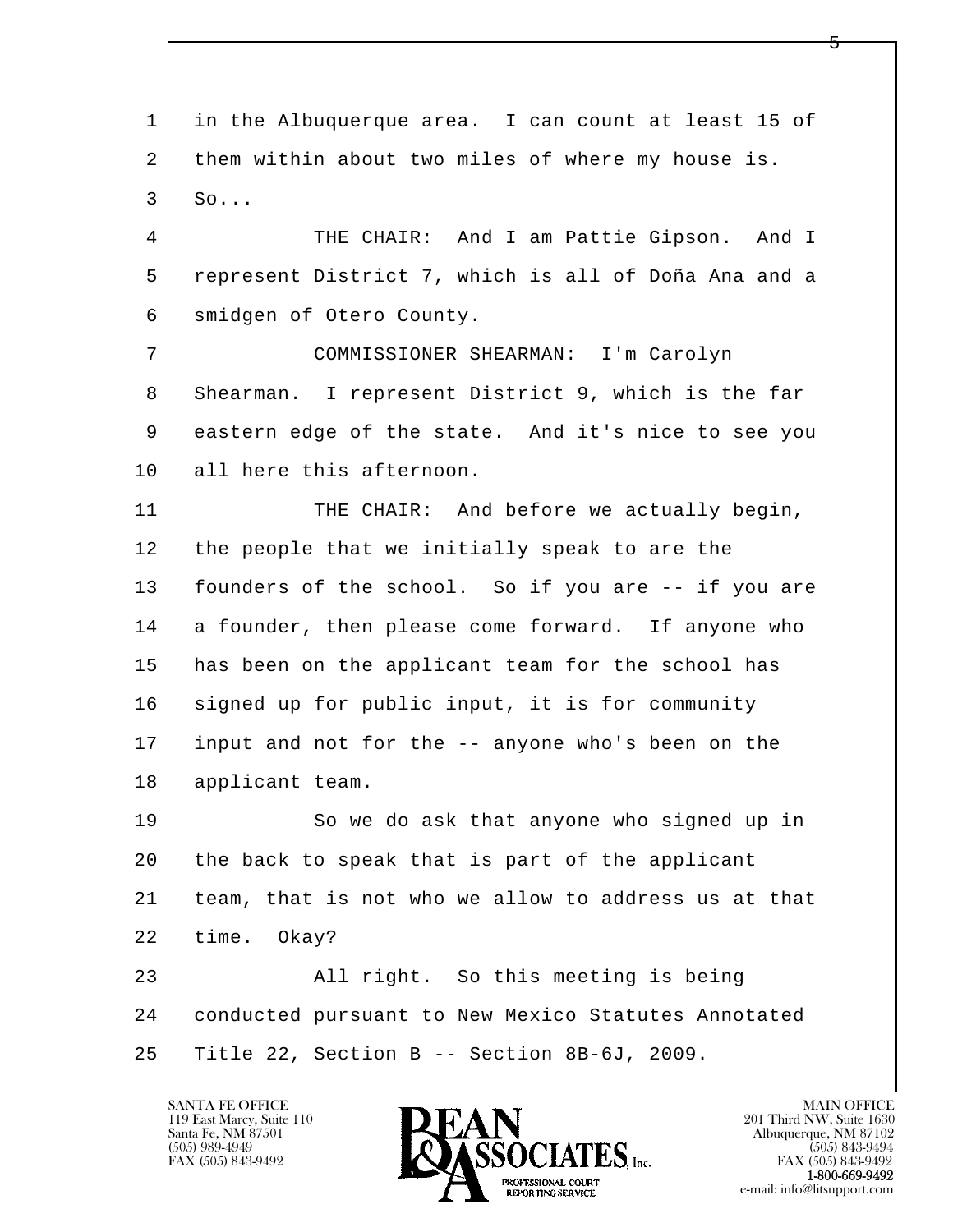| $\mathbf 1$ | The purpose of these Community Input                |
|-------------|-----------------------------------------------------|
| 2           | hearings that will be held from July 18th through   |
| 3           | July 20th, 2016, is to obtain information from the  |
| 4           | applicants and to receive community input to assist |
| 5           | the Public Education Commission in its decision     |
| 6           | whether to grant the proposed charter applications. |
| 7           | According to this section of the law, the           |
| 8           | Commission may appoint a subcommittee of no fewer   |
| 9           | than three members to hold a public hearing.        |
| 10          | According to law, these hearings are being          |
| 11          | transcribed by a professional court reporter.       |
| 12          | The total time allocated to each                    |
| 13          | application is 90 minutes, which will be timed to   |
| 14          | ensure an equitable opportunity to present          |
| 15          | applications.                                       |
| 16          | During the hearing, the Commission will             |
| 17          | allow for community input about the charter         |
| 18          | application. The time for public comments will be   |
| 19          | limited to 20 minutes. If you wish to speak         |
| 20          | regarding the application, please sign in at least  |
| 21          | 15 minutes before the applicant's presentation.     |
| 22          | Please be sure that you indicate on the             |
| 23          | sign-up sheet whether you are here in opposition or |
| 24          | support of the charter school. The Commission       |
| 25          | Chair, based on the number of requests to comment,  |

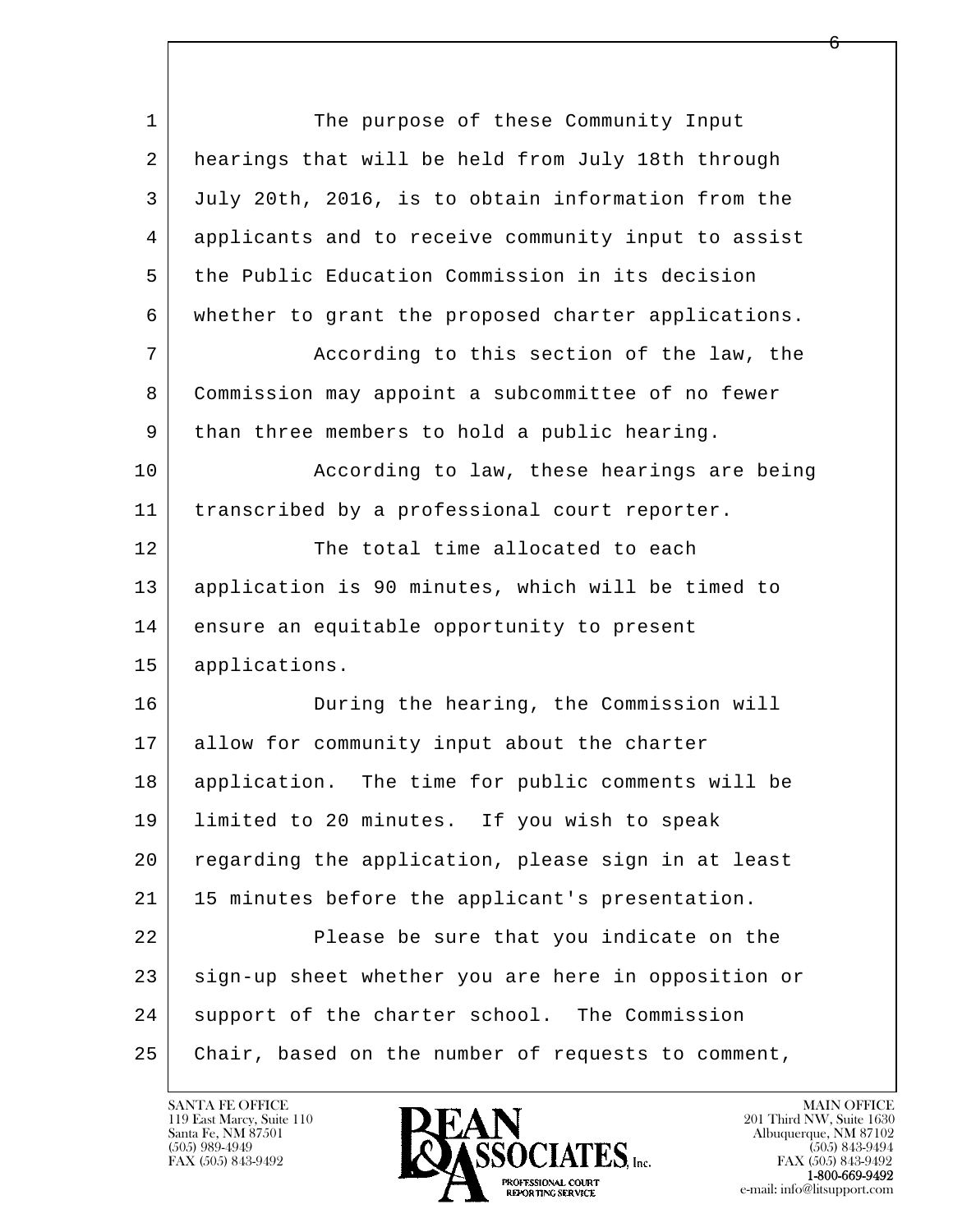l  $\overline{\phantom{a}}$  1 will allocate time to those wishing to speak. 2 If there are a large number of supporters 3 or opponents, they are asked to select a speaker to 4 represent common opinions. 5 We will try to allocate an equitable 6 amount of time to represent the community 7 accurately. 8 The Commission will follow this process 9 | for each Community Input hearing: 10 The Commission will ask each applicant or 11 group to present to the table in front. They will 12 be given 20 minutes to present their application in 13 the manner they deem appropriate. 14 The Commission will not accept any written 15 documentation from the applicant; but the applicant 16 may use exhibits to describe their school. However, 17 the setup time for exhibits, et cetera, will be 18 included in the 20 minutes. 19 Following the applicant's presentation, 20 the local school district representatives, which 21 includes the superintendent, administrators, and 22 board members, will be given ten minutes to comment. 23 Subsequently, the Commission will allow 24 20 minutes for public comment, as described above. 25 Finally, the Commission will be given

119 East Marcy, Suite 110<br>Santa Fe, NM 87501

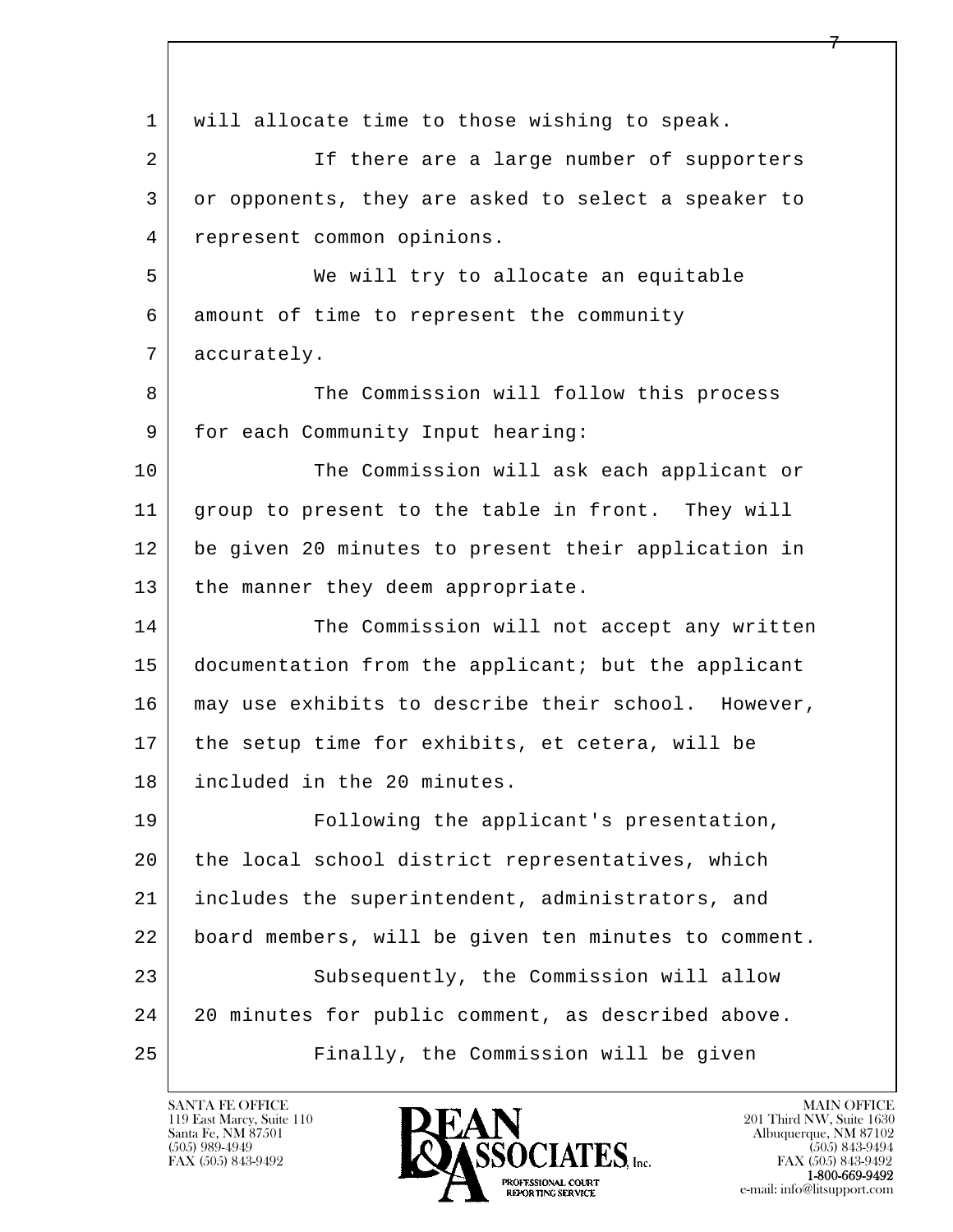l  $\overline{\phantom{a}}$  1 40 minutes to ask questions of the applicant. 2 So once again, the sign-up sheets are in 3 the back. And please, once again, if you are part 4 of the applicant team, please don't put your name on 5 there. Please take your name off, if it was there. 6 MS. POULOS: That should include anyone 7 who is part of the capacity interview hearing who 8 has identified themselves as an applicant. 9 | THE CHAIR: Oh, okay. 10 MS. POULOS: Because I think that's -- 11 again, anyone who was part of the applicant team, 12 being part of the capacity interview, you are 13 already identified as part of the team. You should 14 not be signing up. 15 THE CHAIR: Thanks for clarifying that, 16 because I just thought that that was all of the same 17 people. Okay. Thank you. 18 Okay? Excuse me. 19 Okay. All right. Katie, ready? 20 MS. POULOS: I am. 21 | THE CHAIR: Okay. You may begin. 22 | MR. CHRIS JONES: Good afternoon, members, 23 Madam Chair, and members of the Commission. 24 THE CHAIR: I'm sorry. Please identify 25 yourself and spell your last name for the court

119 East Marcy, Suite 110<br>Santa Fe, NM 87501

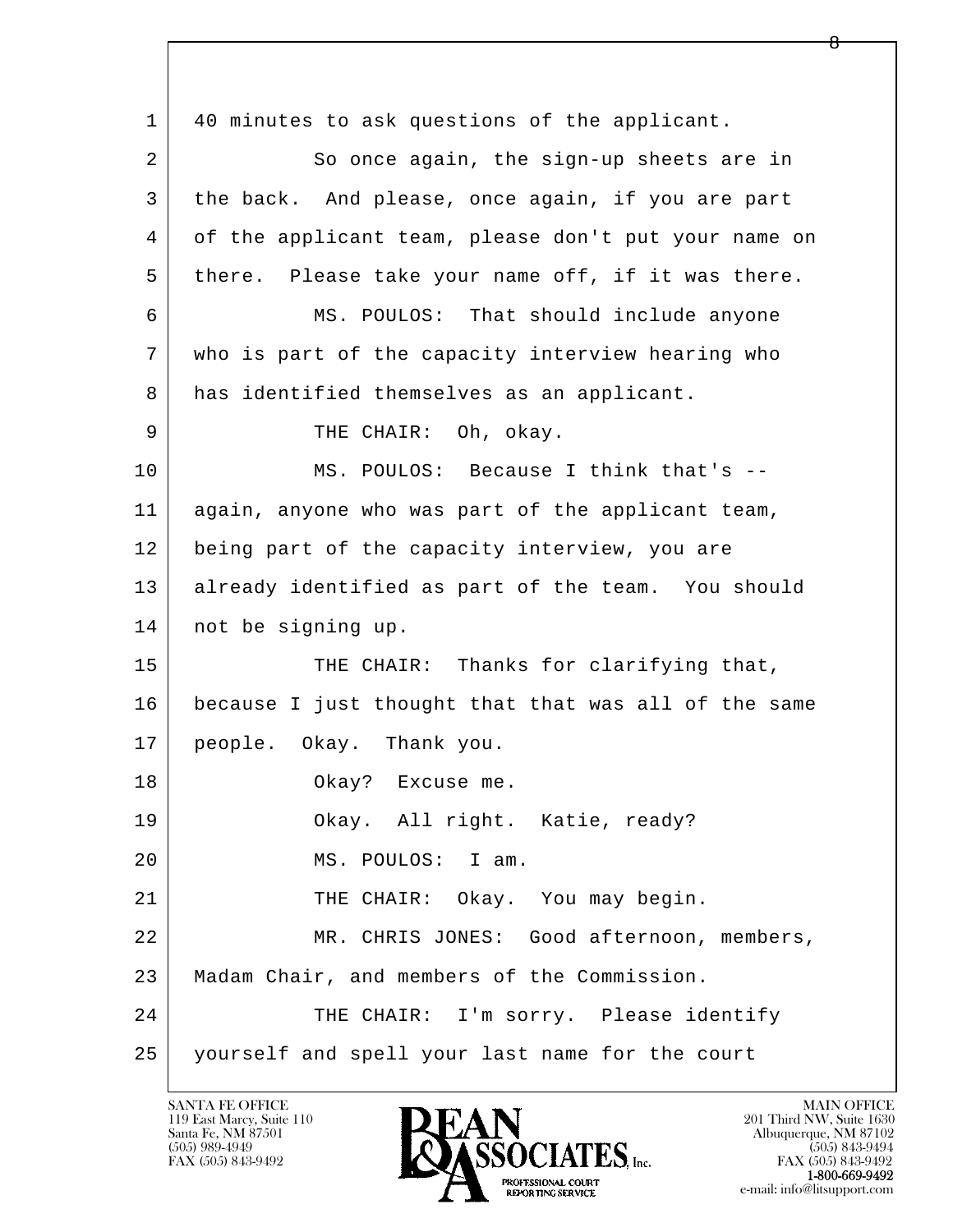l  $\overline{\phantom{a}}$ 1 reporter. 2 MR. CHRIS JONES: Would you like for us to 3 do a whole team introduction at this point? 4 THE CHAIR: That would be perfect. 5 MR. CHRIS JONES: So my name is Chris 6 Jones. I am one of the founders of STAT, Students 7 | That Aspire To Teach Charter School. 8 I'm sorry. Spelling is C-H-R-I-S, and 9 "Jones," J-O-N-E-S. Excuse me. 10 MS. GLORIA VELASQUEZ: And my name is 11 Gloria Velasquez, and I am a team member of the 12 founding for the charter school. 13 COMMISSIONER SHEARMAN: I am sorry. But 14 the acoustics in this room are dreadful, and I 15 cannot hear you. So you guys are really going to 16 have to speak up. 17 | MR. CHRIS JONES: Do we have a microphone; 18 because this is my voice. This is my teaching 19 voice, believe it or not. 20 COMMISSIONER POGNA: It's the high 21 ceilings. 22 COMMISSIONER SHEARMAN: It's just not done 23 conducive to hearing very well. 24 MS. GLORIA VELASQUEZ: My name is Gloria 25 Velasquez, I'm a member of the founding for the

119 East Marcy, Suite 110<br>Santa Fe, NM 87501

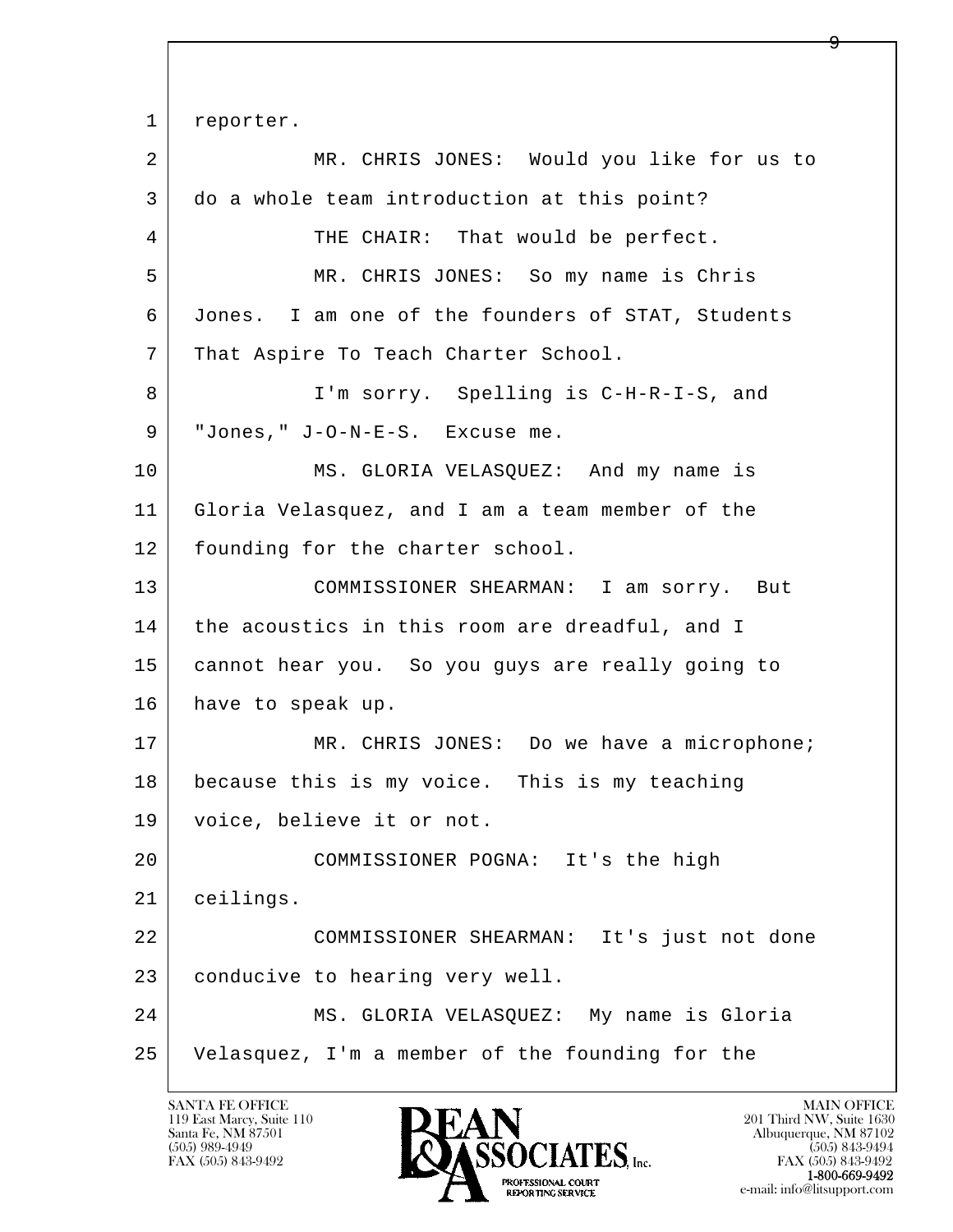l  $\overline{\phantom{a}}$  1 charter, and my name is spelled V-E-L-A-S-Q-U-E-Z. 2 DR. ANALEE MAESTAS: Analee Maestas. 3 M-A-E-S-T-A-S. Founding member. 4 MR. CARLOS ABEYTA: Good afternoon, 5 members of the committee. My name is Carlos Abeyta, 6 A-B-E-Y-T-A. And I'm also a founding member. 7 DR. AMY ATKINS: Dr. Amy Atkins. 8 A-T-K-I-N-S. This is my best, loudest voice that I 9 can manage. Is that good? 10 Okay. And I am also a founding member. 11 MS. MAY ARAUJO: May Araujo, A-R-A-U-J-O. 12 I'm also a founding member. 13 THE CHAIR: I just have a quick clarifying 14 | question that won't count against their time; 15 because the founding members that we have in our 16 application don't include a number of you. So I 17 guess we just need a little bit of clarity at this 18 point in time as to how this happened, that they're 19 not included in the application. 20 MR. CHRIS JONES: Right. So we had a -- 21 we had two of us identified as founding members in 22 the application. And we had an applicant team. So 23 | everyone that is in the application is the two of 24 | us; and the rest just assisted with the development 25 of the application. Should they have been included?

119 East Marcy, Suite 110<br>Santa Fe, NM 87501



 $10 \,$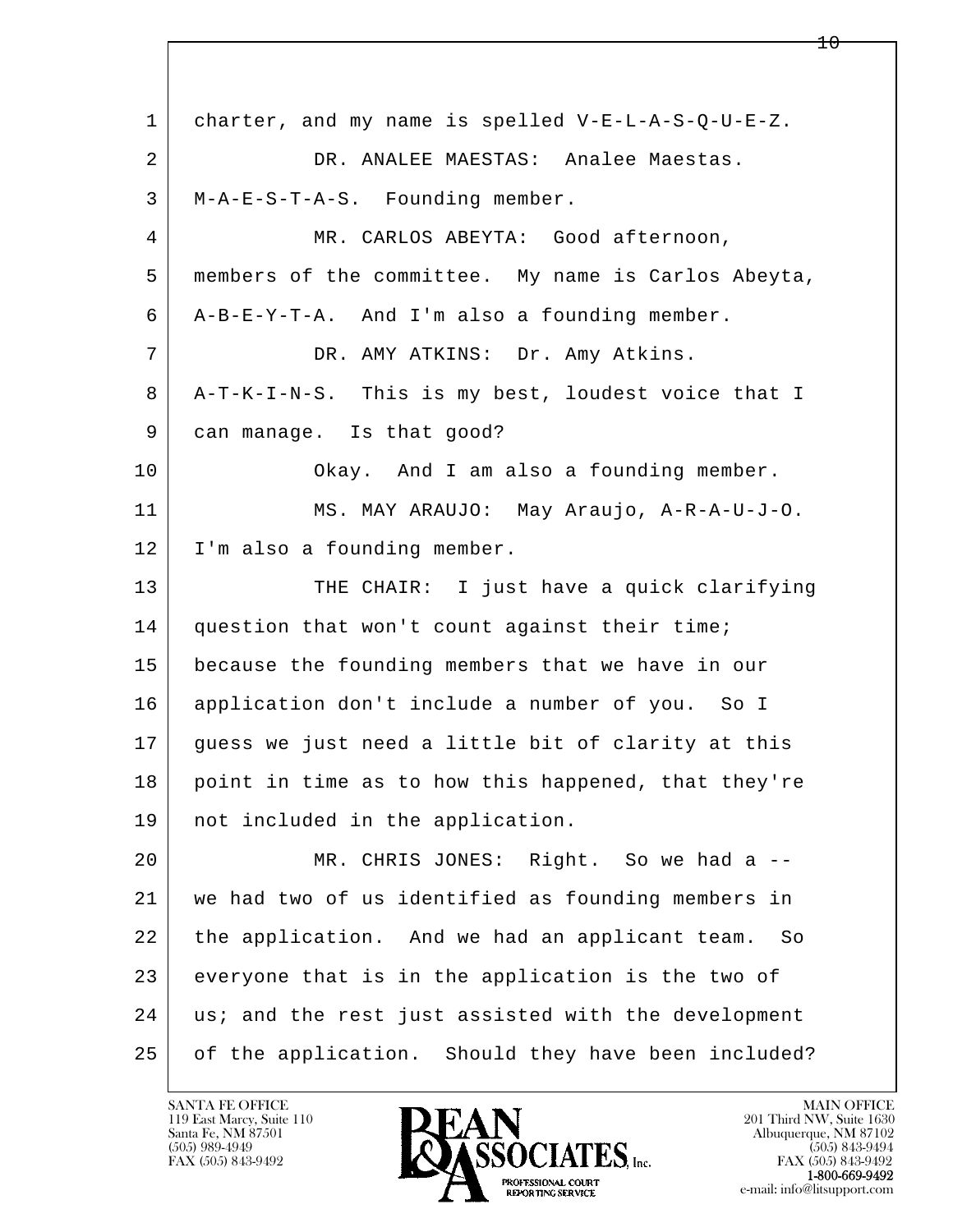l  $\overline{\phantom{a}}$  1 Perhaps. Perhaps they should have stayed outside. 2 THE CHAIR: Because we speak to founders 3 during this time. 4 MR. CHRIS JONES: Sure. Sure, of course. 5 THE CHAIR: So we have two identified. 6 MR. CHRIS JONES: Right. Right. What 7 Ms. Poulos mentioned also provides some clarity in 8 that process, as well, as far as who participated in 9 the capacity interview and who can speak. So I 10 don't know the best approach to take at this point. 11 COMMISSIONER SHEARMAN: Our approach is 12 going to be the founders that are listed here, okay? 13 So that's Chris and Gloria. 14 MR. CHRIS JONES: Yes, ma'am. Okay. 15 Madam Chair, does that mean that the 16 applicant team members who signed up are able to 17 speak toward the end? 18 THE CHAIR: No. Members of the applicant 19 team -- in the community input? 20 MR. CHRIS JONES: Sure. 21 THE CHAIR: No, they are not. That's for  $22$  the community, not for the applicant team. 23 MR. CHRIS JONES: Okay. 24 THE CHAIR: Okay. Thanks. 25 COMMISSIONER SHEARMAN: I do think the

119 East Marcy, Suite 110<br>Santa Fe, NM 87501

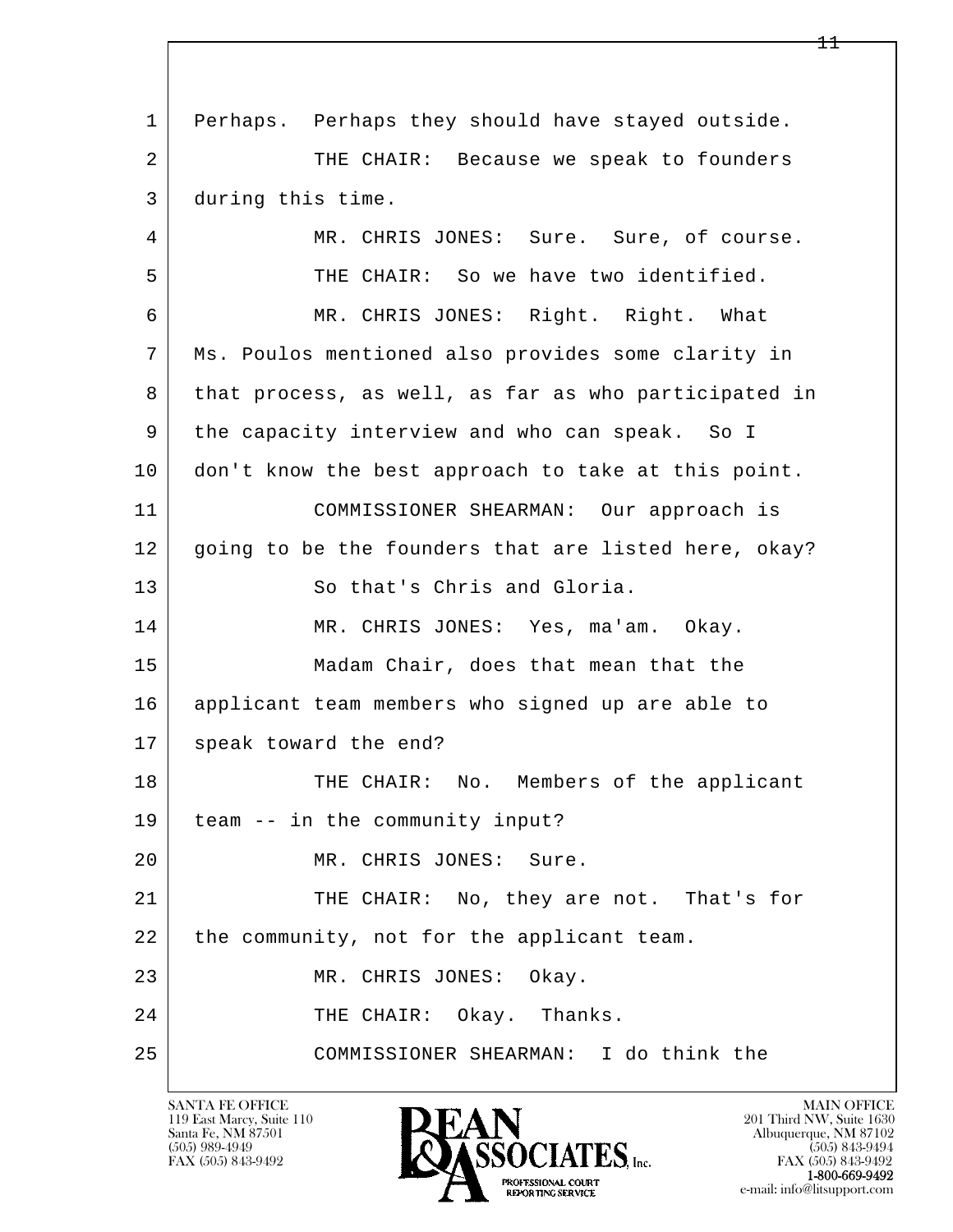l  $\overline{\phantom{a}}$ 1 founders could ask --2 THE CHAIR: They can. You can -- if you 3 want some clarity from someone, you can certainly  $4 \mid$  speak to them -- 5 COMMISSIONER SHEARMAN: Ask them to 6 respond. 7 MR. CHRIS JONES: Okay. Thank you very 8 | much, Madam Chair. 9 | Okay. All right. Well, thank you very 10 | much. Madam Chair, members of the Commission, I 11 want to thank you for your time and the opportunity 12 to present to you this afternoon about the STAT 13 model. 14 We're really excited about the potential 15 of the STAT model. We believe that it does satisfy  $16$  an urgent need that we have in the state to 17 replenish the teacher shortage. We're trying to 18 create a pipeline of high performing teachers in a 19 12-year cycle; so by the time they come to us in 20 middle school, we're hoping to produce, within 21 12 years, teachers who can actually join classrooms 22 as teachers of record. And that's our ultimate  $23$  goal. 24 We introduced ourselves. Again, I am 25 Chris Jones, and I am one of the founding members of

119 East Marcy, Suite 110<br>Santa Fe, NM 87501



FAX (505) 843-9492 FAX (505) 843-9492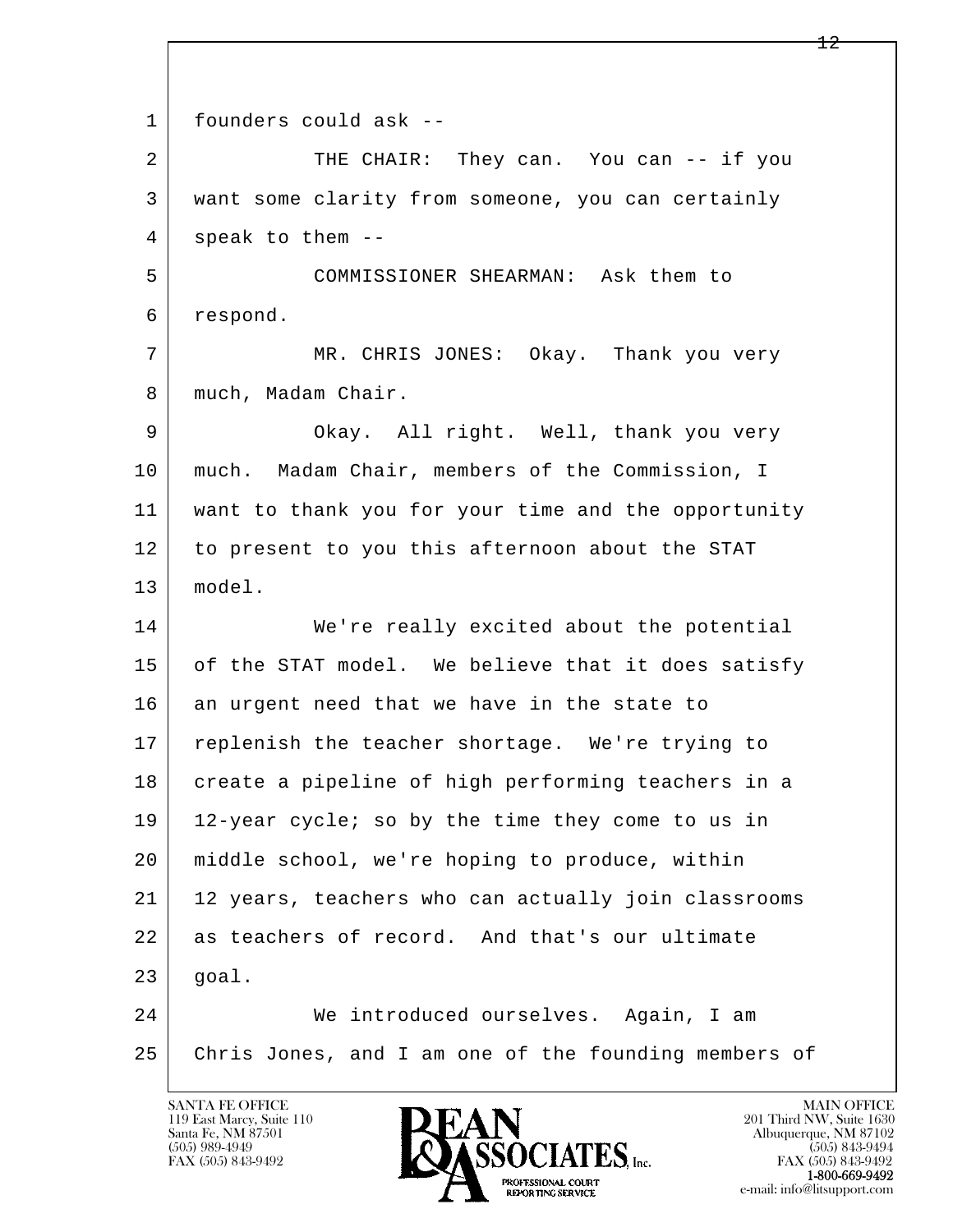| $\mathbf 1$ | the STAT, Students That Aspire To Teach Charter      |
|-------------|------------------------------------------------------|
| 2           | School. I have about a 15-minute presentation for    |
| 3           | you all, and I hope to touch on the points that are  |
| 4           | most valid. I also want to forewarn you; again,      |
| 5           | this is my best teaching voice, so I will attempt to |
| 6           | project.                                             |
| 7           | THE CHAIR: I think it's fine for us. It              |
| 8           | might not serve well to the back; but I think --     |
| 9           | MR. CHRIS JONES: So I'll do my best.                 |
| 10          | I'll do my best to project.                          |
| 11          | So I want to begin -- within the                     |
| 12          | 15 minutes, I want to share with you some research   |
| 13          | and data. I want to also share with you some         |
| 14          | background information about STAT and about how this |
| 15          | came about, our vision. I also want to share with    |
| 16          | you aspects of our model that are most critical for  |
| 17          | implementation purposes.                             |
| 18          | I have an appeal. I have some conclusion             |
| 19          | statements for you, as well; so we'll try to get to  |
| 20          | everything within 15 minutes.                        |
| 21          | First of all, we have a teacher vacancy              |
| 22          | report that was published by Dr. Karen Trujillo, who |
| 23          | is from the New Mexico State University Alliance for |
| 24          | the Advancement of Teaching and Learning. This was   |
| 25          | a report published in December of 2015, which I      |

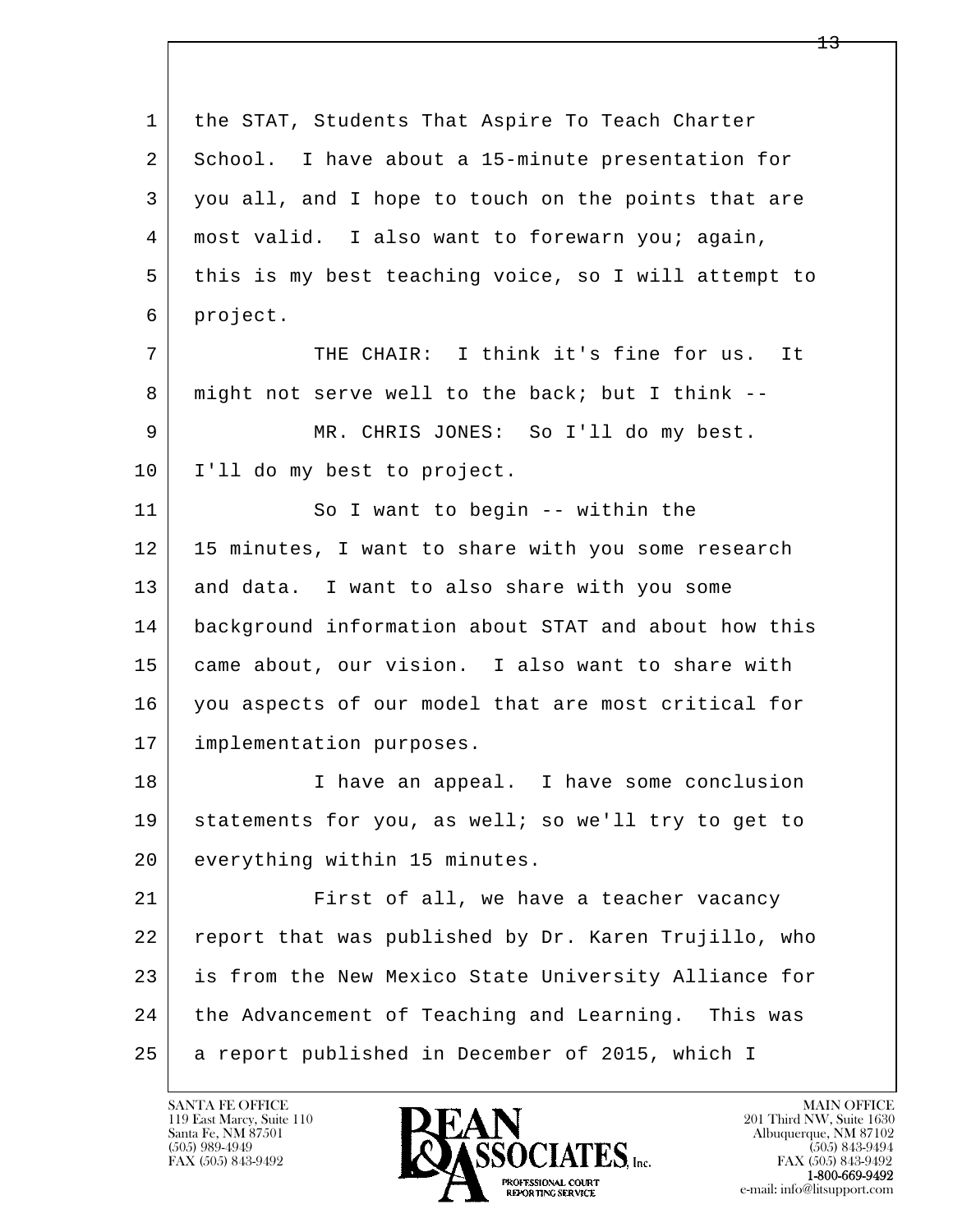l  $\overline{\phantom{a}}$  1 would like to remind everyone is about five months 2 into the school year. 3 At that time, the data that was included 4 in the report does not include State charter 5 schools, does not include Bureau of Indian Education 6 schools or private schools. It is strictly made up 7 of 89 school districts, as identified by the 8 | New Mexico Public Education Department. 9 Within the report, what was identified is 10 there are 513 openings in the State of New Mexico; 11 this was December of 2015. 12 And the reason I brought up the time line, 13 | five months into a school year to have over 14 | 500 openings and that number of vacancies is a 15 little alarming; it's concerning for our students 16 and for public education, in general. 17 Central New Mexico consists of 18 | 11 districts. And Albuquerque had the greatest need 19 when it came to the report that was published. 20 Albuquerque Public Schools alone had 171 openings in 21 December of 2015. 22 The conclusion of this particular report 23 was that Central -- the Central region in New Mexico 24 has the most dire need for teachers. In fact, it 25 accounted for 50 percent of the total vacancies.

119 East Marcy, Suite 110<br>Santa Fe, NM 87501

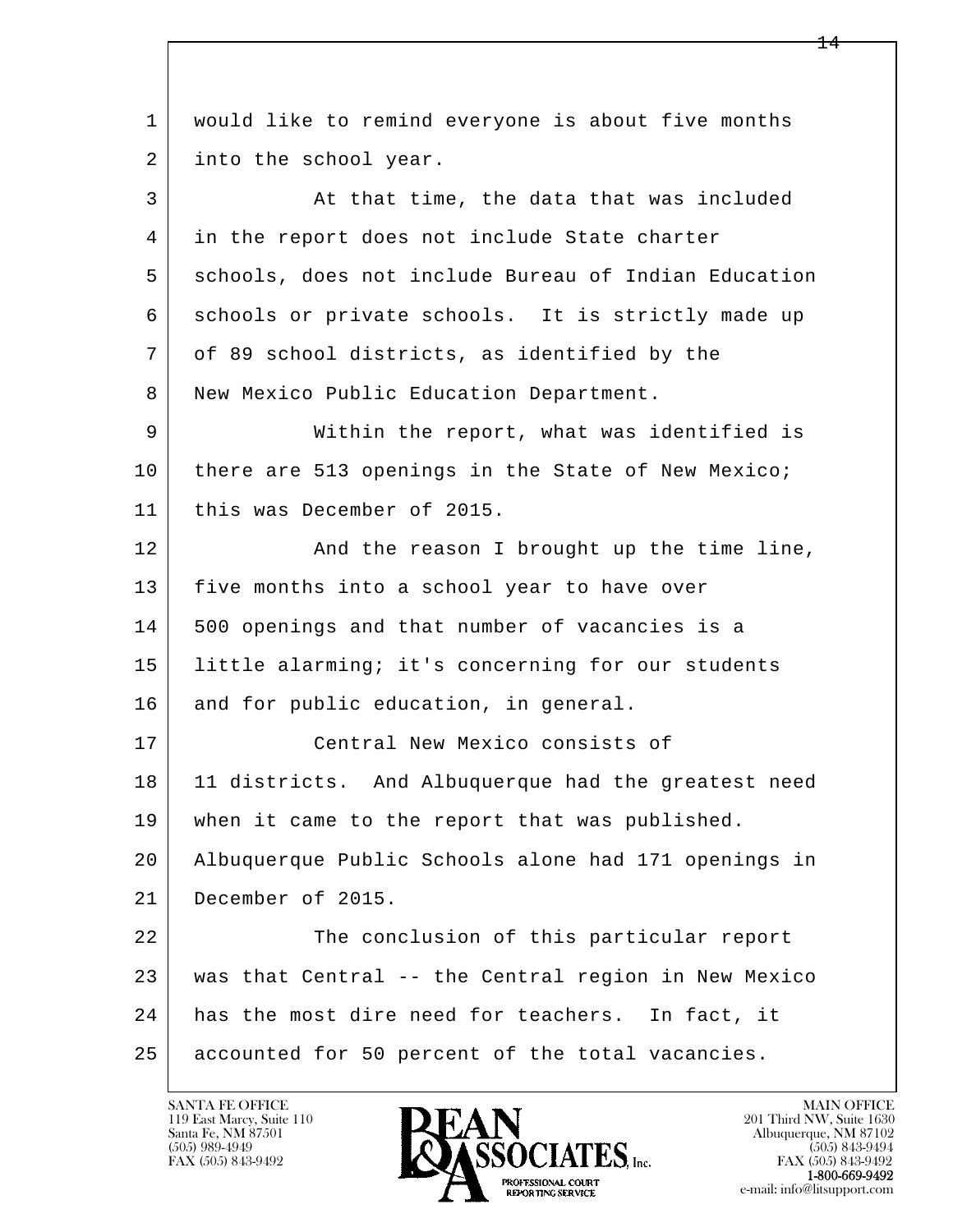| $\mathbf{1}$ | This includes counselors and ancillary staff, as     |
|--------------|------------------------------------------------------|
| 2            | well.                                                |
| 3            | There's an extreme shortage of special               |
| 4            | education teachers, as we all know. And as a matter  |
| 5            | of fact, special education vacancies include --      |
| 6            | included in this report are 32 percent of the total  |
| 7            | vacancies. And we know the time line of special      |
| 8            | education teachers tends to be about three years.    |
| 9            | And what we're trying to do is take a proactive      |
| 10           | approach, a grass-roots approach, grow your own, so  |
| 11           | that we can address this deficiency, not only for    |
| 12           | Central New Mexico, but for other regions within the |
| 13           | state that face the same shortage.                   |
| 14           | Next steps within the report that was                |
| 15           | published: Develop programs to recruit and retain    |
| 16           | qualified teachers in all subject areas. And by      |
| 17           | programs, they mean let's start early. And           |
| 18           | Dr. Karen Trujillo, who is one of our partners in    |
| 19           | this work, has endorsed the STAT model and believes  |
| 20           | that the early-on approach is the right way.         |
| 21           | It's the right way to go when we're                  |
| 22           | identifying students early on and trying to develop  |
| 23           | their fashion for public education; not only that,   |
| 24           | but trying to expose them to the systems in public   |
| 25           | education, including the teacher evaluation system,  |

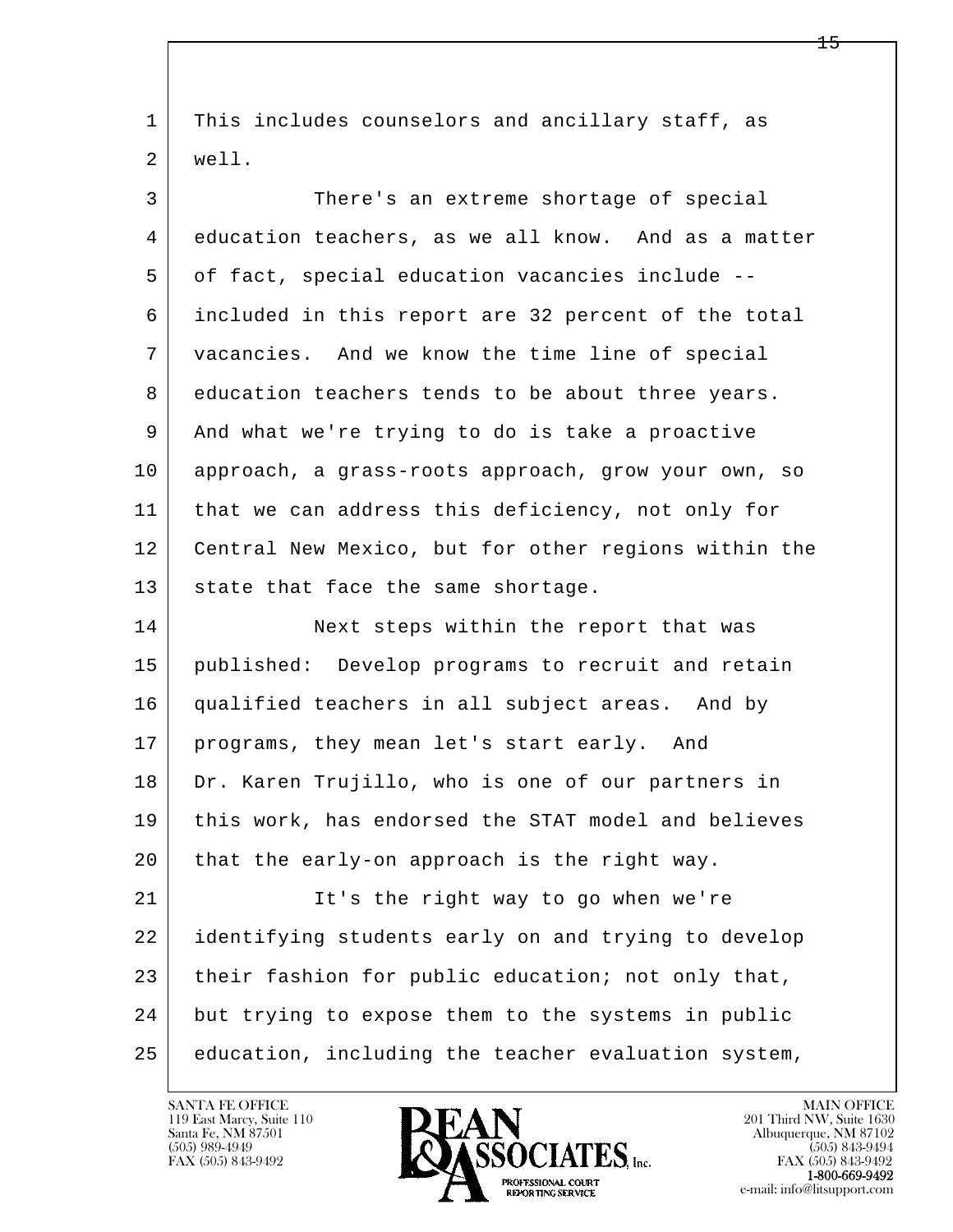l  $\overline{\phantom{a}}$  1 including the school grading system, so that they 2 familiarize themselves with these processes and have 3 the ability to develop some of the high performing 4 qualities of teachers that we need in the State of 5 New Mexico. 6 We want to encourage students, based on 7 the report, to consider special education as a 8 career choice, and, finally, offer incentives for 9 educational assistants to become licensed in special 10 education. 11 These are some of the next steps that were 12 a part of the published report. And the reason we 13 feel this is important to mention right now is 14 because this research base really does support the 15 vision that we had for STAT Charter School some time 16 back. 17 | The It also supports the need to have a 18 | grow-your-own approach. And in Albuquerque Public 19 Schools right now, we have two teacher cadet 20 programs that are actually facilitated by two 21 individual teachers. And the reach for these two 22 programs is about 60 students per school year. 23 | As you see in our application, we have an 24 enrollment cap of about 500 students; and so we hope 25 | to generate an actual pipeline of biliteral and

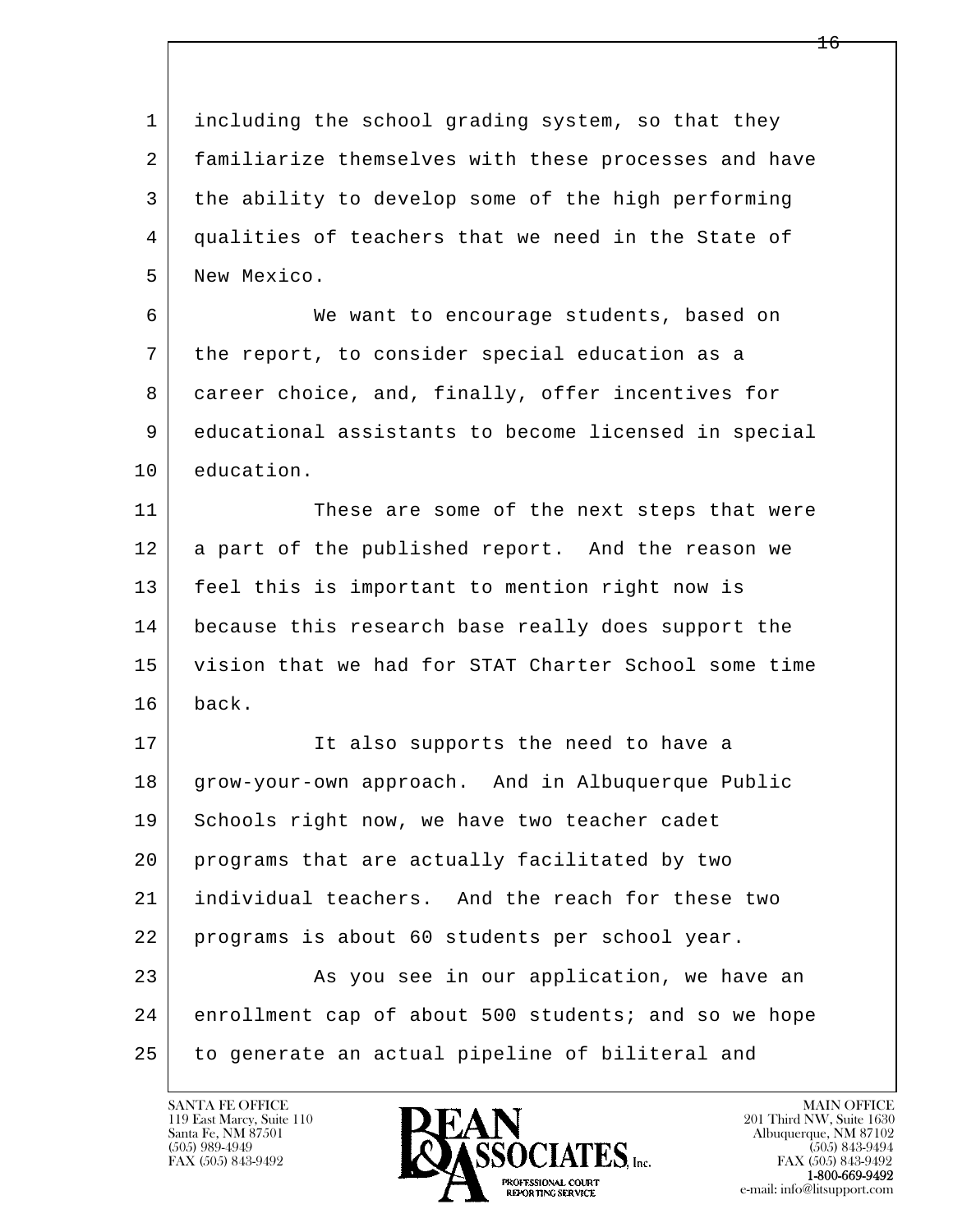| $\mathbf{1}$ | bilingual teachers and prospects who can go and       |
|--------------|-------------------------------------------------------|
| 2            | really flourish at the post-secondary level.          |
| 3            | The background of STAT:                               |
| 4            | In 2013-2014, the administrative team at              |
| 5            | La Promesa sat around, and we discussed ways to       |
| 6            | recruit and retain high performing teachers,          |
| 7            | particularly in bilingual education, special          |
| 8            | education, and early childhood education. We feel     |
| 9            | the need to really recruit and figure out programs    |
| 10           | to incentivize teaching for these particular          |
| 11           | individuals; because we saw a shortage when we were   |
| 12           | trying to staff.                                      |
| 13           | And so sitting around, developing a                   |
| 14           | staffing pattern and looking for available            |
| 15           | candidates who were highly qualified was very         |
| 16           | difficult for us to do at the time.                   |
| 17           | "STAT" is a medical term that means                   |
| 18           | "urgent." And based on the report and the research    |
| 19           | that I shared with you, I think our applicant team    |
| 20           | certainly feels the sense of urgency right now to     |
| 21           | address this deficiency throughout our state.<br>It's |
| 22           | very important that we figure out a way to be         |
| 23           | proactive, as -- as opposed to reactive and figuring  |
| 24           | out how we can staff these vacancies, especially in   |
| 25           | the high-need areas.                                  |

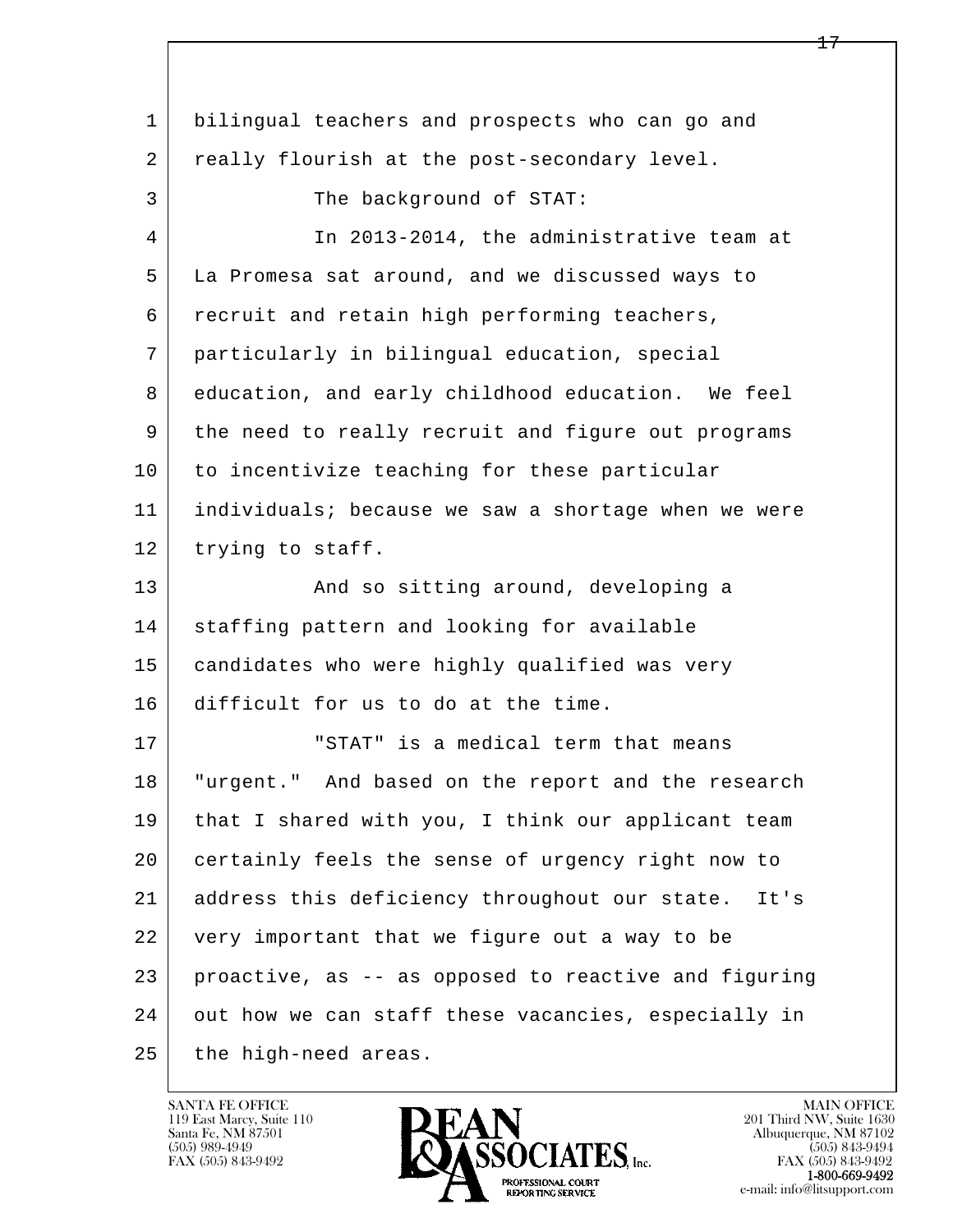l  $\overline{\phantom{a}}$ 1 So STAT, Students That Aspire To Teach, 2 comes from just that; it's our sense of urgency to 3 address this program, not only locally for 4 ourselves, not only for the Central region, but for 5 the entire state. We have the same goal as all of 6 you, which is to have the highest quality of 7 education in New Mexico and to operate highly 8 | effective charter schools. 9 You're more than welcome to stop me at any 10 point, as well, and ask questions. 11 THE CHAIR: We have questions at the end. 12 MR. CHRIS JONES: Perfect. Okay. We've 13 introduced ourselves as the applicant team; so I'll 14 | go ahead and skip that portion. 15 | I do want to now share with you the STAT 16 model. And three components really comprise the 17 STAT model. They make up what we're attempting to 18 do and what we will implement with STAT. 19 First is teacher preparation. ProTeam is 20 our middle school curriculum. And the Teacher Cadet 21 program -- and it's a separate curriculum -- will be 22 used at the high-school level. These are two 23 programs from South Carolina from the Center for 24 | Teacher Recruitment. And specifically, it's from 25 the Center for Educator Recruitment, Retention, and

119 East Marcy, Suite 110<br>Santa Fe, NM 87501

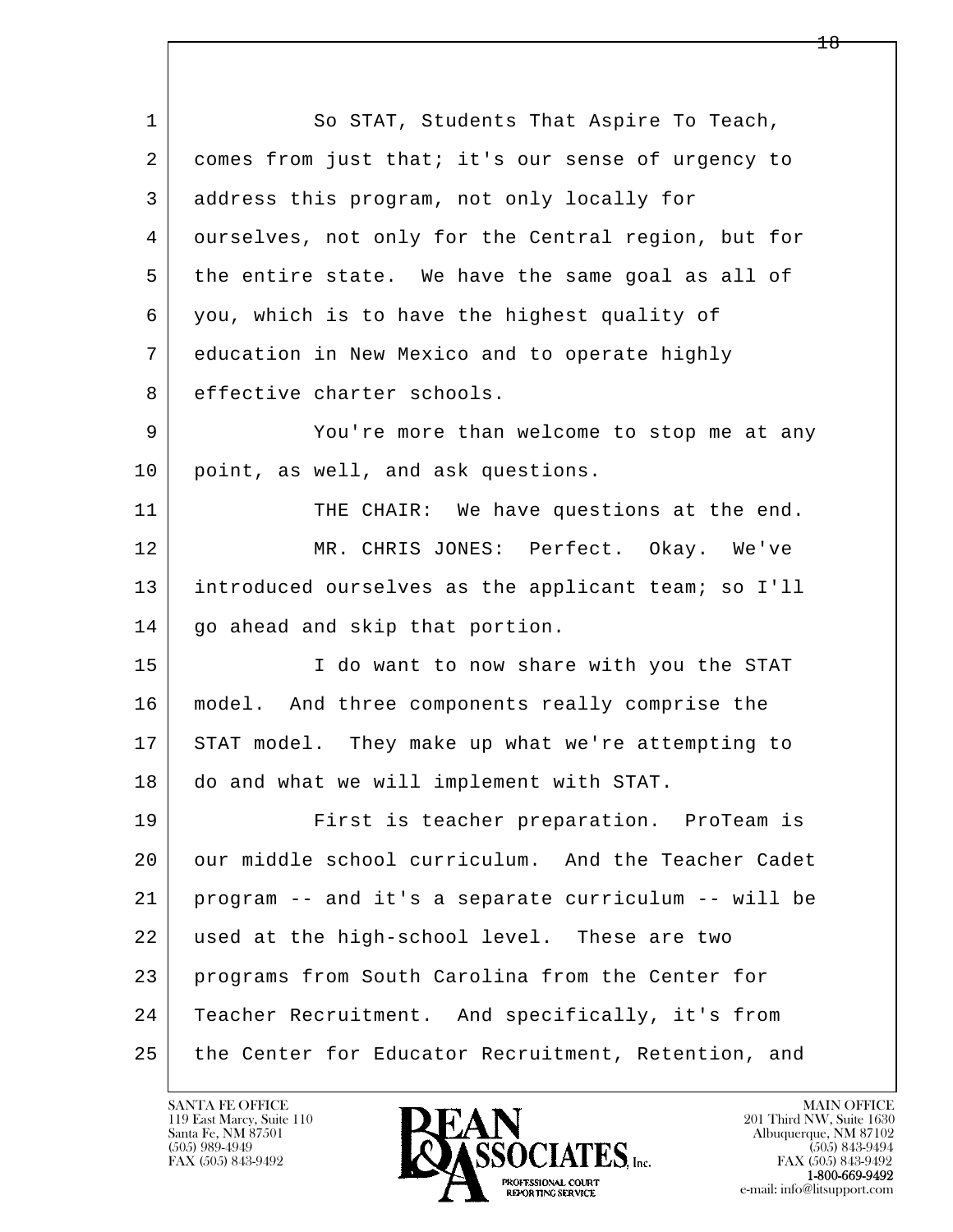1 Advancement.

| ᆠ              | Advancement.                                        |
|----------------|-----------------------------------------------------|
| $\overline{a}$ | These are two curriculum sets that we have          |
| 3              | identified, and we are in the process of learning.  |
| 4              | We have already started to research, and we have    |
| 5              | participated in trainings.                          |
| 6              | These are used throughout South Carolina,           |
| 7              | and they're also used in many other states across   |
| 8              | the United States.                                  |
| 9              | Educators Rising is our final CTE                   |
| 10             | component. Dr. Karen Trujillo, who published this   |
| 11             | report, is our partner from New Mexico. We do have  |
| 12             | a New Mexico chapter of the Teacher Cadet program;  |
| 13             | and this is a CTE model. So like SkillsUSA, this is |
| 14             | built for teachers.                                 |
| 15             | I was fortunate enough, in February, to             |
| 16             | participate as a judge and see students as young as |
| 17             | middle school participating against one another,    |
| 18             | doing things such as impromptu public speaking,     |
| 19             | lesson planning, children's literature development. |
| 20             | And so that's the final really applicable speech,   |
| 21             | application-based, relevant piece of our curriculum |
|                |                                                     |

l  $\overline{\phantom{a}}$  22 component and of our model, as far as the teacher 23 preparation component is concerned. Excuse me. 24 Grade 7 and 8, the ProTeam curriculum, 25 we're really focused on self-exploration. So in



e-mail: info@litsupport.com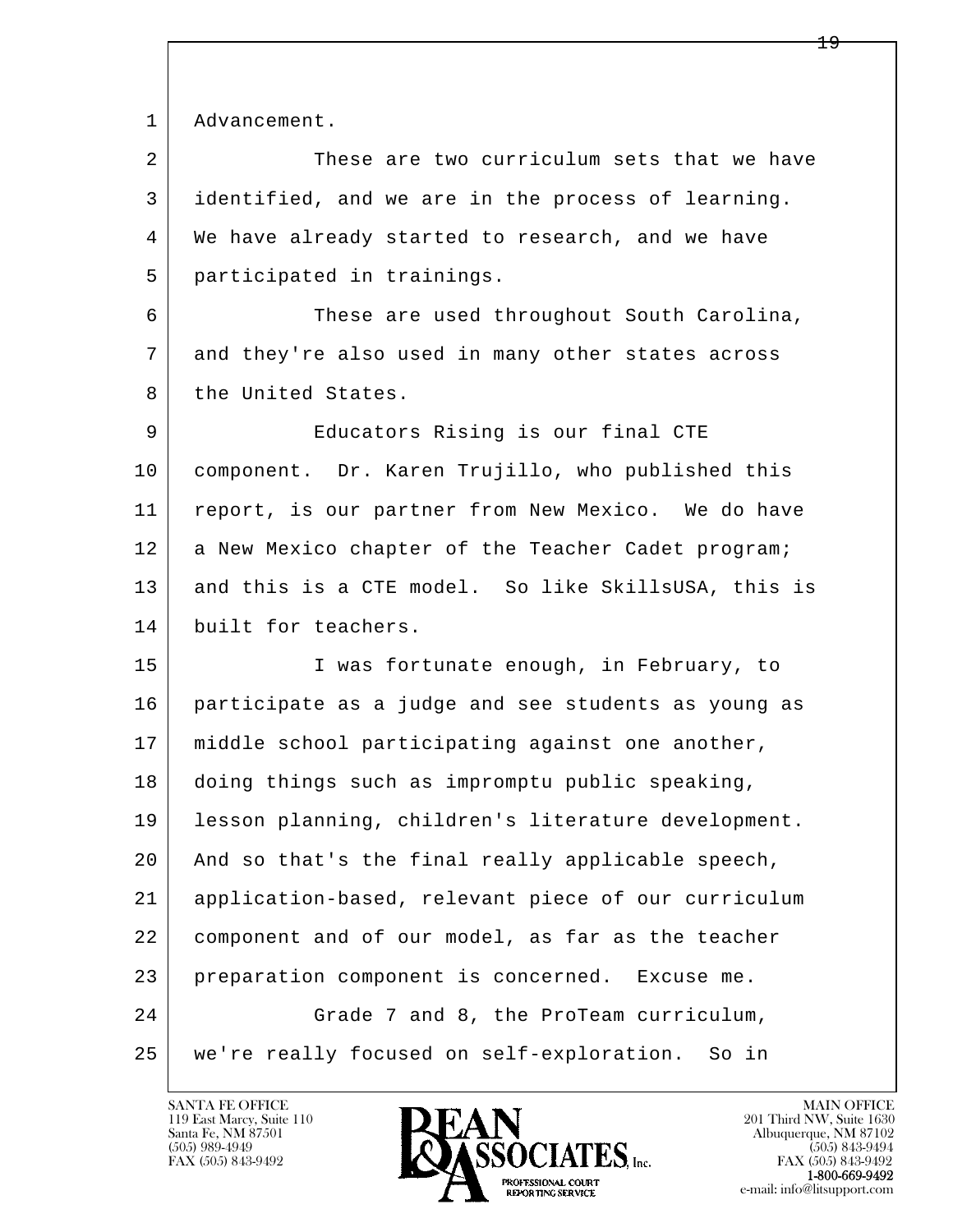l  $\overline{\phantom{a}}$  1 middle school, we do focus a lot on service 2 learning. That is one of our goals is to focus on 3 exploring self, getting to know themselves as 4 middle-school students. So career readiness is a 5 big part of what ProTeam is. And it's one of the 6 curriculums that's from South Carolina. 7 In high school, it is really focused on 8 | teaching practice, strategies, and methods. They 9 learn about diversity in education. So they learn 10 about disabilities, and giftedness, as well. What 11 we feel this does to us it really helps our students 12 to develop not only a sense of self, but 13 self-awareness in terms of what it means to be an 14 educator, a new appreciation and respect for sitting 15 in a classroom for their teachers, for schools, for 16 what goes on on a daily basis. 17 So meta-learning is something that we feel 18 our students will benefit from, because they will 19 have that deep understanding of what learning truly 20 entails, and they'll be more willing to take part in 21 | that process as an active member. 22 Blended learning is the second component 23 of the STAT model. We have selected the lab 24 rotation model. I want to go ahead and share some 25 | of my experience with you at this time.

119 East Marcy, Suite 110<br>Santa Fe, NM 87501

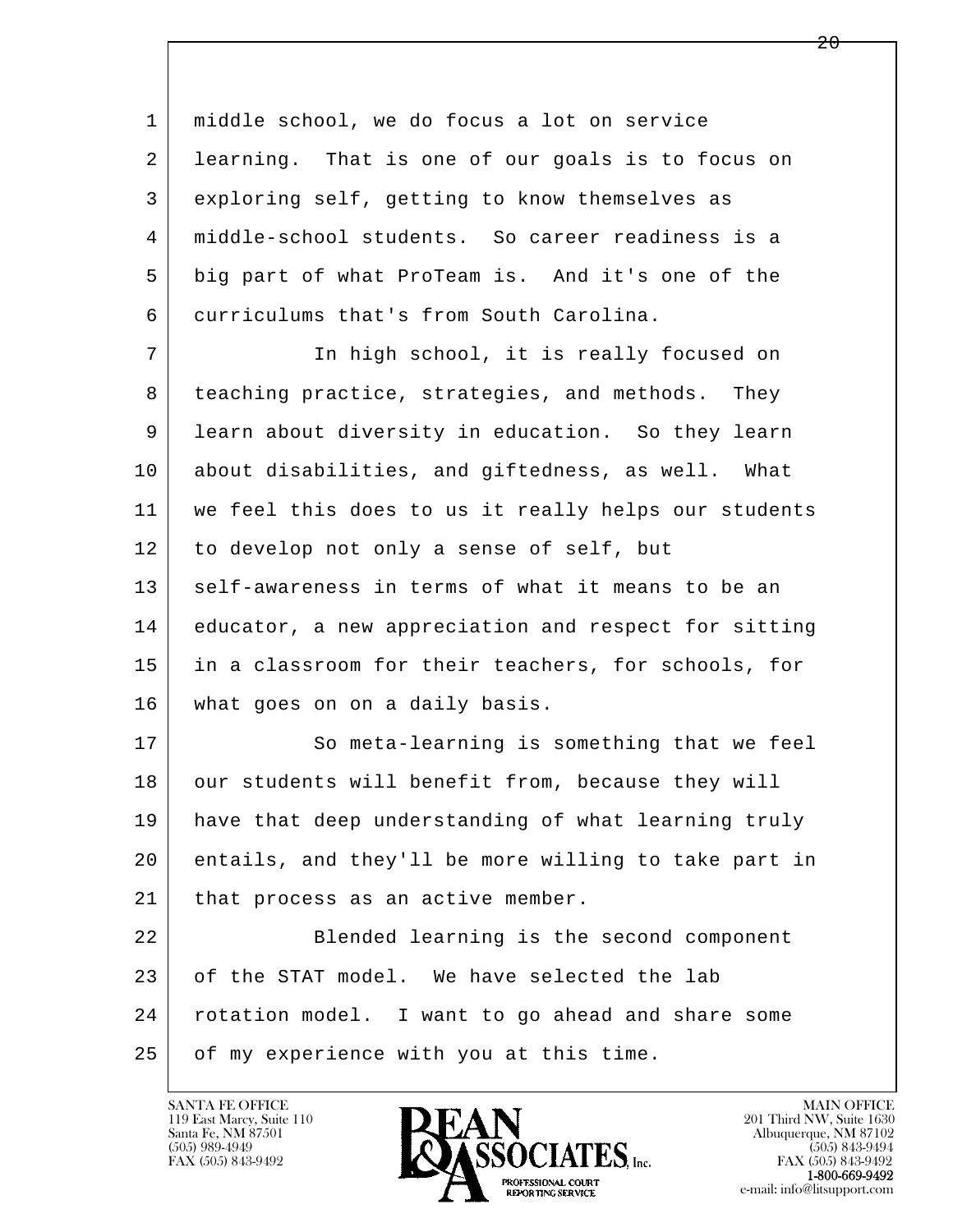1 Prior to coming back to La Promesa, I was 2 the Senior Director of Learning Technologies for 3 Albuquerque Public Schools. I was brought into 4 Albuquerque Public Schools to found the APS Virtual 5 Academy; and prior to that, I was at New Mexico 6 Connections Academy as their assistant principal.

7 The reason I feel that it's important to 8 bring up this piece of information is because what 9 we're implementing is a lab rotation model; it is 10 | not a virtual education program. Our students will 11 be on campus five days per week for 12 seven-and-a-half hours per day. They will 13 participate in six different courses, Monday through 14 Friday, and they will have a block schedule on 15 Fridays, where we're really focused on experiential 16 learning.

17 | With that, we'll go ahead and implement 18 the teaching curriculum, teaching practicums, the 19 advisory model, and all electives, as well as 20 service learning and project-based learning will 21 take place on Fridays in the four-block day that we 22 have structured.

l  $\overline{\phantom{a}}$ 23 So we've exceeded the State statute by one 24 hour, and we hope to have our students in place for 25 seven hours of learning per day, uninterrupted

119 East Marcy, Suite 110<br>Santa Fe, NM 87501

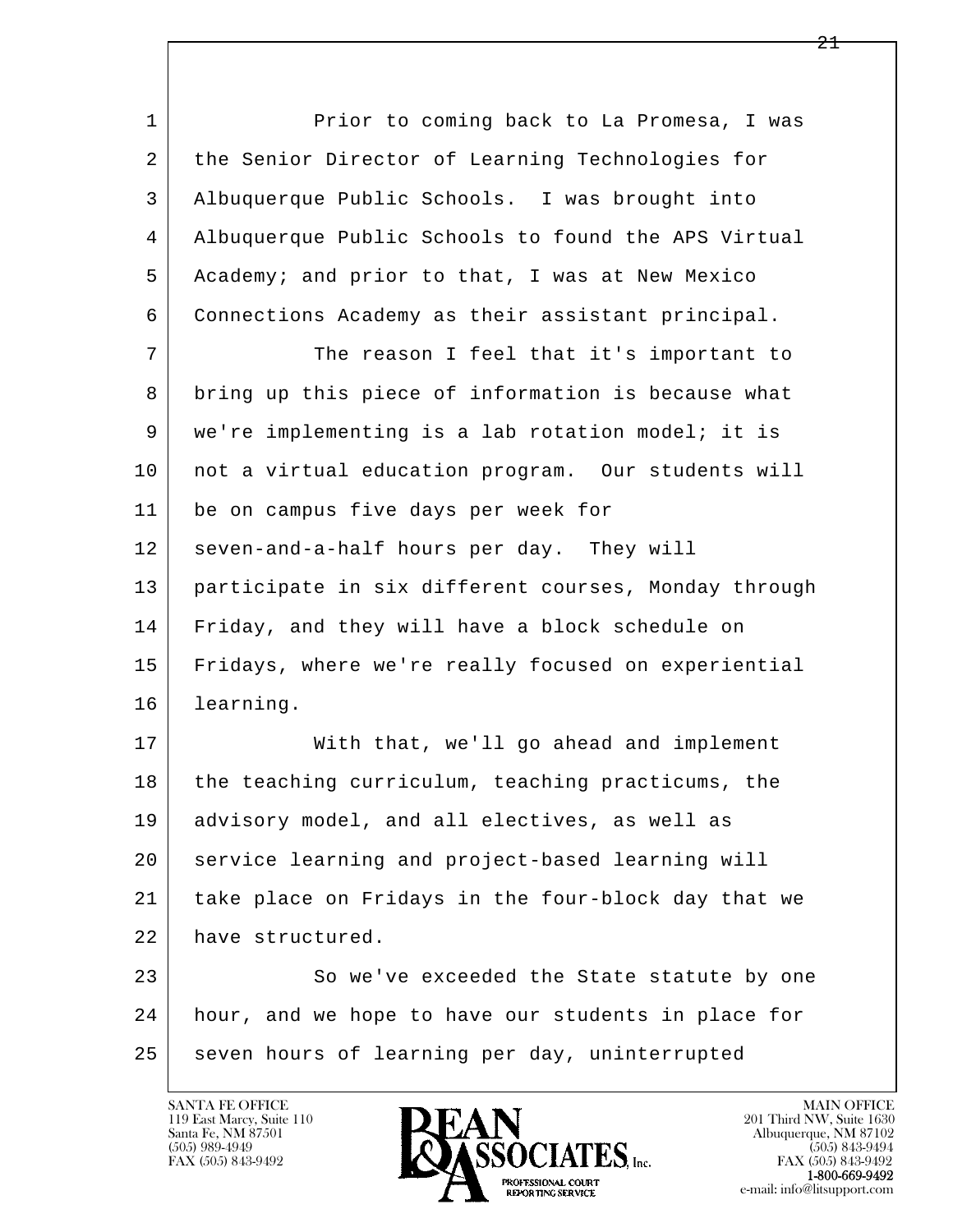1 educational time.

| 2  | Advisory is the third component. And our             |
|----|------------------------------------------------------|
| 3  | advisory model is very critical to the success of    |
| 4  | our program, as well. Through the advisory program,  |
| 5  | we will monitor attendance, progress overall,        |
| 6  | participation in classes. We'll develop              |
| 7  | Personalized Learning Plans for all students, so     |
| 8  | that all students have an IEP, essentially.          |
| 9  | Within the Personalized Learning Plan, we            |
| 10 | will identify goals, learning preferences; we'll     |
| 11 | align that with students' next step plans, as well.  |
| 12 | And that's going to be a function of advisory.       |
| 13 | We'll monitor behavior and discipline,               |
| 14 | overall achievement, non-cognitive skill             |
| 15 | development; and we are really big on non-cognitive  |
| 16 | skill development. We're really going to place       |
| 17 | heavy emphasis on that, because our students, in     |
| 18 | order to become highly effective teachers, will need |
| 19 | the non-cognitive skills.                            |
| 20 | We know that the demand on teachers is               |
| 21 | increasing on an annual basis, and we want our       |
| 22 | teachers not only to be familiar with the systems by |
| 23 | which they're being evaluated, but prepared to get   |
| 24 | into the classroom and relate with students and with |
| 25 | families on a deeper level.                          |

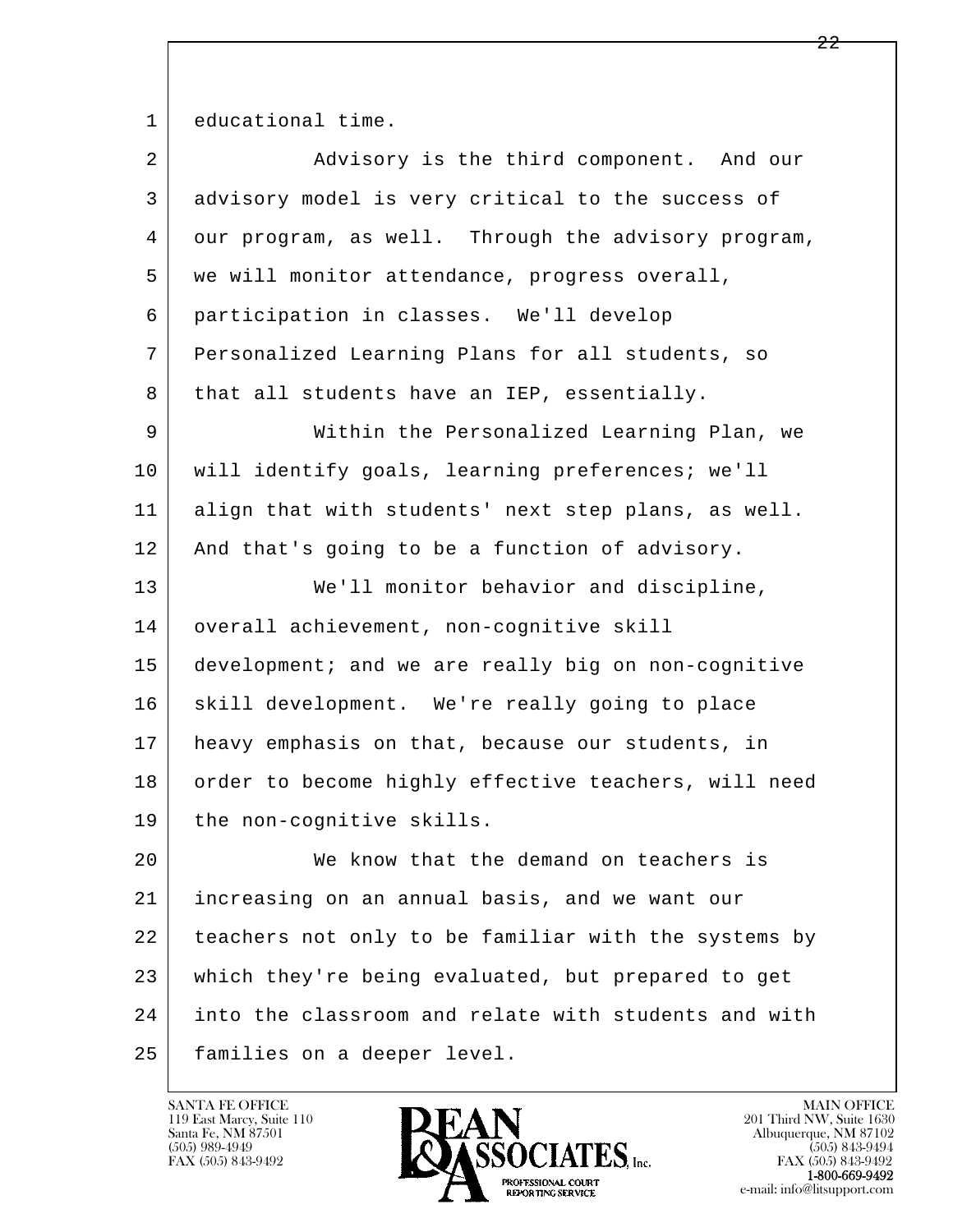l  $\overline{\phantom{a}}$ 1 The last piece is the college and career 2 readiness that's a part of advisory. Within our 3 structure, we do have a college and career readiness 4 counselor. And they will work collaboratively with 5 the advisory teachers to implement the STAT model. 6 Our academic framework: 7 Of course, we follow all compliance and 8 statute here in New Mexico. We have the core model, 9 the three pieces that I shared with you previously, 10 in addition to our goal is really to implement 11 progressivism and constructivism with STAT. We 12 understand scientific curriculum making and, of 13 | course, standards alignment is important; but we 14 | want our students to take ownership for their 15 learning. 16 We want them to construct knowledge. And 17 | through the curriculum that we have, we truly 18 believe that students will have that unique ability 19 to do so. They'll learn about learning; they'll 20 learn about disabilities. They'll develop a new 21 respect for diversity. And we hope that these 22 things put together will really prepare our students 23 not only to succeed within the STAT model, but to 24 attain post-secondary institutions and also flourish 25 within the post-secondary ranks.

119 East Marcy, Suite 110<br>Santa Fe, NM 87501

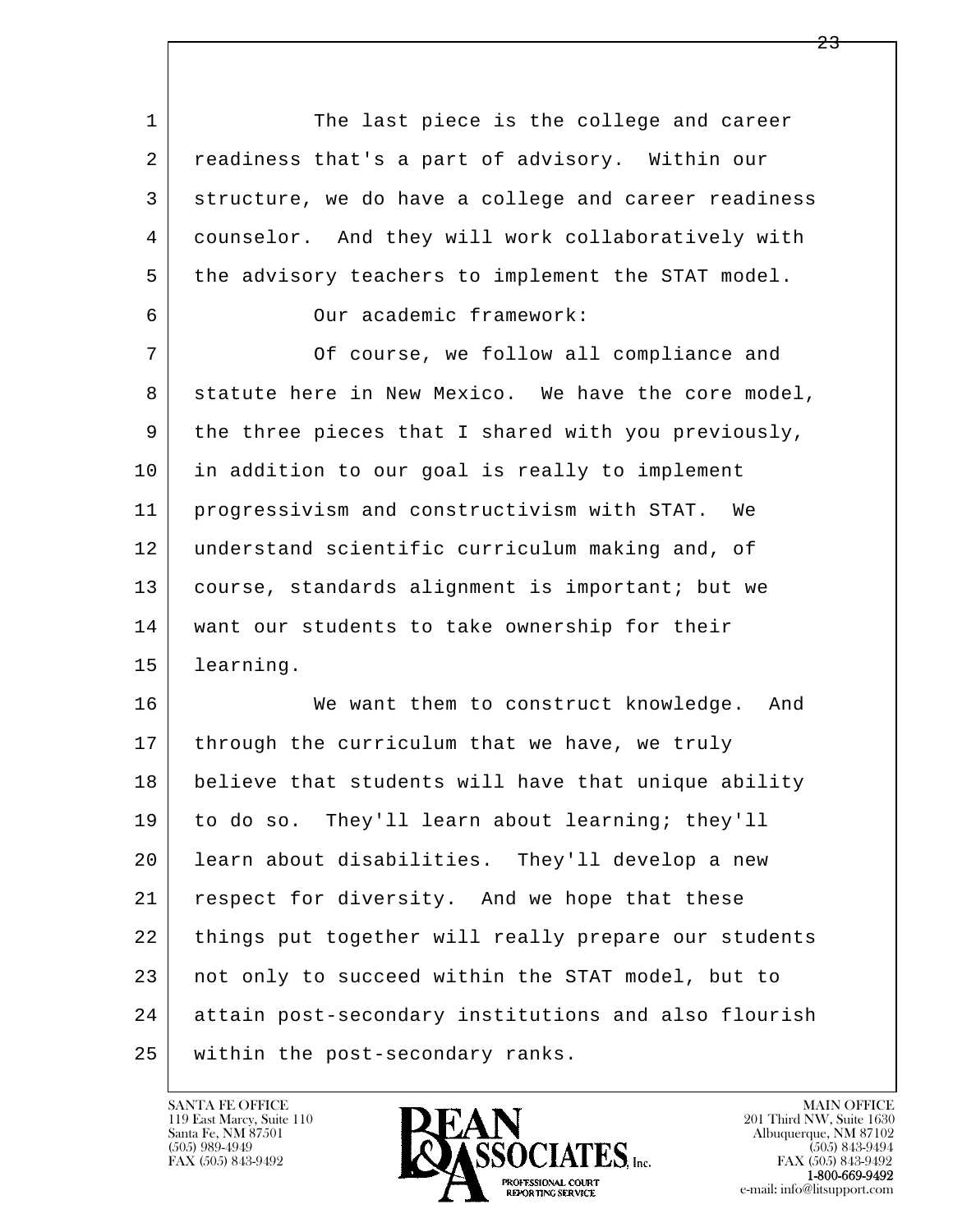l  $\overline{\phantom{a}}$ 1 We'll use the RTI model, the three-tier 2 system, for intervention and identification. The 3 SAT process will be in place at our school, of 4 course. 5 Special education, we will use the SAT 6 process to identify and not over-identify students 7 | for special education, as well, including students 8 | with gifted abilities. So, of course, giftedness is 9 a part of our program. And students with 10 disabilities who are in program will be serviced 11 accordingly. 12 Our ELL students, we will use the tools by 13 WIDA to identify and monitor their progress, as 14 | well. As a bilingual school, we understand what 15 goes into that process, early identification through 16 WAPS, and access testing for those students who are 17 in program. We will also have ELL plans for each of 18 our students. 19 | The And so the advisory piece is really the 20 glue behind what we're doing with the STAT model. 21 And the advisers will be the ones to really 22 facilitate discussions with parents and students, as 23 well as content area teachers. 24 | Cur goal, with special education and with 25 ELL, is to exit students from these programs. And

119 East Marcy, Suite 110<br>Santa Fe, NM 87501

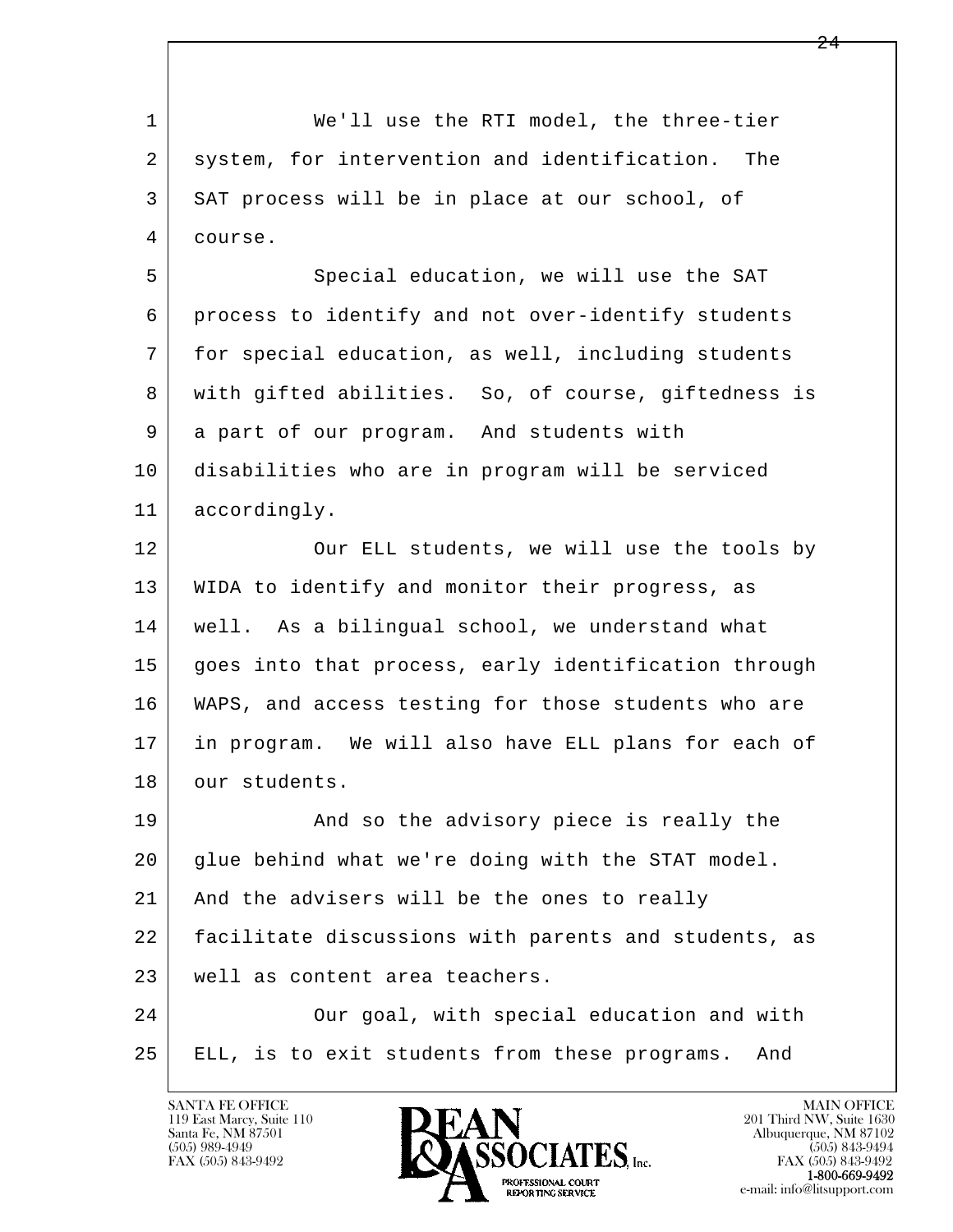| 1  | we feel, because of the digital curriculum that we   |
|----|------------------------------------------------------|
| 2  | intend to implement, because of the flexibility in   |
| 3  | our model, the face-to-face breakout sessions, and,  |
| 4  | really, the practical curriculum approach that we're |
| 5  | taking, we believe that students will have the       |
| 6  | opportunity to develop their skill set to exit from  |
| 7  | program; and that is our ultimate goal.              |
| 8  | The blended learning and teacher prep                |
| 9  | emphasis facilitates learning for all; and we truly  |
| 10 | do believe that. Through Edgenuity, which is going   |
| 11 | to be our curriculum partner, we understand that     |
| 12 | we'll have to modify courses. We will create         |
| 13 | foundational benchmark and accelerated courses for   |
| 14 | all of our students.                                 |
| 15 | They have many, many courses available to            |
| 16 | students currently; but our goal is to have the      |
| 17 | instructors that are hired get into the curriculum   |
| 18 | and make the necessary modifications to create our   |
| 19 | own scope-and-sequence documents, so that we ensure  |
| 20 | we're aligned with standards and prepared to         |
| 21 | commence operations.                                 |
| 22 | We have an intervention program that's               |
| 23 | built into the academic framework, and it's called   |
| 24 | "MyPath." It's by Edgenuity, and it's an             |
| 25 | intervention-based program.                          |

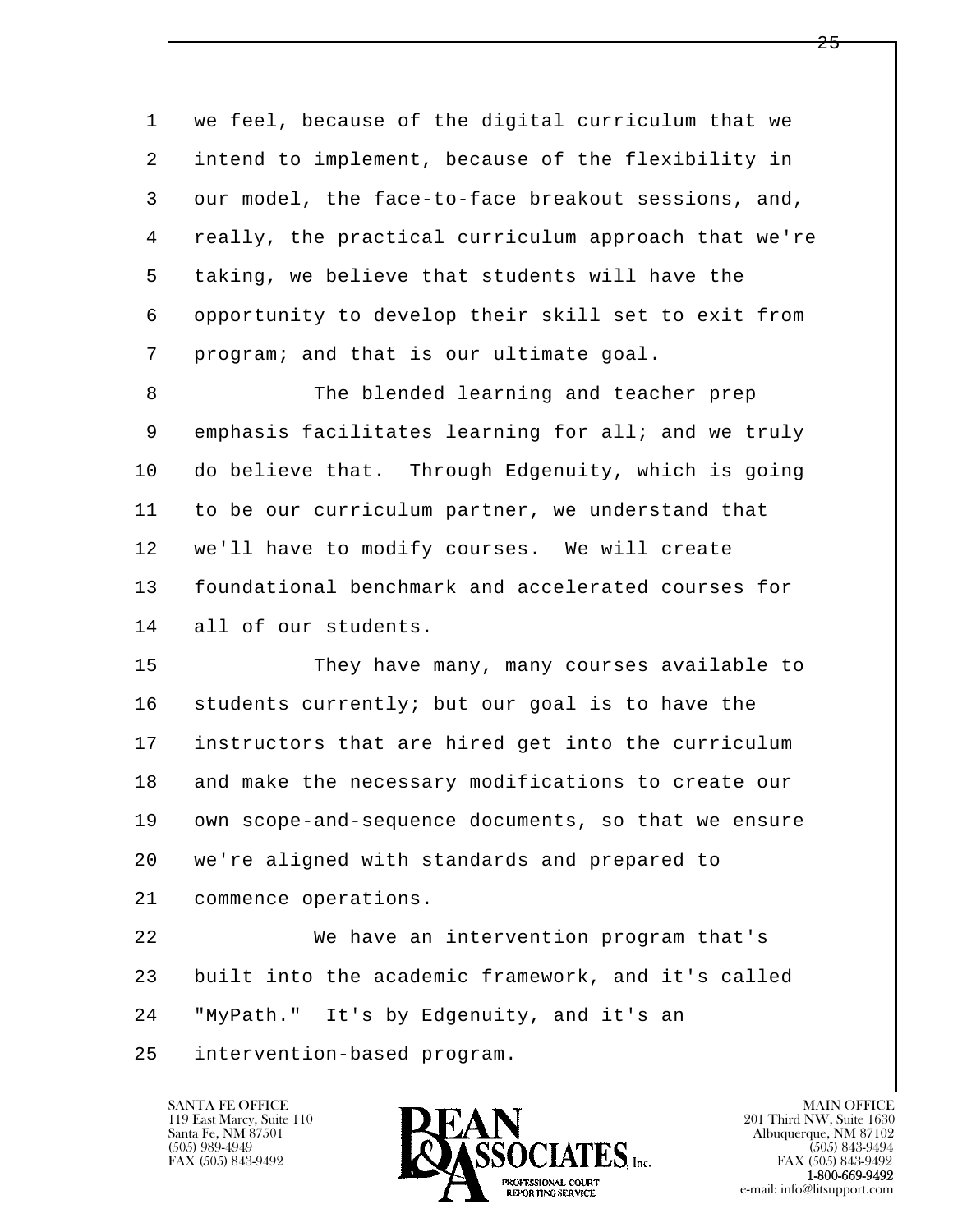l  $\overline{\phantom{a}}$ 1 Our Tier 2 interventions, some of them, 2 will take place through MyPath. But I want you also 3 to remember that we are going to implement -- five 4 minutes? Thank you, Ms. Poulos. 5 | THE CHAIR: Can I just interrupt for just  $6$  one second. Is it M-Y-P --7 | MR. CHRIS JONES: -A-T-H, yes, ma'am, 8 | MyPath. 9 We have selected NWEA as our assessments. 10 | And NWEA gives us the ability to connect with 11 MyPath. So we'll take the written score from the 12 NWEA MAP and insert it directly into MyPath, the 13 intervention-based program, and students will be 14 | placed accordingly. 15 We love NWEA for the reason that we have a 16 growth line, and we can monitor growth in progress. 17 We really do like that, because, like you, we're 18 committed to student growth and achievement. 19 So we do have those aspect of the academic 20 framework. 21 Governance, we have three identified 22 members: Dr. Ralph Sigala, who is with us today,  $23$  has a wealth of experience at the post-secondary 24 level, as well as K-12. He was a professor at 25 New Mexico Highlands University. He was a member of

119 East Marcy, Suite 110<br>Santa Fe, NM 87501

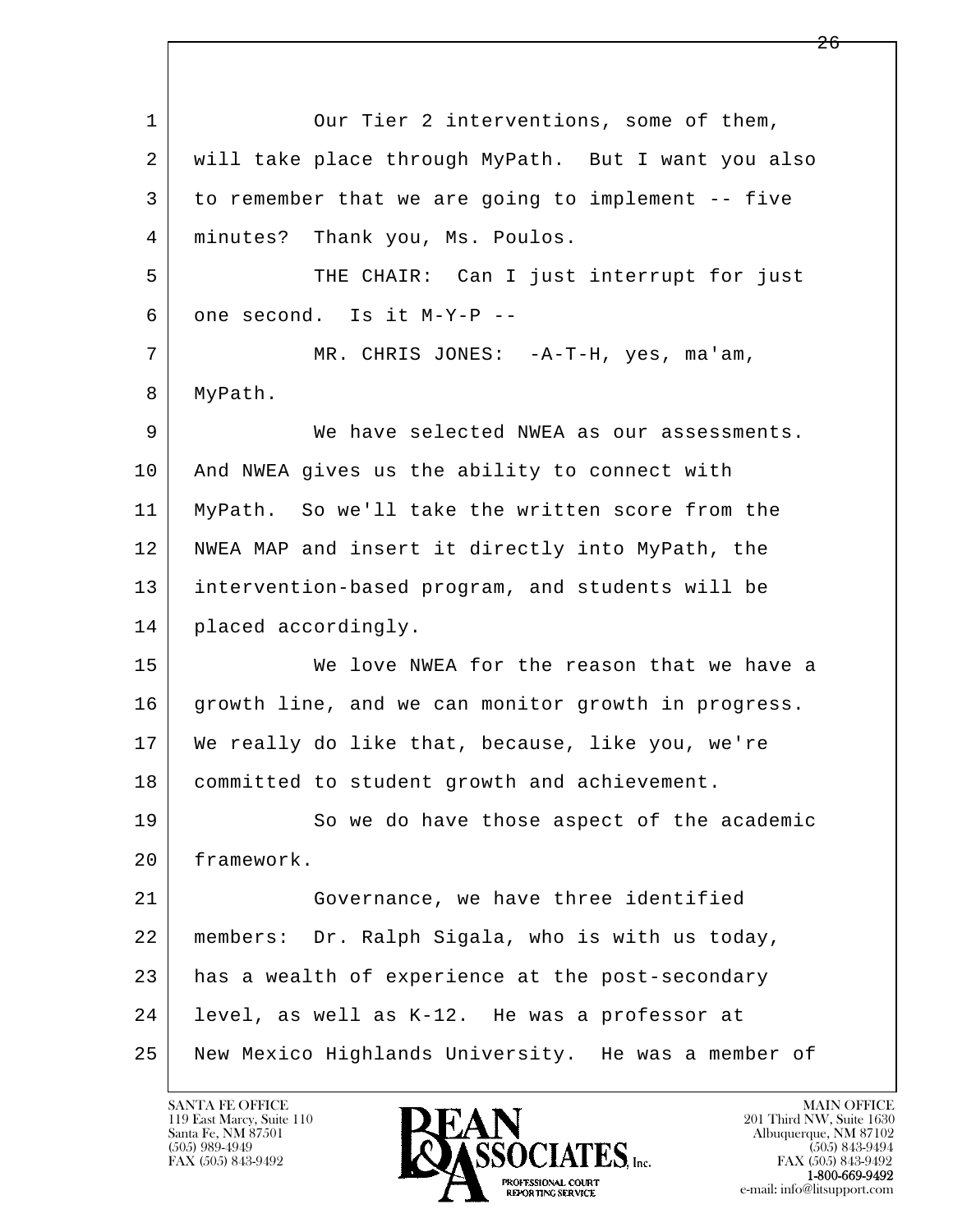| 1  | the APS Board. He will head up the Capital and         |
|----|--------------------------------------------------------|
| 2  | Technology Committee for STAT Charter School.          |
| 3  | Mrs. Gloria Velasquez will be our                      |
| 4  | secretary. She has a wealth of experience in K-12      |
| 5  | public education, as well. She has been a bilingual    |
| 6  | educator, a school administrator, and a teacher.       |
| 7  | And she will head the policy and instruction           |
| 8  | committee for us.                                      |
| 9  | Mr. Julian Muñoz will be our treasurer.                |
| 10 | He has ten years in government accounting. He's an     |
| 11 | internal auditor currently, and he will head our       |
| 12 | finance committee.                                     |
| 13 | I want to speak to finance very quickly,               |
| 14 | because I do acknowledge my error in submitting the    |
| 15 | documents and want to take full ownership for that,    |
| 16 | as one of the founding members who submitted. Our      |
| 17 | business manager, who is another one of our founding   |
| 18 | members, Ms. Rhonda Cordova, has been in the school    |
| 19 | business management profession for some time.          |
| 20 | Now, it was my mistake in creating PDF                 |
| 21 | binders, trying to organize our appendices for you.    |
| 22 | I wanted to be very organized. But she did send me     |
| 23 | all of our budget documents in a timely manner.<br>And |
| 24 | we do have them in the appropriate file format.        |
| 25 | So I do want to take ownership for that                |
|    |                                                        |

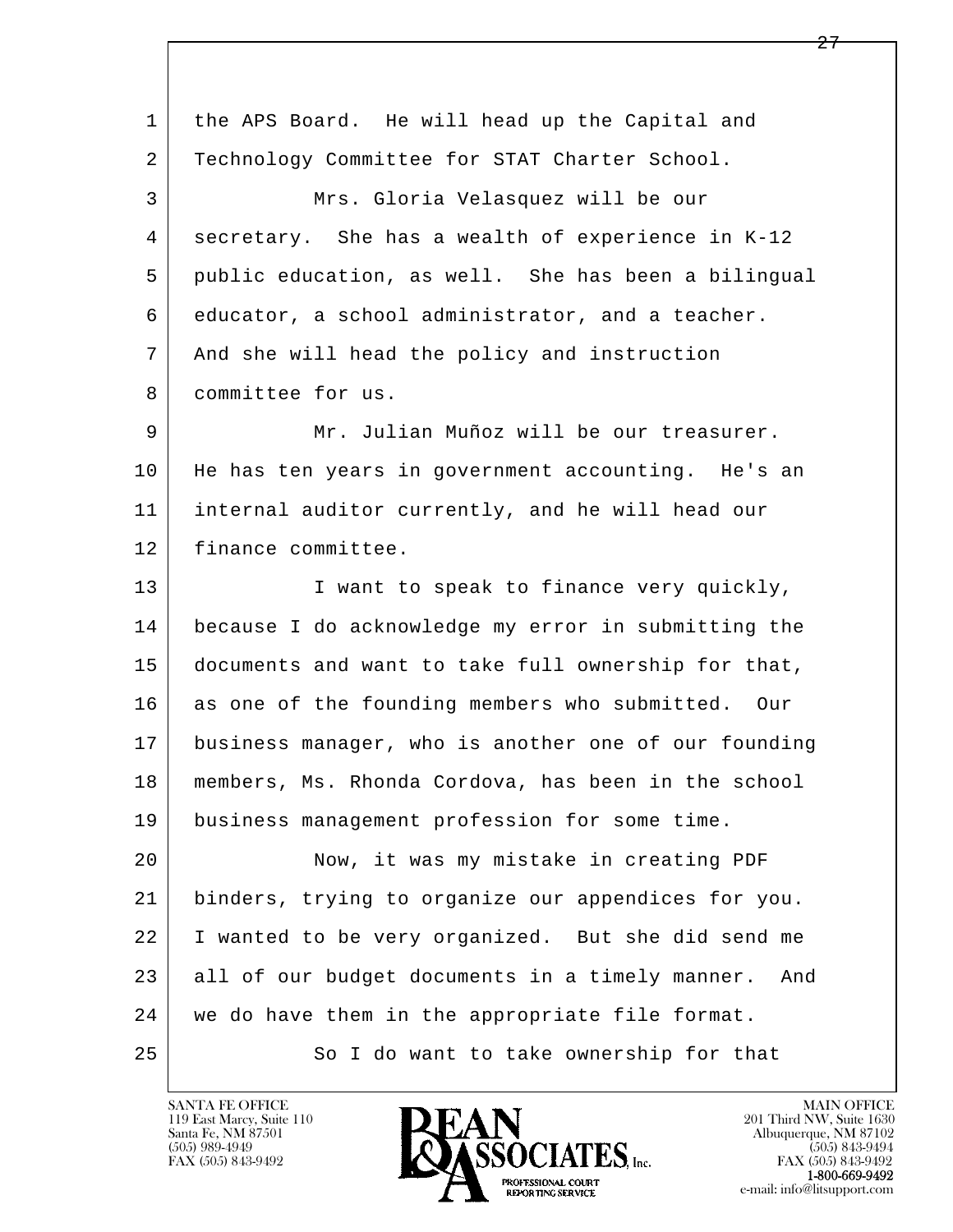l  $\overline{\phantom{a}}$  1 error. It was an oversight on my behalf. I thought 2 I was doing the right thing by organizing the 3 documents. And what I found out is that we really 4 did exclude our five-year budget plan. 5 We do have those documents available upon 6 request. 7 SEG funds for the 910B5, I want to go 8 ahead and begin with Year One, which is \$1,078,862 9 through Year Five, which is \$2,974,284. 10 I felt it important to pull this 11 information from the 910B5, because we do have a 12 well-developed plan for finance and budget. So, 13 | again, I wanted to share that with you. 14 Now, with the budget, we understand that 15 with anything, this is a proposal. And when you get 16 into the implementation phase, if given the 17 opportunity of authorization, we understand there's 18 a lot of work to do. 19 We will have to refine our budget. We 20 will most likely have to refine our school calendar. 21 | We will refine our master schedule. There are many 22 things within the application that we can refine. 23 Thankfully the CSD and the review committee really 24 did provide us with critical feedback that we can 25 use and make sure that we are prepared to commence

119 East Marcy, Suite 110<br>Santa Fe, NM 87501



FAX (505) 843-9492<br>1-800-669-9492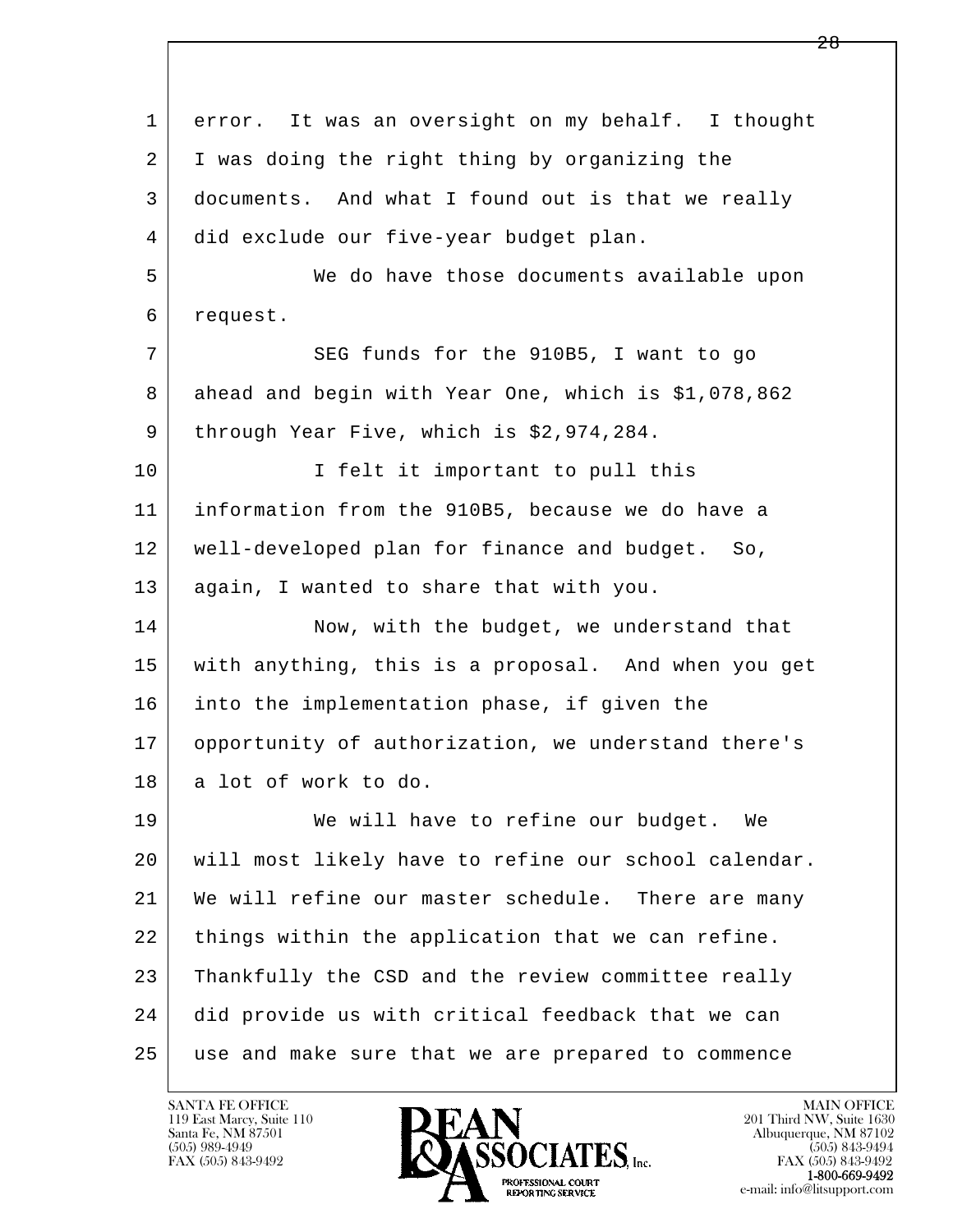l  $\overline{\phantom{a}}$ 1 | operations in August of 2017. 2 Looking at their comments, we feel that's 3 enough, and we feel very strongly about our 4 capability, considering the experience of our 5 applicant team, to make sure that we are prepared 6 and to satisfy everything that's on the checklist 7 for the planning year. 8 So board training, professional 9 development, things like that will also be included. 10 MOUs will be in place. We have many 11 partners. I'm going to read a list of them. I know 12 I probably only have three of them listed at this 13 point. 14 Congresswoman Michelle Lujan-Grisham is a 15 supporter of ours. 16 City of Albuquerque's Running Start for 17 Careers program. 18 (Reporter interjects.) 19 MR. CHRIS JONES: So I'll name a couple of 20 the most significant. 21 Youth Development Incorporated. Mission 22 Graduate. Office of the Mayor of Albuquerque 23 Collective Impact, the Director of Collective 24 Impact; all a part of what we hope to form as an 25 external advisory team in a community schools

119 East Marcy, Suite 110<br>Santa Fe, NM 87501

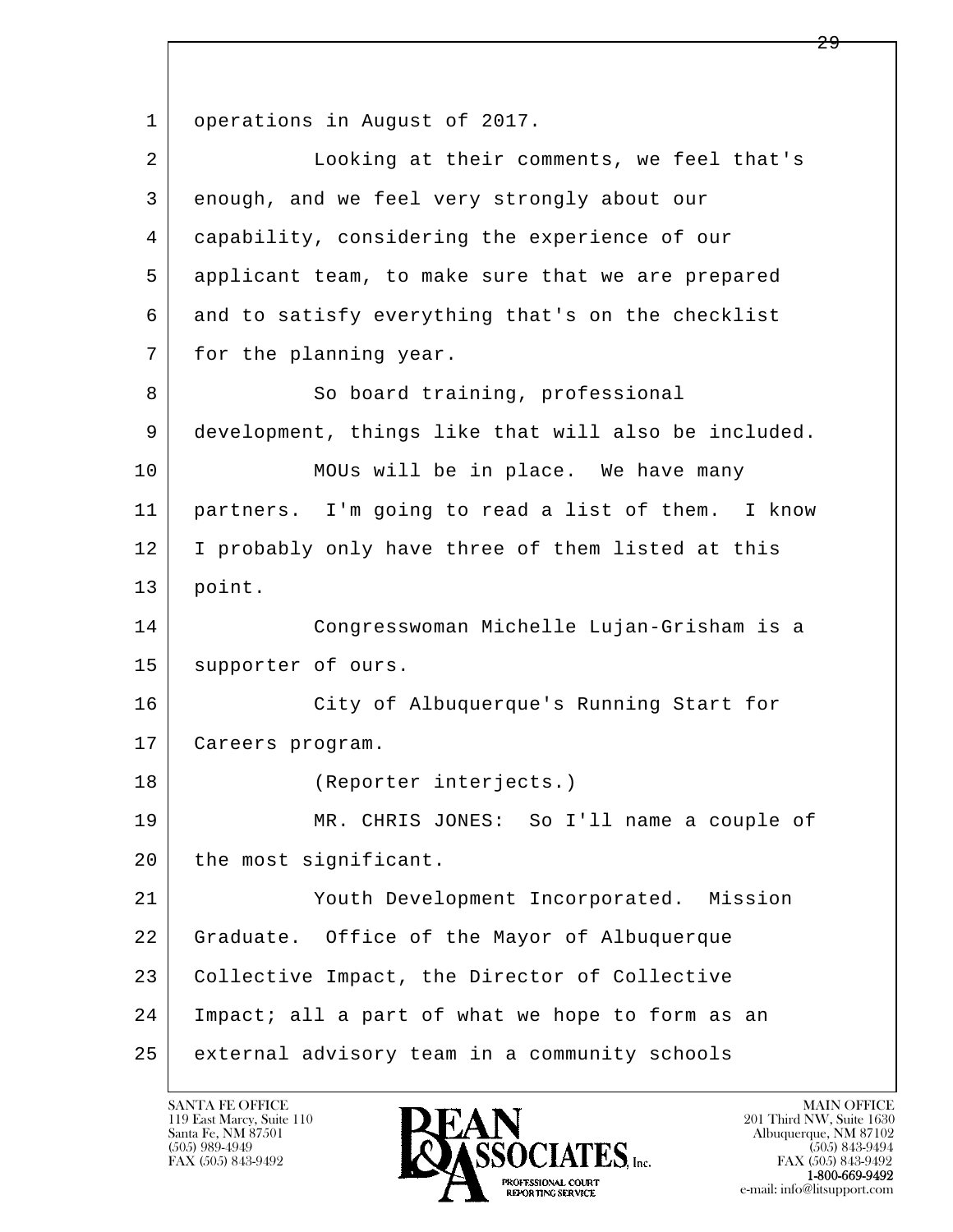l  $\overline{\phantom{a}}$  1 fashion, so that we can develop goals and ensure 2 | implementation takes place. 3 This is an advisory team and committee. 4 Our board of education will make policy and make 5 final decisions for us. 6 Our sister school, La Promesa Early 7 Learning Center, is the final MOU that will be in 8 place. And we have the unique ability at STAT, 9 based on location, to have our students walk 10 directly across the parking lot and do their 11 teaching practicums, which, based on my experience 12 at APS and what I've seen thus far, is very hard to 13 accomplish. So we do have that unique ability to 14 make sure that this plan comes to fruition. 15 | I know I probably only have a minute. So 16 I do want to appeal to members of the Commission and 17 | Madam Chair to consider the approval of our 18 | application. We know that it takes many partners, 19 and it takes all of us to ensure that we have a 20 high-quality model. And we are willing to work with 21 the Public Education Commission, with the Charter 22 School Division, and with our partners to ensure 23 that we have something that we can all be part of. 24 Again, we want to operate a highly 25 effective charter school, and we know that you have

119 East Marcy, Suite 110<br>Santa Fe, NM 87501

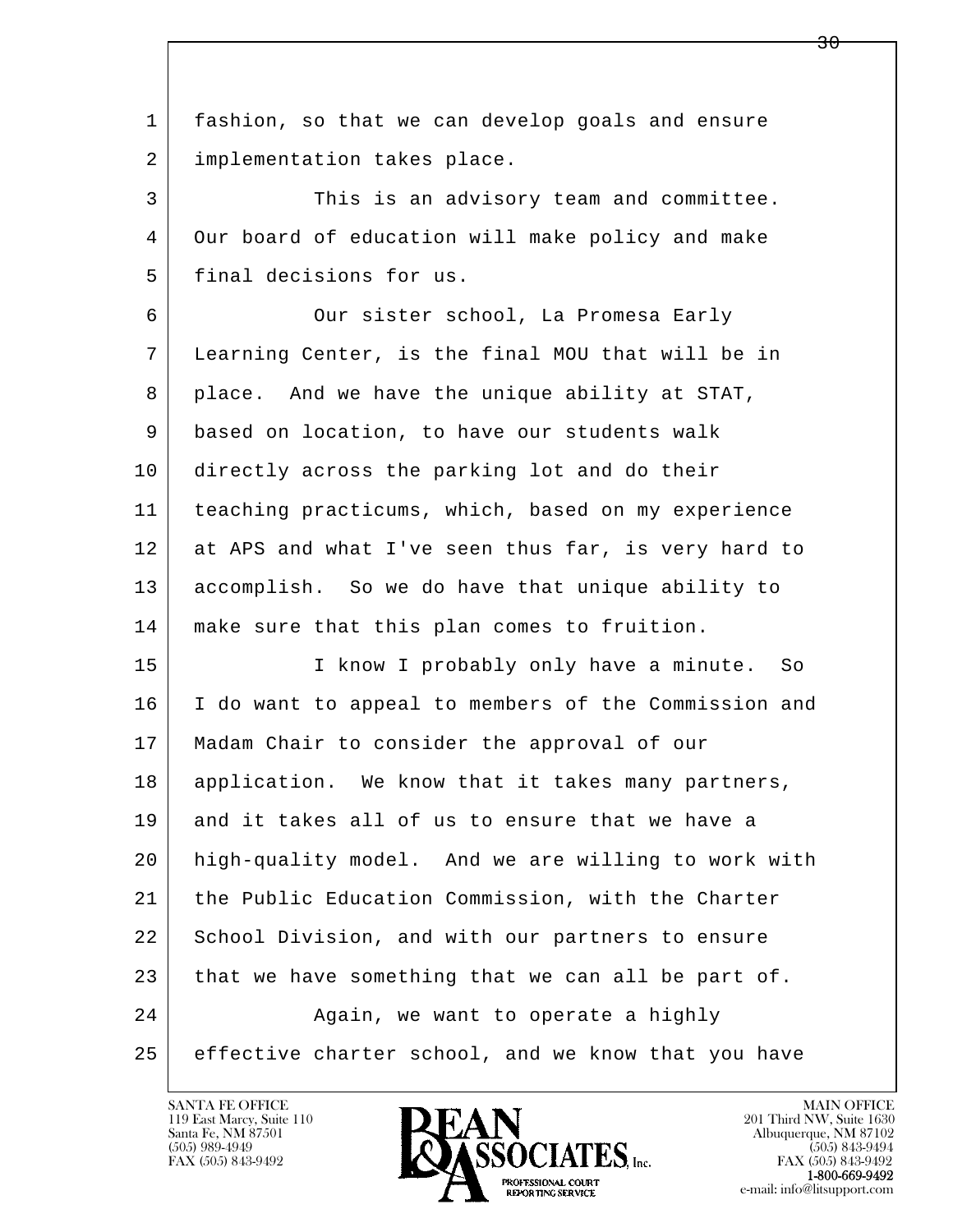l  $\overline{\phantom{a}}$  1 the same goal. We will work tirelessly to ensure 2 that we can implement everything that needs to be 3 implemented during year one, and we can satisfy the 4 planning year checklist. Thank you. 5 THE CHAIR: Okay. Thank you very much. 6 We will now hear from anyone from the Albuquerque 7 | School District, if they are here. 8 So there is no one present from the 9 Albuquerque School District; so I'm going to ask you 10 to just step back for a sec so the people that are 11 | going to offer public comment will have space; 12 because we don't have a separate mic for them to 13 stand at. 14 So thank you. I appreciate it. 15 | I've got -- there are -- from what I can 16 figure off of this, there are ten people who have 17 | signed up to offer public comment. So everyone will 18 be given up to two minutes to speak. 19 | And the first one on my list that is not 20 crossed off is -- and I'm sorry -- Eppie? Eppie 21 Lopé [ph]? 22 MR. EPPIE LOPEZ: Lopez. 23 | THE CHAIR: Lopez? I couldn't see the 24 "Z." 25 | The Mand please state your name, for the

119 East Marcy, Suite 110<br>Santa Fe, NM 87501



FAX (505) 843-9492<br>**1-800-669-9492**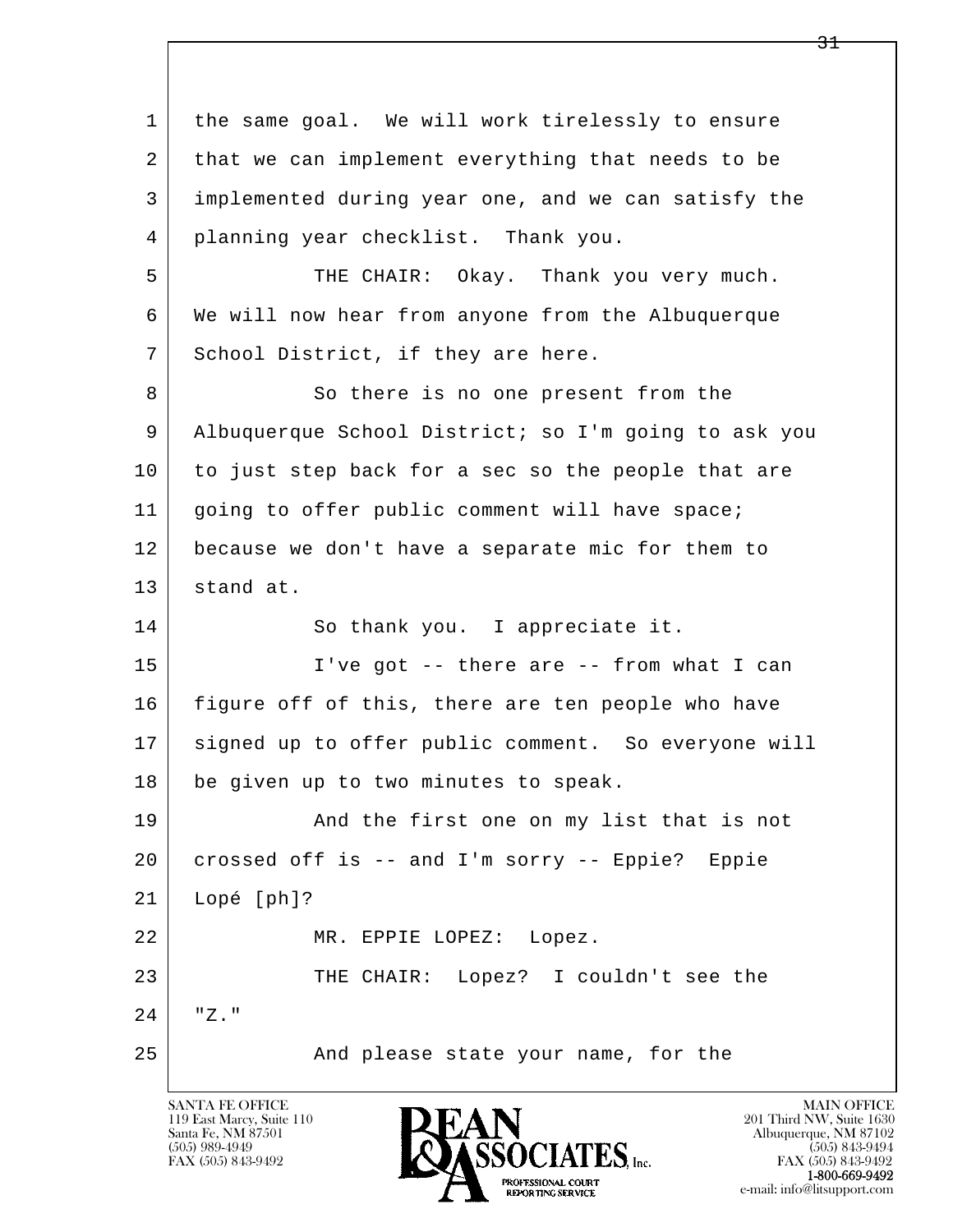l  $\overline{\phantom{a}}$ 1 record. 2 | MR. EPPIE LOPEZ: Eppie Lopez. 3 Madam Chair, Madame Commissioners, I'm 4 here to put my support behind STAT. I've been a 5 teacher for 15 years. I've gone to great 6 educational schools, programs, UNM, University of 7 Southern California. I've taught here and in 8 Colorado, and I've taught overseas, as well. 9 and what I like to do is just read a 10 letter based from Leslie Kelly, Director of 11 Counseling. 12 COMMISSIONER SHEARMAN: Do you have her 13 permission? 14 MR. EPPIE LOPEZ: Yes. 15 THE CHAIR: She's on the applicant team? 16 MR. CHRIS JONES: No, ma'am. She's the 17 Director of Counseling for Albuquerque Public 18 | Schools. 19 (Reporter interjects.) 20 THE CHAIR: She's the Director of 21 Counseling for Albuquerque Public Schools. 22 I'm not particular- -- can we just stop 23 the time for a second? 24 I'm not particularly comfortable with  $25$  this.

119 East Marcy, Suite 110<br>Santa Fe, NM 87501



FAX (505) 843-9492<br>1-800-669-9492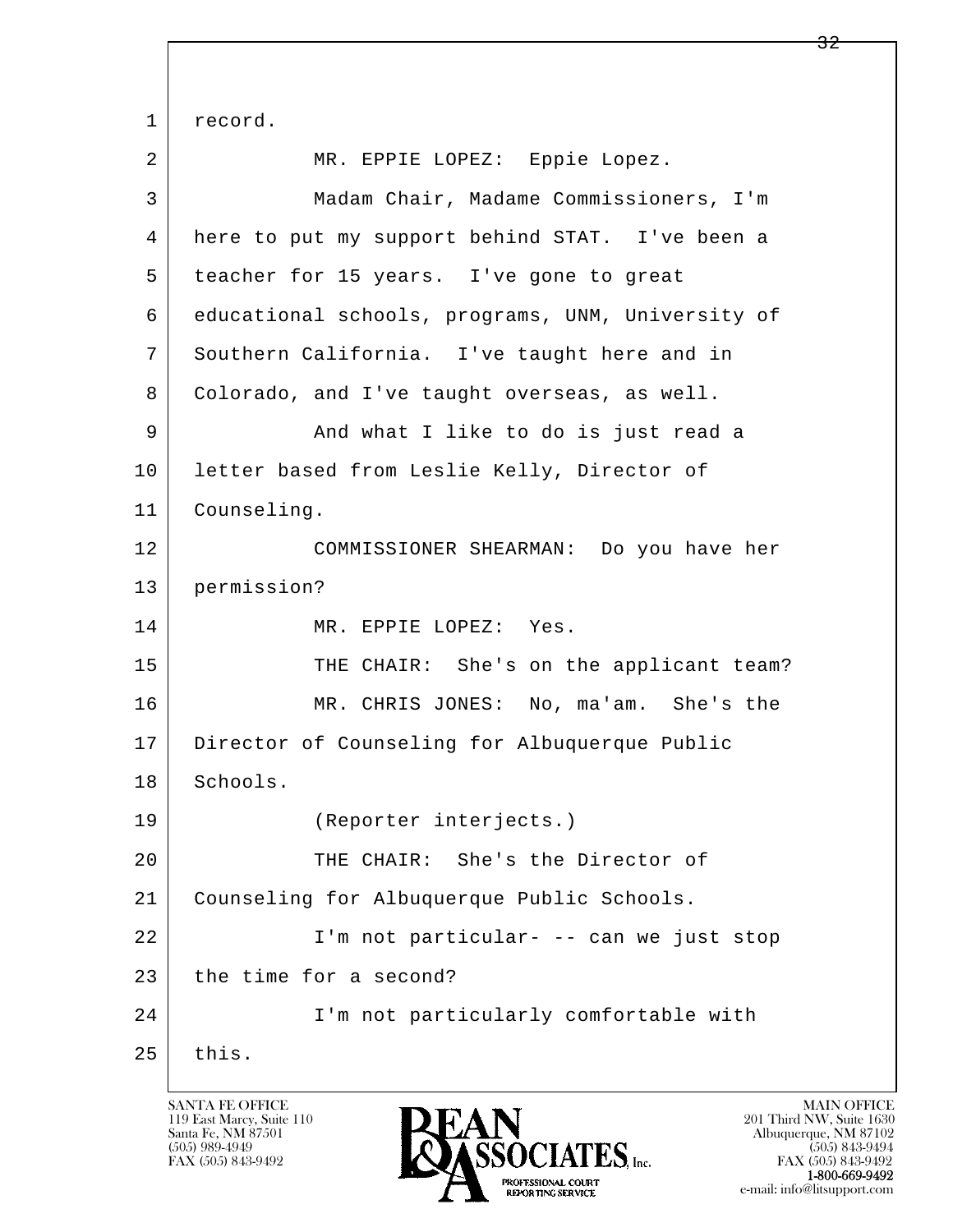l  $\overline{\phantom{a}}$  1 COMMISSIONER TOULOUSE: It was a letter 2 sent to the school; right? 3 MR. EPPIE LOPEZ: Yes. 4 COMMISSIONER TOULOUSE: So I think if he 5 wants to use his two minutes to read a letter that 6 was sent to be publicly presented -- other than  $7$  that, he could present it later. 8 THE CHAIR: I don't think she's here. 9 COMMISSIONER TOULOUSE: No. I mean, you 10 know, we get stuff. We can have stuff mailed to us. 11 THE CHAIR: What that letter is more 12 appropriate for is if with the supporting -- anyone 13 who wants to send in other supporting materials can 14 mail them to us. So -- all right. Well, I'm 15 ask- -- it's not my decision alone to make. I'm not 16 the captain of the ship. 17 COMMISSIONER ARMBRUSTER: Well, if it's 18 sent in and everyone says -- if it's sent in, we get 19 | that before we confer of whether to accept them or 20 not. But I guess if it's in the minutes, it's the 21 same difference. 22 THE CHAIR: All right. Okay. We'll start 23 the timer. Thanks. 24 MR. EPPIE LOPEZ: "I'm excited to have 25 this opportunity to express my support for the

119 East Marcy, Suite 110<br>Santa Fe, NM 87501

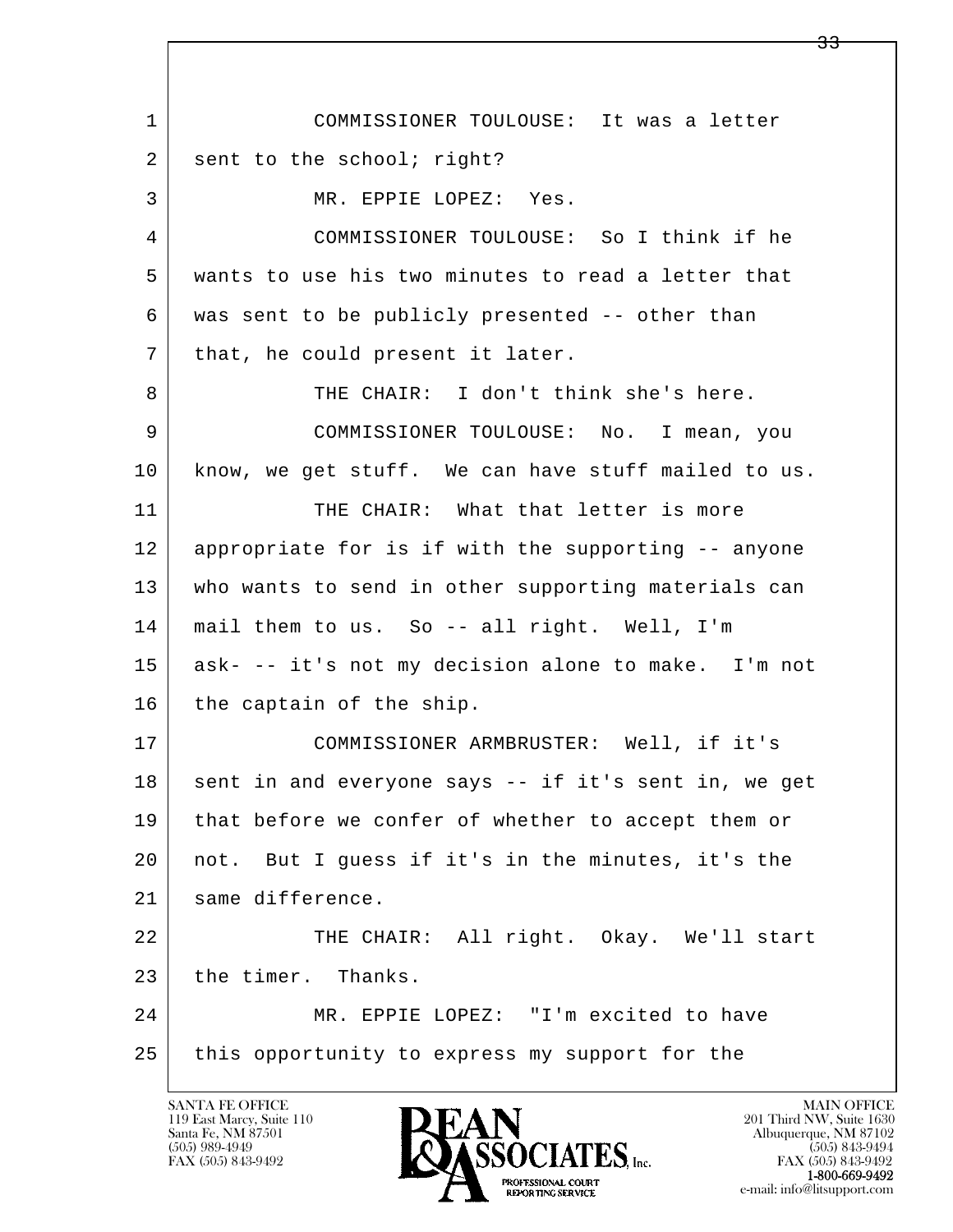l  $\overline{\phantom{a}}$ 1 charter school application submitted for the 2 creation of the Students That Aspire To Teach. 3 Having worked in public education for the past 4 20 years as a counselor, teacher, and administrator, 5 I see the need to provide opportunities to inspire, 6 mentor, and support the future generations of 7 educators. 8 | Cur state needs now, more than ever, 9 career exploration and readiness opportunities for 10 our young people. And having a stand-alone charter 11 school focused on developing our students into our 12 state's future educators is one worth backing and 13 supporting. 14 TAS a Director of Counseling for the 15 Albuquerque Public Schools, I am excited about STAT 16 and the opportunities it can give students. 17 Exploring careers is essential for our young people, 18 and STAT will be a good school that supports that 19 exploration. 20 "The authorization of this charter school 21 is not only important, but necessary. I am 22 encouraging you to see the enormous benefit of STAT 23 Charter School in our state, the education 24 profession, but mostly students." 25 THE CHAIR: Thank you. Thank you.

119 East Marcy, Suite 110<br>Santa Fe, NM 87501

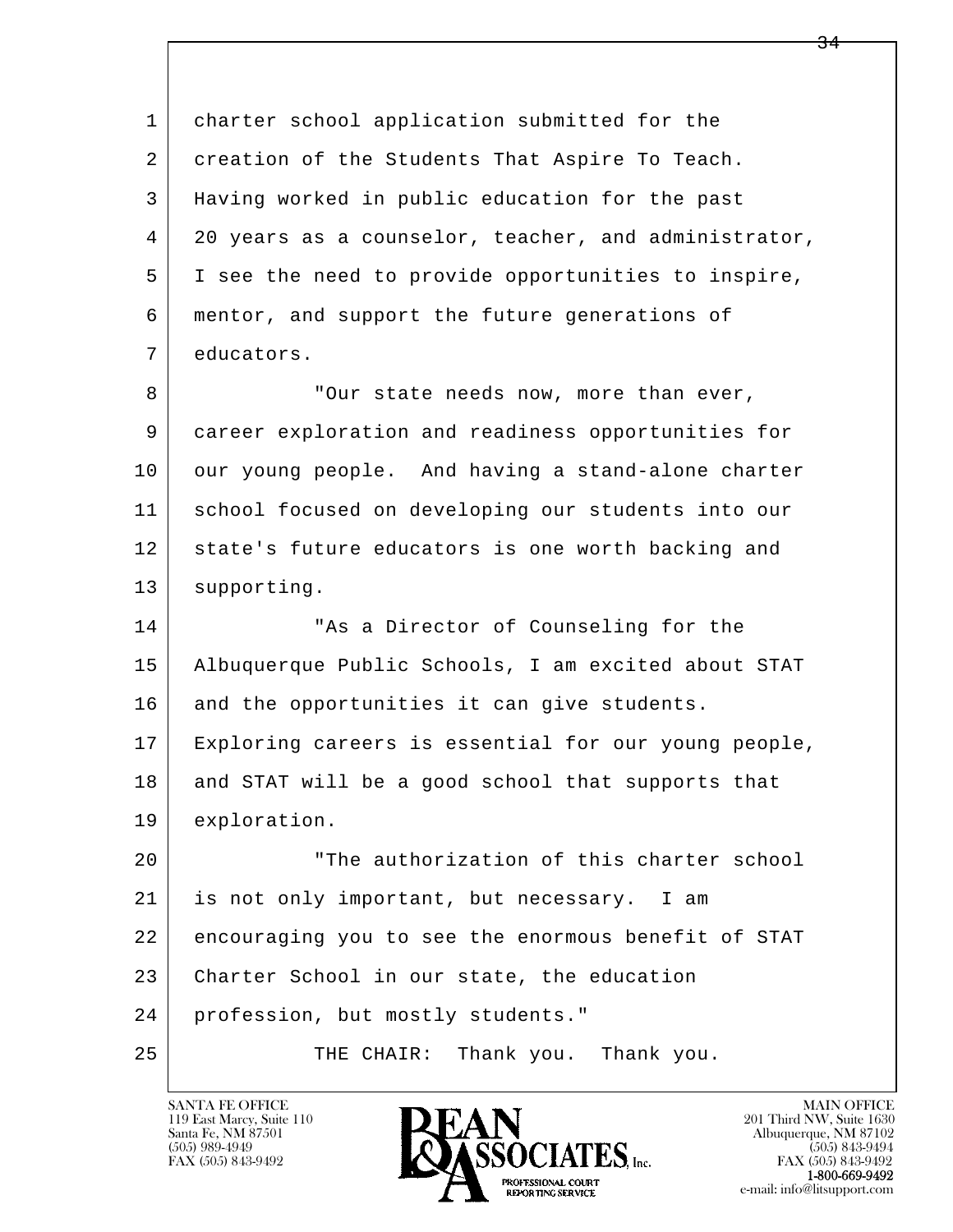l  $\overline{\phantom{a}}$ 1 MR. EPPIE LOPEZ: Thank you. 2 THE CHAIR: Next on the list is Dr. Ralph 3 Sigala? Sigala? 4 DR. RALPH SIGALA: Yes, ma'am. 5 | THE CHAIR: Thank you. 6 DR. RALPH SIGALA: My name is Ralph  $7$  Sigala, S-I-G-A-L-A. 8 Madam Chair, members of the Commission, I 9 am a retired educator, higher education. I live in 10 the area where this program is going to be 11 established, or set up. I support the -- the 12 proposal. I think it is based on sound scientific 13 data. And I feel comfortable that the people who 14 are -- who will be responsible for implementing the 15 program are all very competent and have a lot of 16 experience in education. 17 So as a member of the community, I 18 strongly -- I strongly recommend, and certainly hope 19 that you would support, the application. I thank 20 you for your time, and I apologize for my attire. I 21 was in the middle of a honey-do list. 22 COMMISSIONER SHEARMAN: Come to my house, 23 please. 24 THE CHAIR: Thank you very much. Next on 25 the list is Yvette Barnwell.

119 East Marcy, Suite 110<br>Santa Fe, NM 87501

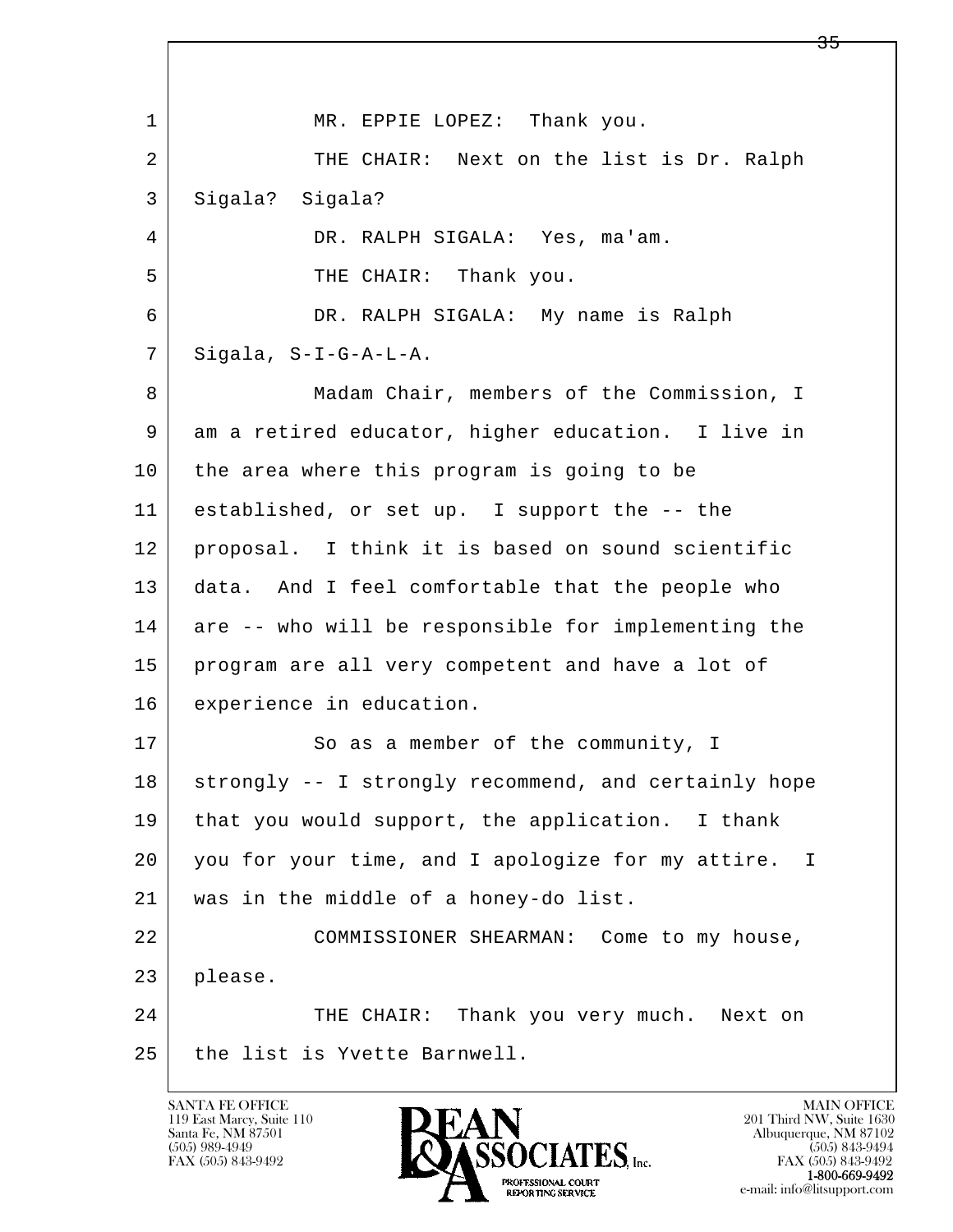| $\mathbf{1}$    | MS. YVETTE BARNWELL: Y-V-E-T-T-E,                    |
|-----------------|------------------------------------------------------|
| 2               | Barnwell, "B" as in "boy" -A-R-N-W-E-L-L.            |
| 3               | Good afternoon. Thank you for letting us             |
| 4               | be here. And I am a 27-year veteran. And I would     |
| 5               | just like to offer my support to the STAT            |
| 6               | authorization, as well. I think it's very important  |
| $7\phantom{.0}$ | for students of not only New Mexico, but students of |
| 8               | color, to have mentors; and "mentors" meaning that   |
| 9               | people that can help them find a way to college.     |
| 10              | I come from a family of six. I'm the only            |
| 11              | one in my family that's graduated from college. And  |
| 12              | that is due to the fact that I have people who cared |
| 13              | and mentored me along the way. And I -- I love       |
| 14              | teaching, and I want other students to enjoy that,   |
| 15              | as well, and to find the passion.                    |
| 16              | And I think with this model and with                 |
| 17              | everything that this model comes with, I think they  |
| 18              | would be offering a very big service to our state    |
| 19              | and to the nation. So I thank you very much for      |
| 20              | your time, and I hope you authorize our school.      |
| 21              | THE CHAIR: Thank you very much.                      |
| 22              | Next on the list is Andrew Mathis.                   |
| 23              | MR. ANDREW MATHIS: That's A-N-D-R-E-W,               |
| 24              | $M - A - T - H - I - S$ .                            |
| 25              | Good afternoon. I'm here to offer my                 |

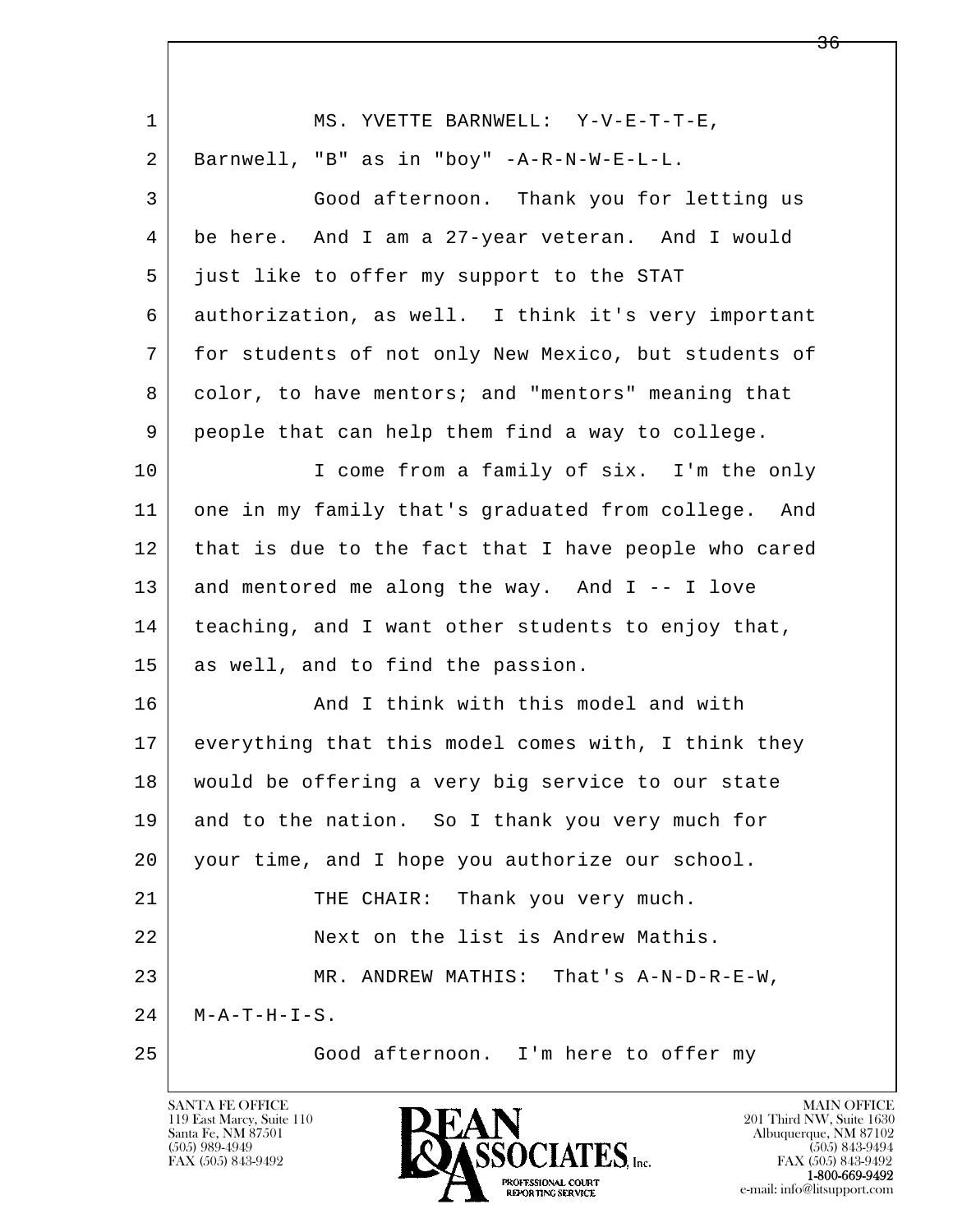l  $\overline{\phantom{a}}$ 1 support for STAT Charter School. I run a program; 2 it's an initiative of the City of Albuquerque and 3 the Mayor's Office called Running Start for Careers. 4 In this program, I work with high school students on 5 a day-to-day basis across many industries. 6 And right now, the education profession is 7 not one of those; but I'm looking forward to working 8 with STAT Charter School to help to build this 9 industry into our program, as well. 10 We work with students from across the 11 Albuquerque area to give them an opportunity to 12 explore different career opportunities. And as kind 13 of a -- an extra step to what STAT charter is doing, 14 we envision working with the -- the teachers at STAT 15 to bring students together in an after-school basis, 16 once the school is established, from across the 17 district, to provide dual credit courses in both 18 early childhood and elementary and secondary 19 education, as a way for these students to get a 20 running start in the career pathway, for those 21 students who have not chosen to already come to STAT 22 but are looking to explore whether or not the 23 teaching pathway is correct for them. 24 As part of this program, we plan to work 25 with CNM to put the students on track for the

119 East Marcy, Suite 110<br>Santa Fe, NM 87501

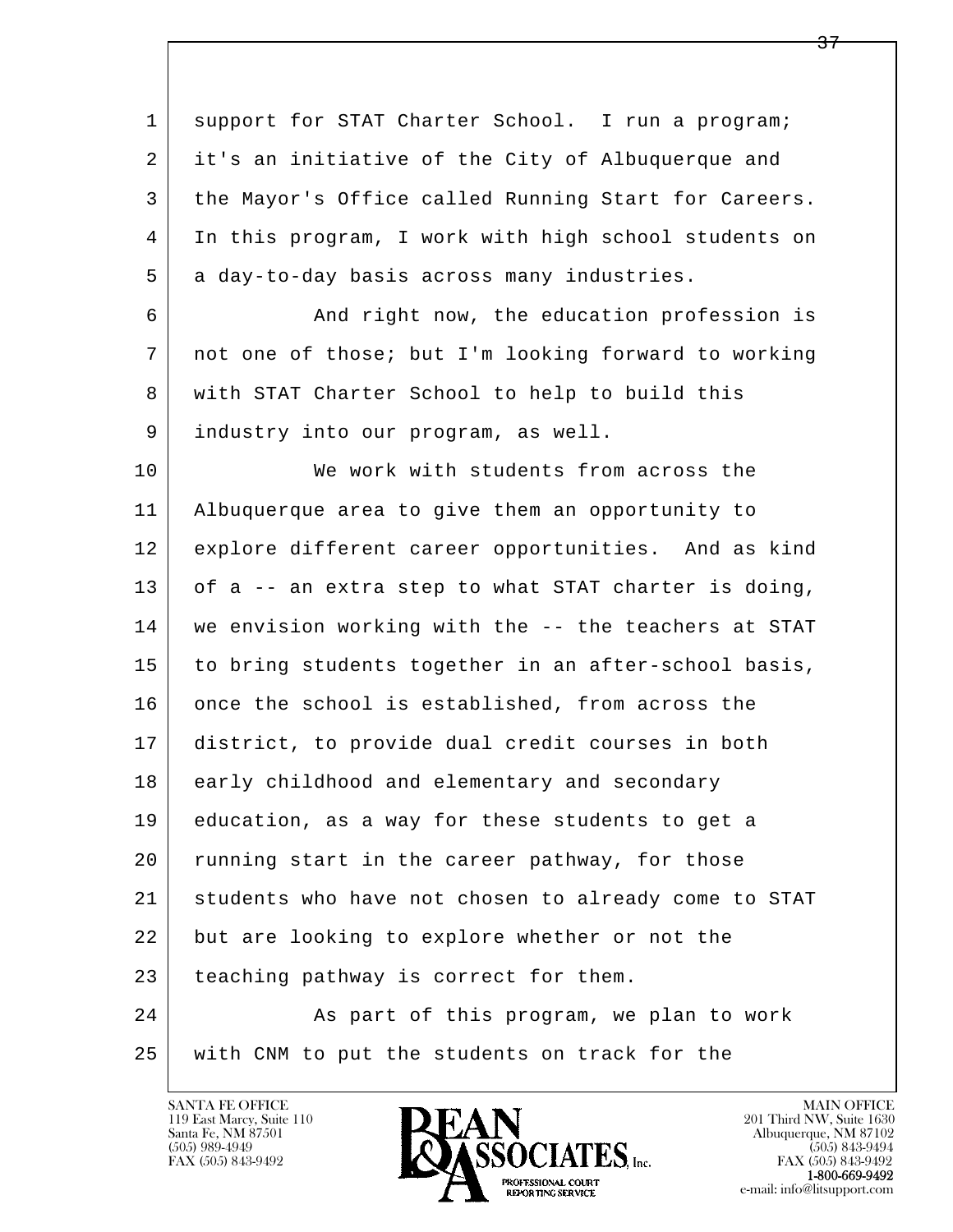| 1  | 45-hour Early Childhood Care certificate program, as |
|----|------------------------------------------------------|
| 2  | well as to get some of the initial elective -- the   |
| 3  | initial required courses for the program for         |
| 4  | students from across the Albuquerque area.           |
| 5  | THE CHAIR: Thank you.                                |
| 6  | FROM THE FLOOR: Thank you.                           |
| 7  | THE CHAIR: This is starred. I don't                  |
| 8  | know -- I don't know if it this is starred because   |
| 9  | they want it off, or -- Athena Christodoulou.        |
| 10 | There's a star next to it. You're special.           |
| 11 | MS. ATHENA CHRISTODOULOU: I was                      |
| 12 | originally selected to go first to read this letter. |
| 13 | But I'm not going to read this letter. I will        |
| 14 | submit it.                                           |
| 15 | THE CHAIR: Could you please identify                 |
| 16 | yourself?                                            |
| 17 | MS. ATHENA CHRISTODOULOU: I will.<br>Мy              |
| 18 | name is Athena Christodoulou. That's                 |
| 19 | $C-H-R-I-S-T-O-D-O-U-L-O-U.$                         |
| 20 | My first job interview as a junior in                |
| 21 | civil engineering was with Rear Admiral Hyman        |
| 22 | Rickover. Yeah, that was way back. And it was for    |
| 23 | a job teaching. I would be teaching nuclear power    |
| 24 | for the Navy. And the Navy thought education and     |
| 25 | having a good teacher was enough to invest thousands |

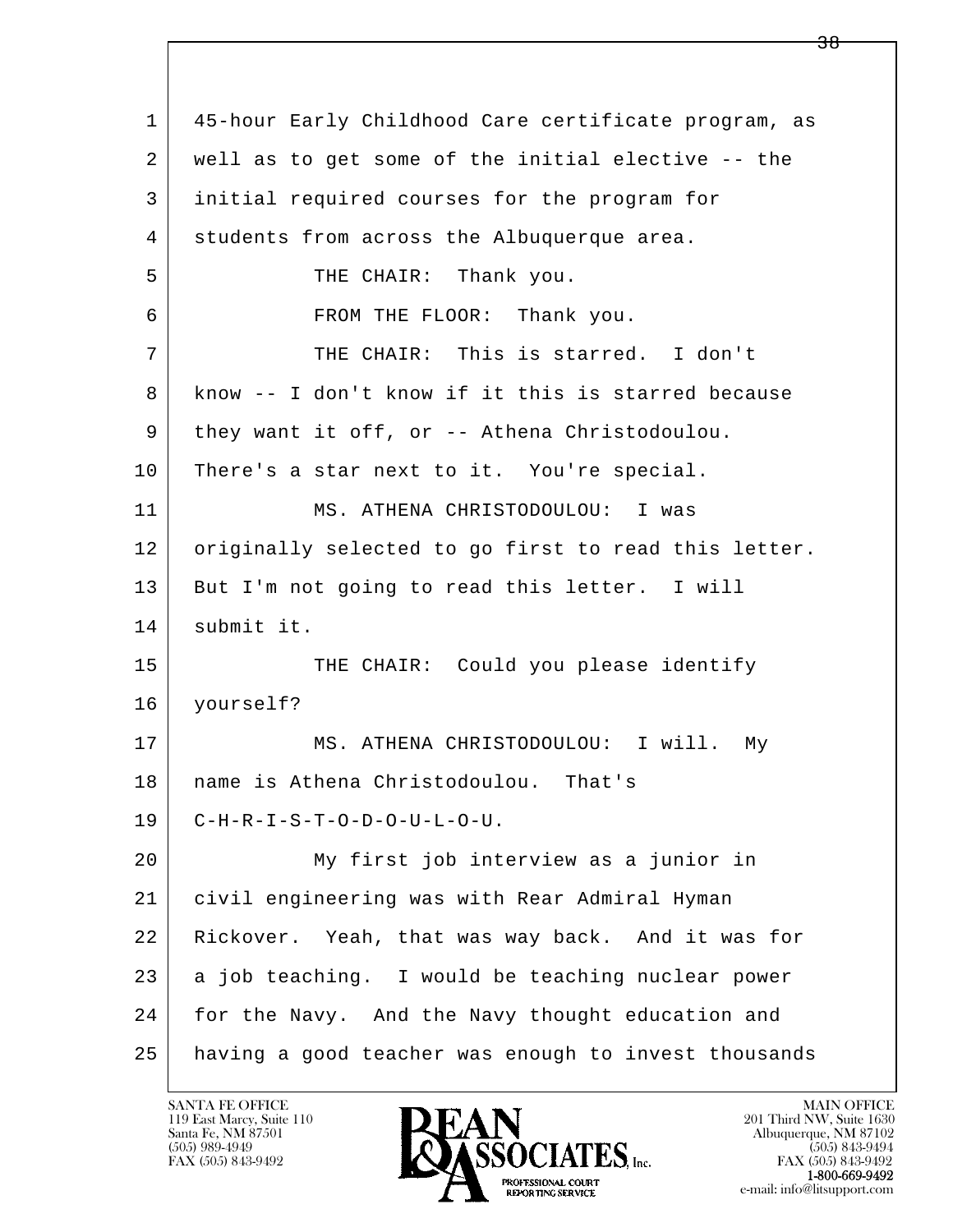l  $\overline{\phantom{a}}$  1 of dollars in. They paid the rest of my college, as 2 | well as gave me a salary. Education is very 3 important. 4 And I've been listening here. And we know 5 that there is a problem here in New Mexico with 6 getting good teachers and keeping them. And if we 7 give them the idea and the feelings that it's 8 important that we have good teachers, it may lift 9 | the boat for the rest of us. 10 I'm very excited to hear that the STAT 11 program will include bilingual education, as well as 12 public speaking. Public speaking was so important, 13 it is what got me the job. 14 And as far as teaching, practicing 15 teaching, I have three degrees. And I will tell you 16 they're all in engineering. And it was only when I 17 could teach someone else that I actually learned it 18 best. 19 So this is a very good chance that 20 New Mexico has to be first in the nation -- or first  $21$  in the state  $-$  I'm sorry  $-$  Albuquerque to be first 22 in the state for a good program to teach the next 23 generation of teachers. 24 Thank you. 25 THE CHAIR: Thank you very much.

119 East Marcy, Suite 110<br>Santa Fe, NM 87501

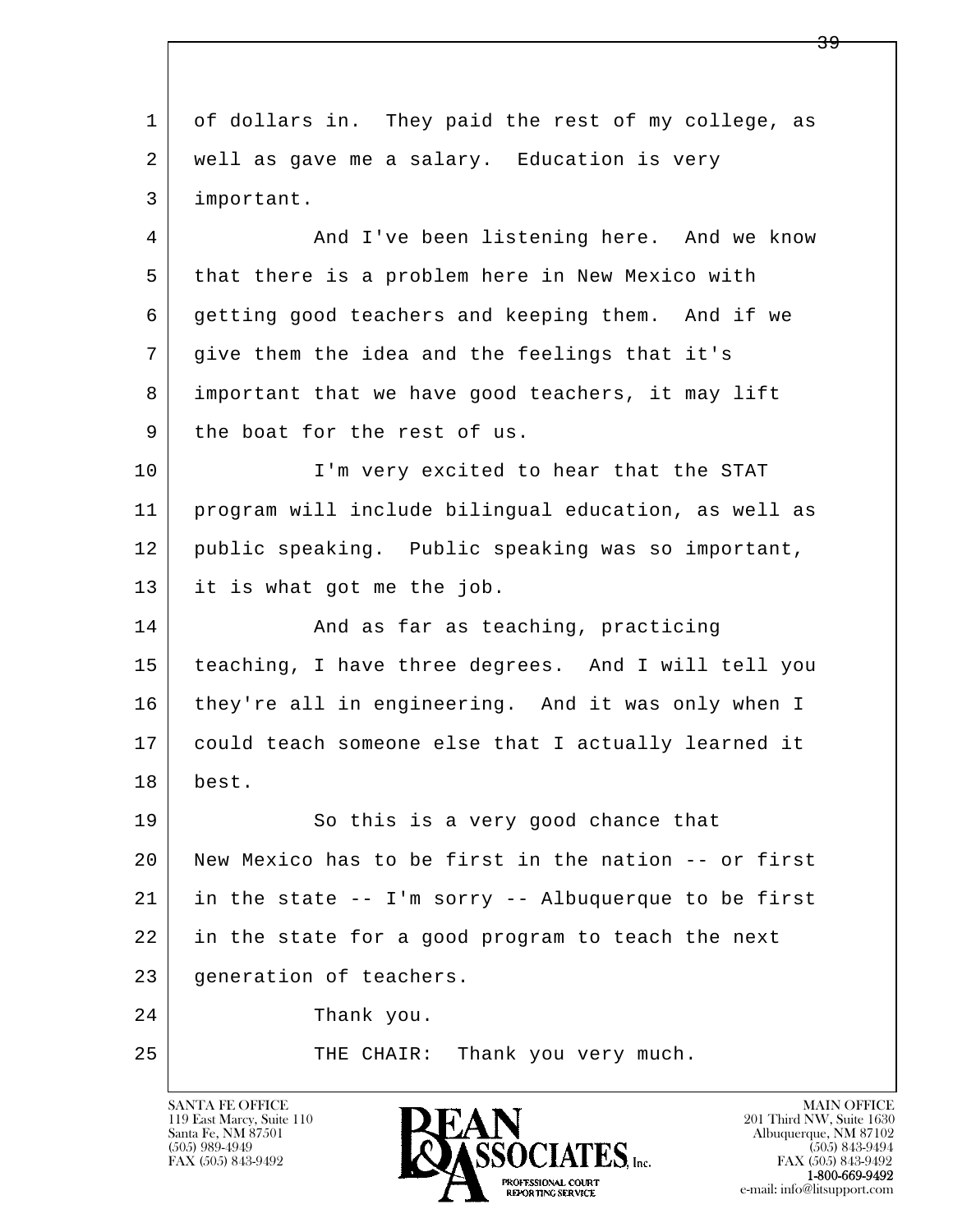l  $\overline{\phantom{a}}$ 1 MS. ATHENA CHRISTODOULOU: And this is 2 from Michelle Lujan-Grisham. This is the letter 3 | that's probably already in your packet. 4 THE CHAIR: Yes. We have already seen it. 5 Thank you. Jose Muñoz? 6 | MR. JOSE MUÑOZ: Need a spelling? 7 | THE REPORTER: (Indicates.) 8 MR. JOSE MUÑOZ: Hi. My name is Jose 9 Muñoz. I'm the Executive Director for the 10 Albuquerque-Bernalillo County Community School 11 Partnership. So I get a chance every year to work 12 with over 80 schools in Bernalillo County and 13 Albuquerque, as charter and traditional, to provide 14 | funding for them. 15 | And through that team, I got a chance to 16 work with La Promesa, which Dr. Maestas is Executive 17 Director for. We've had nothing but the most 18 integral relationship with them, as they serve 19 children after school and families throughout the 20 school day and throughout the school week. 21 So that's one point I want to make, as far 22 as I know the integrity and the administration of 23 the funding sources has been compliant, done with 24 integrity; but to reach those that need it most. 25 Second thing I would like to say is from a

119 East Marcy, Suite 110<br>Santa Fe, NM 87501

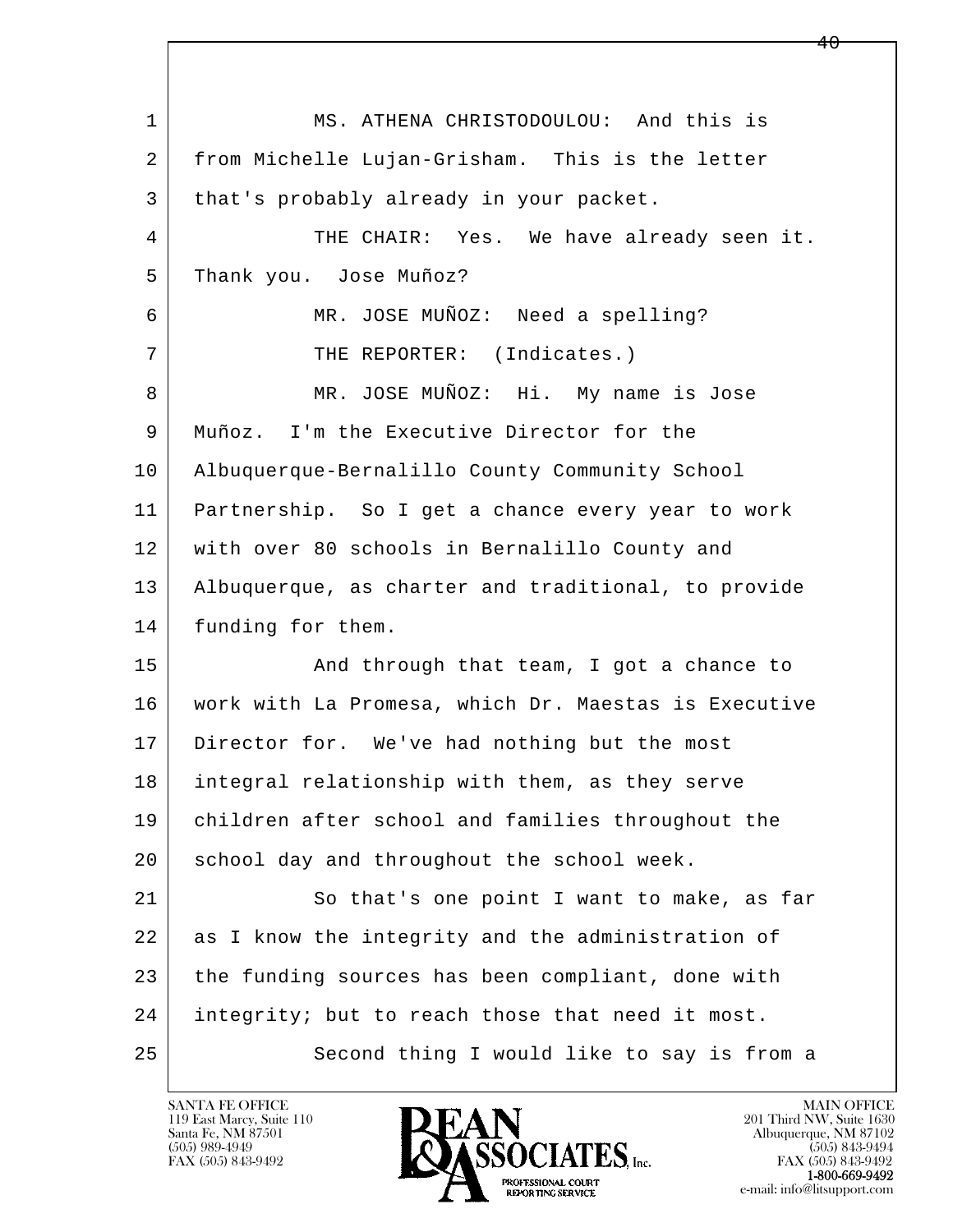l  $\overline{\phantom{a}}$ 1 student standpoint, I went to school to be a 2 | teacher; but I worked in the private sector for 3 quite a bit, and I'm a former professional athlete. 4 They grow us. 5 So to make a school, when you're growing 6 the next generation, just makes sense. My mother is 7 a retired educator of 37 years in an elementary 8 School in Chicago Public Schools and Clark County 9 Public Schools in Las Vegas. It just makes sense 10 that we actually have a school that trains and grows 11 | our next generation. 12 As a funder, going back to that hat there, 13 working with so many schools, there's ample 14 opportunity to have practice, have these young 15 people actually get paid to practice this with other 16 | younger generations of future teachers. 17 Finally, my daughter, who's 16 years old 18 | now, who lives in Las Vegas, asked me once. She 19 goes, "Dad, how come our schools don't have enough 20 teachers? How come our classrooms are so crowded?" 21 She says, "There are not enough great 22 teachers." 23 | All teachers are great, especially being 24 the son of a former educator. But to know that 25 there's a shortage, it just makes sense. Since they

119 East Marcy, Suite 110<br>Santa Fe, NM 87501



FAX (505) 843-9492<br>**1-800-669-9492**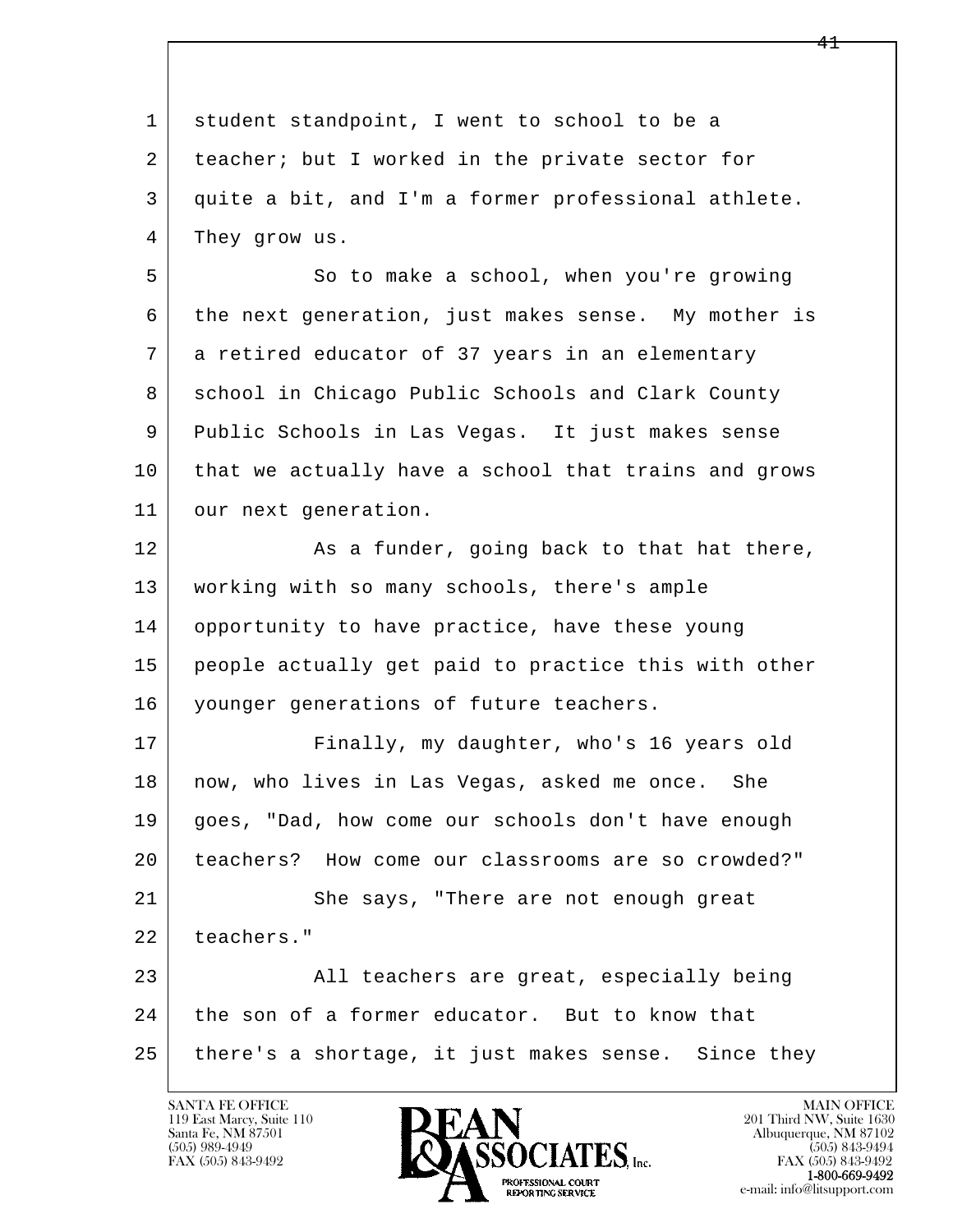l  $\overline{\phantom{a}}$  1 grow us as athletes and they grow us as business 2 people, why not begin to grow our next generation of 3 teachers? 4 Thank you. 5 THE CHAIR: Thank you. Debra Baca? 6 MS. DEBRA BACA: Good afternoon. Debra  $7$  Baca, B-A-C-A. 8 Members of the Commission, my name is 9 Debra Baca, and I work for Youth Development 10 Incorporated. And we have been a partner with 11 La Promesa since the inception of La Promesa as an 12 early childhood partner. We have been provided 13 preschool services with La Promesa, and our children 14 have transitioned to La Promesa and then on to the 15 middle school. 16 We are very happy and very pleased with 17 the partnership and all of the community activities 18 that Dr. Maestas and her ward engage in, to include 19 community as part of the school. 20 I wanted to just share a little personal 21 story. My granddaughter -- she's here with me 22 now -- graduated from Montessori school. And we 23 went over a bridge. So the children were asked at 24 the end of their journey over the bridge what they 25 wanted to be.

119 East Marcy, Suite 110<br>Santa Fe, NM 87501

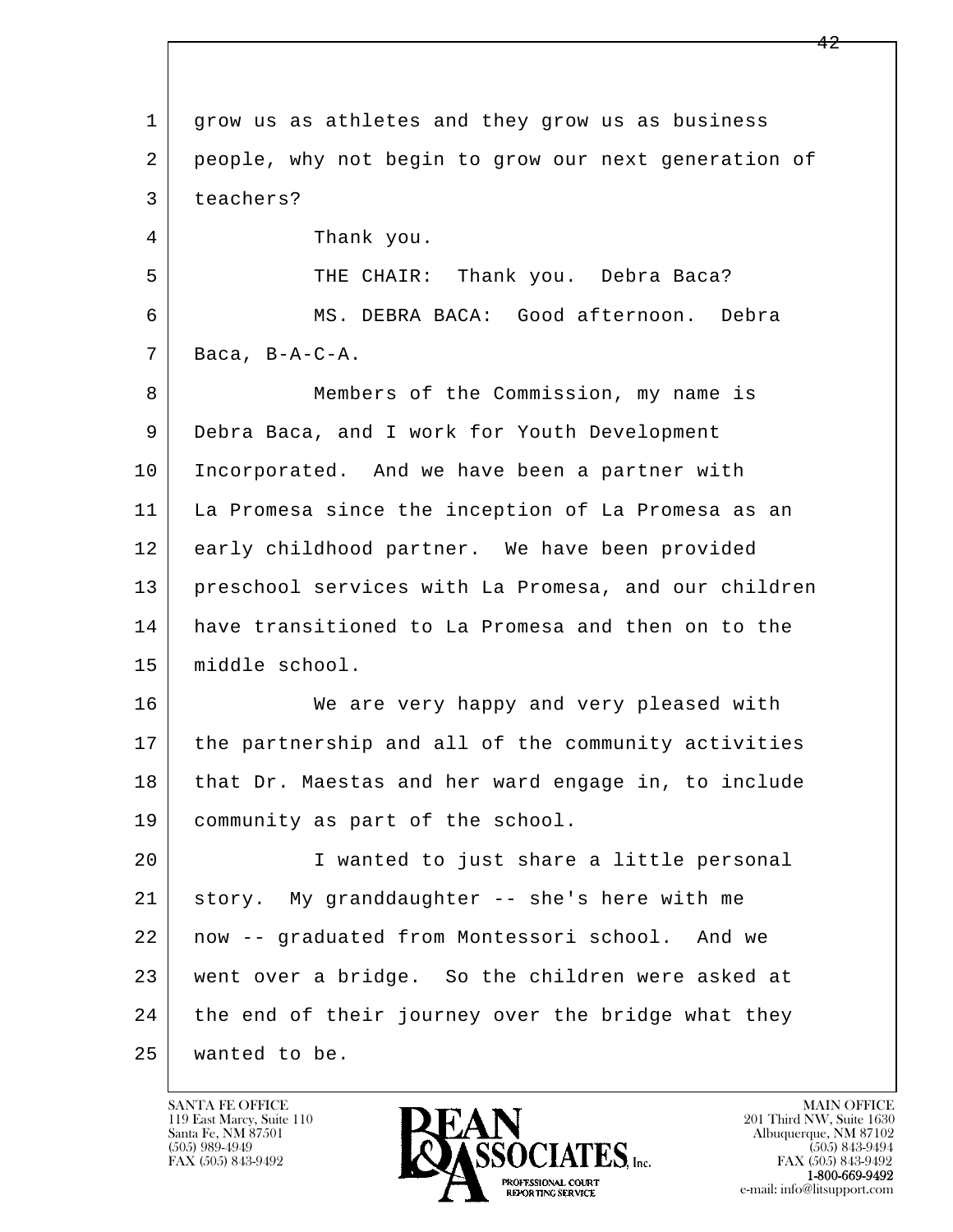1 and so after some of them had identified 2 different super heroes; others said doctors or 3 lawyers. This is my granddaughter, Marissa. And 4 she came over the bridge, and she said she wanted to 5 be a teacher.

6 And the doctors and lawyers got huge 7 applause; and there was this kind of polite clapping 8 for her teacher ambition. And I thought, "When did 9 the teaching -- you know, the teaching profession is 10 the most noble profession in the world. And yet we 11 just don't have that same kind of respect that we do 12 for others."

13 And so I see that this is a wonderful 14 opportunity that -- to encourage children, like my 15 | granddaughter, Marissa, who want to become teachers 16 at an early age, and start cultivating this -- these 17 wonderful educators for our community.

l  $\overline{\phantom{a}}$ 18 | The Rand I just think that it's dearly needed. 19 I know that as a -- the early -- the vice president 20 of the early childhood division at YDI, we always 21 have a huge teacher shortage, and we're constantly 22 looking for qualified teachers for our six-week-old 23 babies, all the way to our five-year-olds. 24 | Rand so I just want to support and 25 | encourage your vote on this vital application.

119 East Marcy, Suite 110<br>Santa Fe, NM 87501

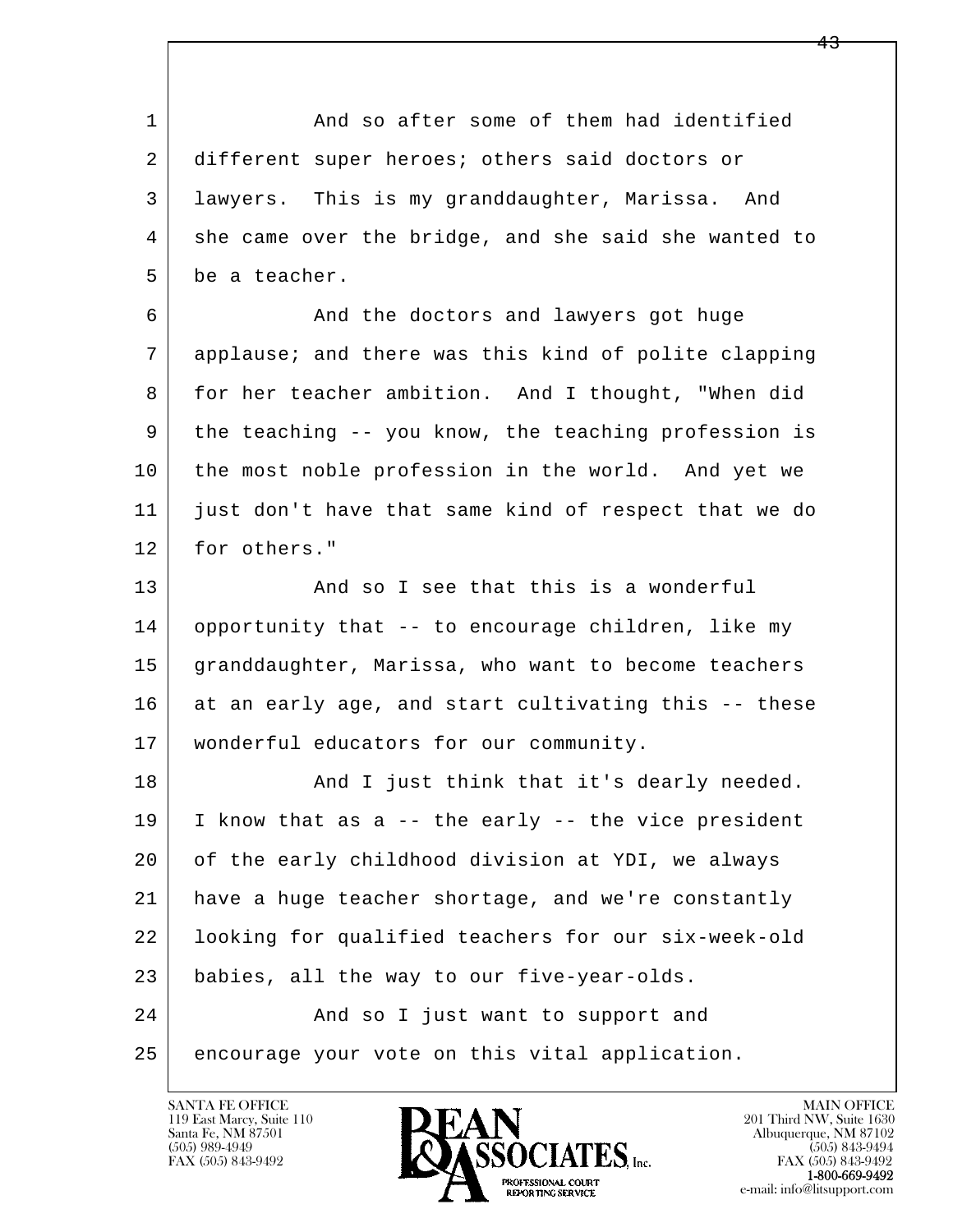1 Thank you.

| 2  | THE CHAIR: Thank you. Dru Jones?                     |  |
|----|------------------------------------------------------|--|
| 3  | MR. DRU JONES: Dru Jones. D-R-U, Jones.              |  |
| 4  | Madam Chair, members of the Commission, my name is   |  |
| 5  | Dru Jones, and I am here to simply offer my support  |  |
| 6  | for STAT Charter School's application.               |  |
| 7  | As a parent in the community, I think it's           |  |
| 8  | great to give our students, my children, an option   |  |
| 9  | to echo some of what Mr. Muñoz said, growing         |  |
| 10 | professionals. I went to Albuquerque High. And at    |  |
| 11 | CEC, I saw my classmates growing into nurses right   |  |
| 12 | there; so when we were graduating, they were well on |  |
| 13 | their way.                                           |  |
| 14 | And I'd say I kind of maybe was a little             |  |
| 15 | bit envious, because I wasn't in the know. I didn't  |  |
| 16 | know about programs like that. So I think it makes   |  |
| 17 | all the sense in the world to offer a program like   |  |
| 18 | this for kids that identify with the teaching        |  |
| 19 | profession early on and to give them support and the |  |
| 20 | tools they need to really achieve that goal.         |  |
| 21 | Thank you very much.                                 |  |
| 22 | Thank you very much.<br>THE CHAIR:                   |  |
| 23 | Julia Jones?                                         |  |
| 24 | I'm sorry. Were you on the applicant                 |  |
| 25 | team?                                                |  |

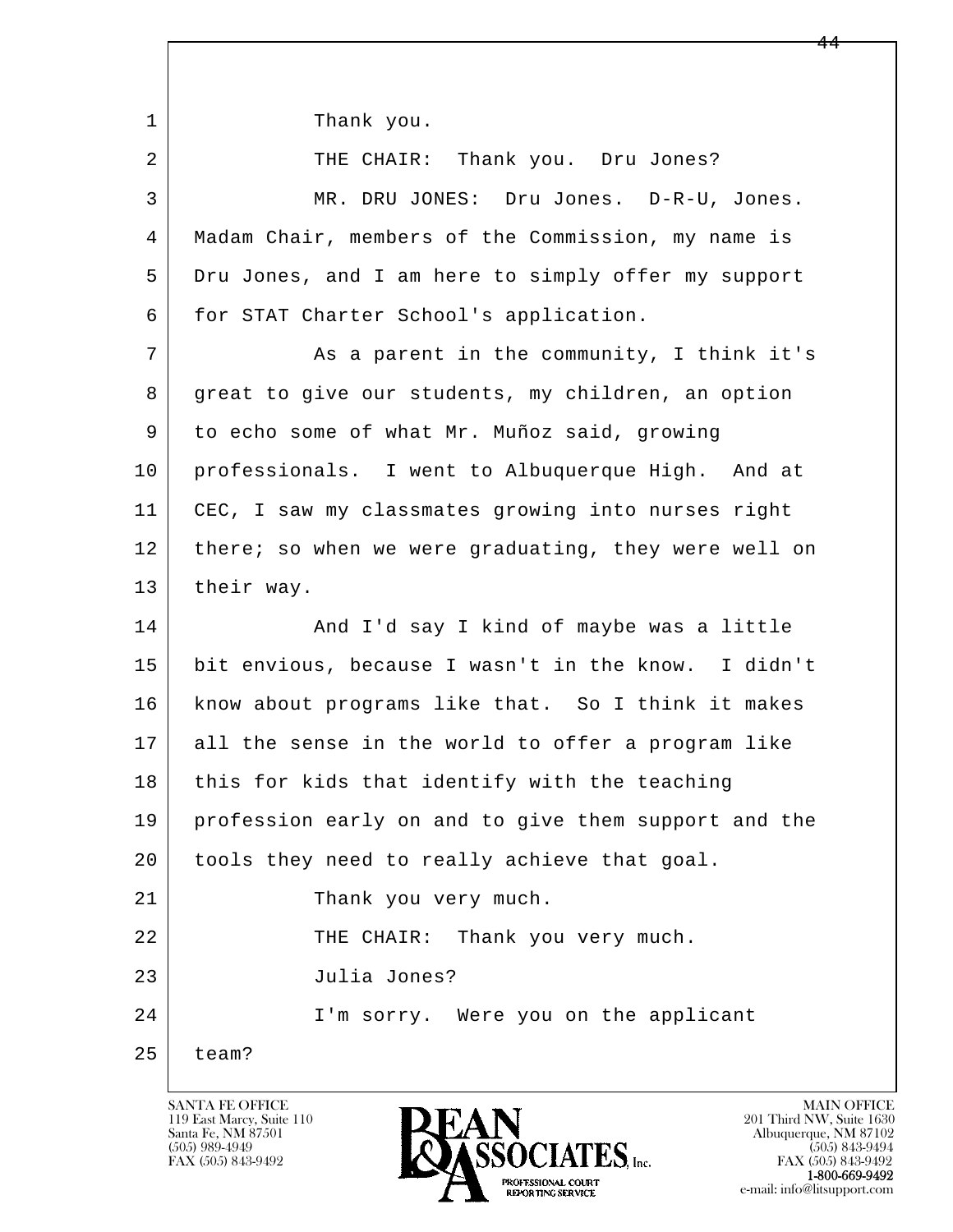l  $\overline{\phantom{a}}$ 1 MS. JULIA JONES: No. No, ma'am. 2 MS. POULOS: You were in the capacity 3 interview as a member of the applicant team. 4 MS. JULIA JONES: I was at the capacity 5 meeting, yes. 6 THE CHAIR: So that's part of the 7 | applicant team. Sorry. 8 MS. JULIA JONES: Okay. Thank you. 9 THE CHAIR: Matthew Gonzales? 10 MS. MARTHA GONZALES: It's actually 11 "Martha." 12 THE CHAIR: I'm sorry. I should have put 13 my glasses on. I apologize. Martha Gonzales? 14 MS. MARTHA GONZALES: Thank you. Good 15 afternoon. My name is Martha Gonzales. I am a 16 | student at New Mexico State University, currently 17 majoring in geology, anthropology, and foreign 18 | languages. 19 | I have traveled all the way from 20 Las Cruces today in order to show my support for 21 STAT. 22 Let me catch my breath, because I'm 23 already out of breath. 24 I strongly believe that STAT will not only 25 benefit Albuquerque, but the State of New Mexico as

119 East Marcy, Suite 110<br>Santa Fe, NM 87501



FAX (505) 843-9492 FAX (505) 843-9492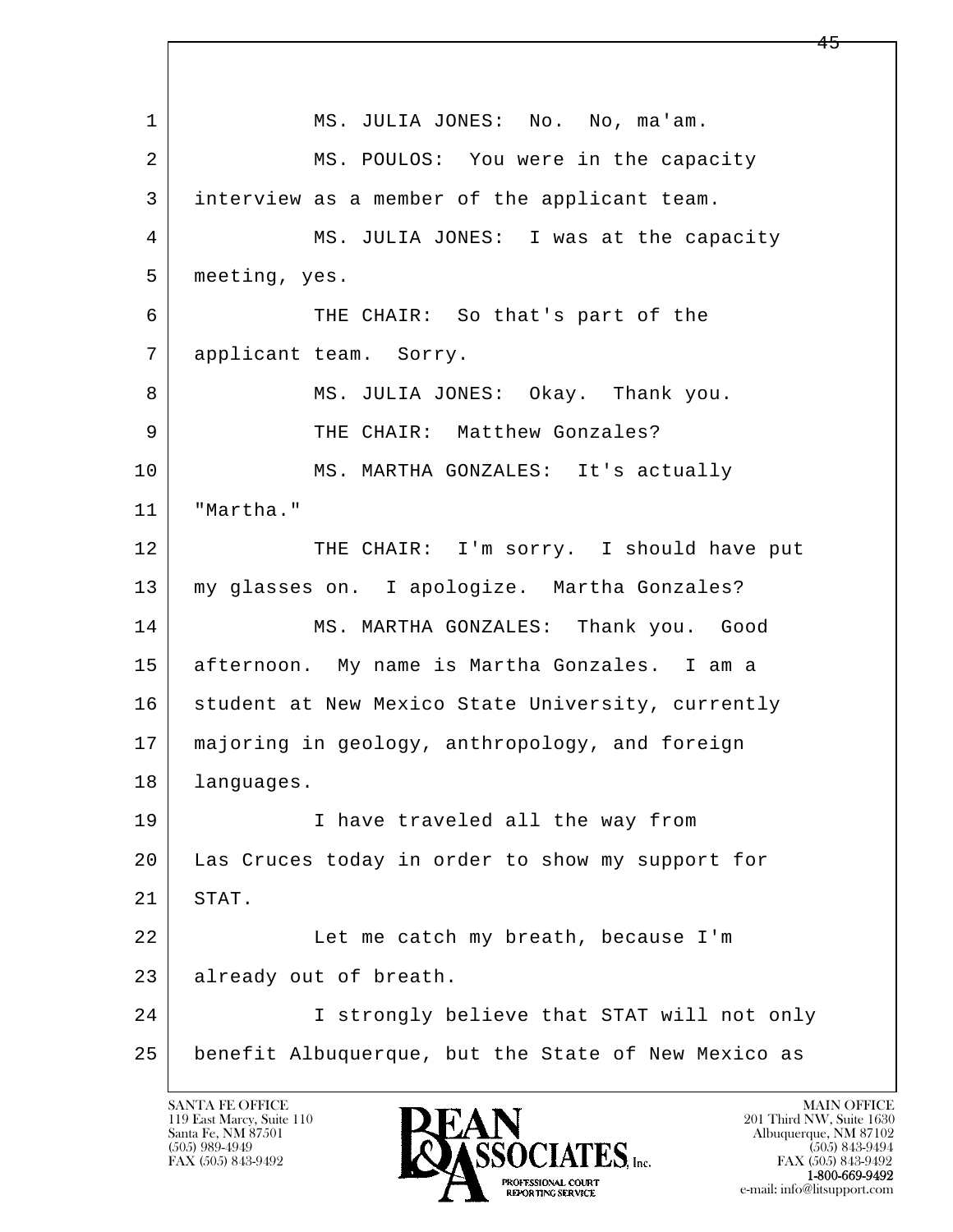1 a whole.

| $\overline{2}$ | COMMISSIONER SHEARMAN: Martha, I'm sorry             |
|----------------|------------------------------------------------------|
| 3              | for interrupting you. You've got to slow down.       |
| 4              | There's smoke coming from her machine over there.    |
| 5              | MS. MARTHA GONZALES: I'm trying to get               |
| 6              | everything under two minutes.                        |
| 7              | So where was I? Oh, there you go.                    |
| 8              | It's -- only benefit Albuquerque, but also           |
| 9              | the State of New Mexico as a whole by preparing      |
| 10             | children to become highly qualified educators or     |
| 11             | professionals in their field of choice.              |
| 12             | Two years ago, a professor at NMSU said to           |
| 13             | me, "Working in New Mexico has made me realize that  |
| 14             | this state has some of the brightest minds in the    |
| 15             | country; but unfortunately, they never get too far.  |
| 16             | Their light dims at a young age and extinguishes     |
| 17             | before they actually get to blossom."                |
| 18             | Many kids in New Mexico are inspired and             |
| 19             | lack motivation because they have never been exposed |
| 20             | to non-traditional teachings. They don't receive     |
| 21             | enough attention, or because they simply haven't     |
| 22             | been pushed enough to fulfill their full potential.  |
| 23             | At one point, I was one of those students.           |
| 24             | It took a very special teacher to make me            |
| 25             | recognize the potential I had and that one day, I    |

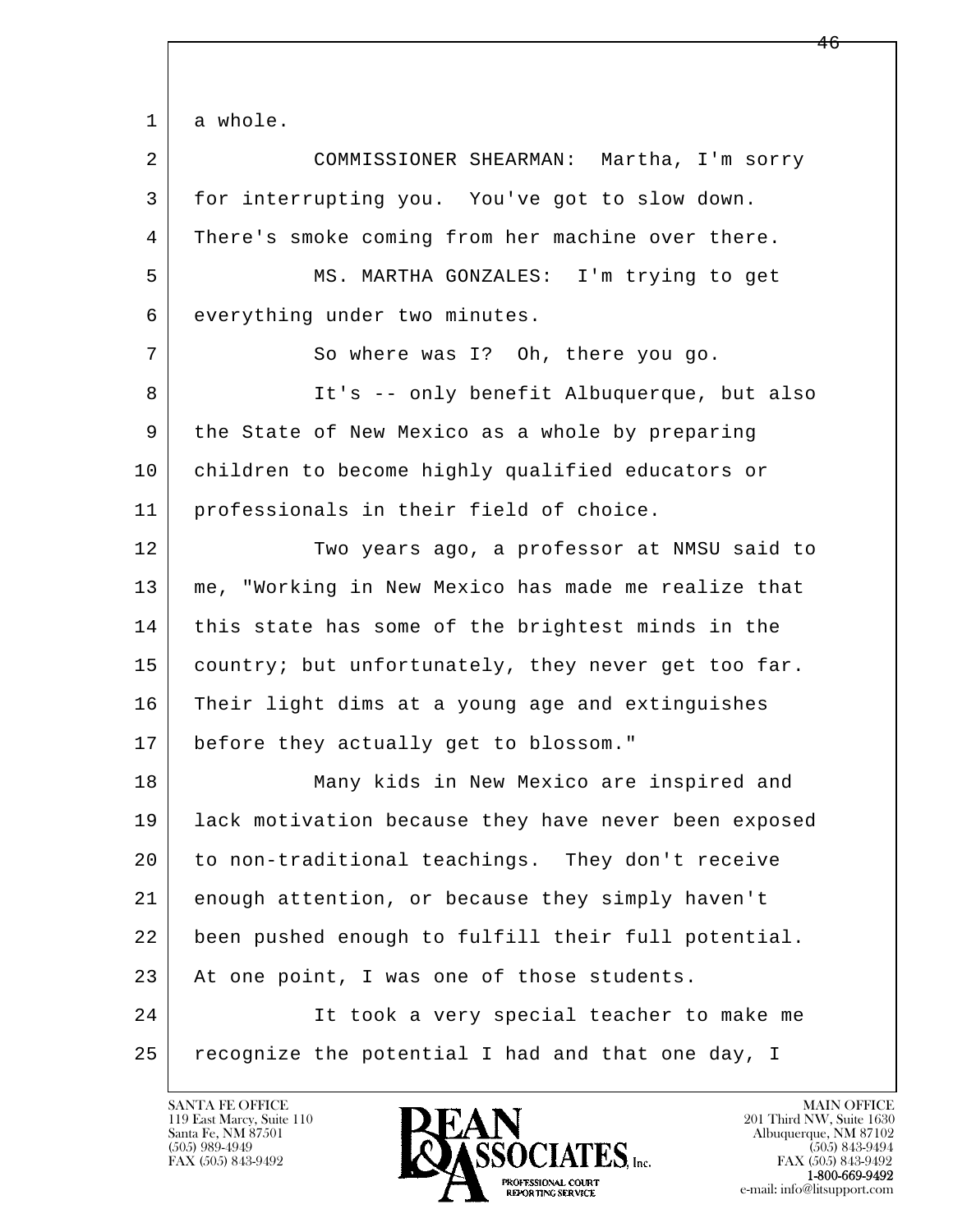| 1  | could, myself, be an educator. I believe that the   |
|----|-----------------------------------------------------|
| 2  | spirit of STAT reflects the relationship between    |
| 3  | teacher and students and of a strong community.     |
| 4  | STAT is the first school of its kind.<br>Not        |
| 5  | only does it follow a model which focuses on        |
| 6  | customizing learning plans for every student, it    |
| 7  | also gives them the opportunity to participate in   |
| 8  | dual credit classes, gives them active technology   |
| 9  | and adult advisory, all which will help create the  |
| 10 | next generation of highly qualified educators.      |
| 11 | STAT does not only focus on the success of          |
| 12 | their students; but it also, through the grass      |
| 13 | movements [verbatim], they seek out prospective     |
| 14 | educators to reduce the shortage of teachers in     |
| 15 | New Mexico.                                         |
| 16 | As a prospective educator, a college                |
| 17 | student, and a student who went to a middle school  |
| 18 | and a high school that were both charter schools, I |
| 19 | support STAT, because at the end, teachers are what |
| 20 | make every other profession possible.               |
| 21 | THE CHAIR: Thank you. And you got it all            |
| 22 | in.                                                 |
| 23 | MS. MARTHA GONZALES: Thank you.                     |
| 24 | THE CHAIR: Okay. We will now move on to             |
| 25 | the 40 minutes, or whatever we feel, to take --     |
|    |                                                     |

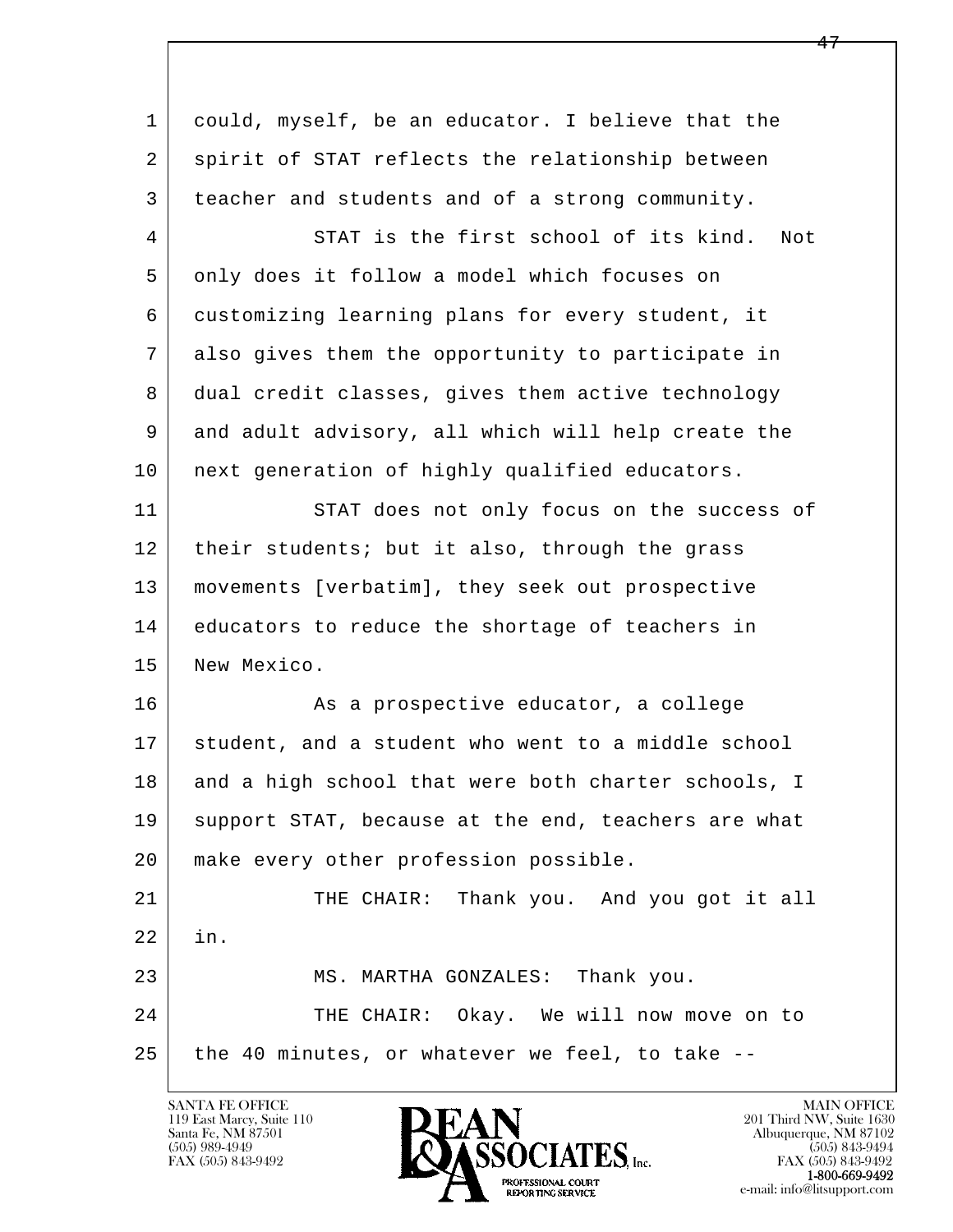l  $\overline{\phantom{a}}$  1 COMMISSIONER SHEARMAN: There you go. 2 THE CHAIR: -- the Commission's questions. 3 So you folks can -- okay. I just want to, 4 once again, remind you that we do not accept 5 documents after the application. So, unfortunately, 6 we don't have those budget documents to look at. 7 And I can speak for Commissioner Shearman, 8 that she digs into those and has -- you know. And I 9 know, through other areas, there are so many 10 questions that we have that we can't ask because we 11 don't have a look at that budget. 12 So it's -- it's unfortunate that this 13 application comes to us incomplete in that sense. 14 COMMISSIONER SHEARMAN: And I will just 15 follow up on that. I think Commissioner Pogna has 16 been on this Commission longer than I have. Other 17 | than that, I'm the oldest one here. But it has 18 always been the policy and the practice of this 19 | Commission not to accept anything late. 20 I'm very sorry that your budget was not 21 part of the submission. I would like to have seen 22 it. I like to read budgets. But speaking for 23 | myself, this application is incomplete; and, 24 | therefore, I cannot vote to support it. There's no 25 | sense me giving you any vague hope that I think I

119 East Marcy, Suite 110<br>Santa Fe, NM 87501



FAX (505) 843-9492<br>1-800-669-9492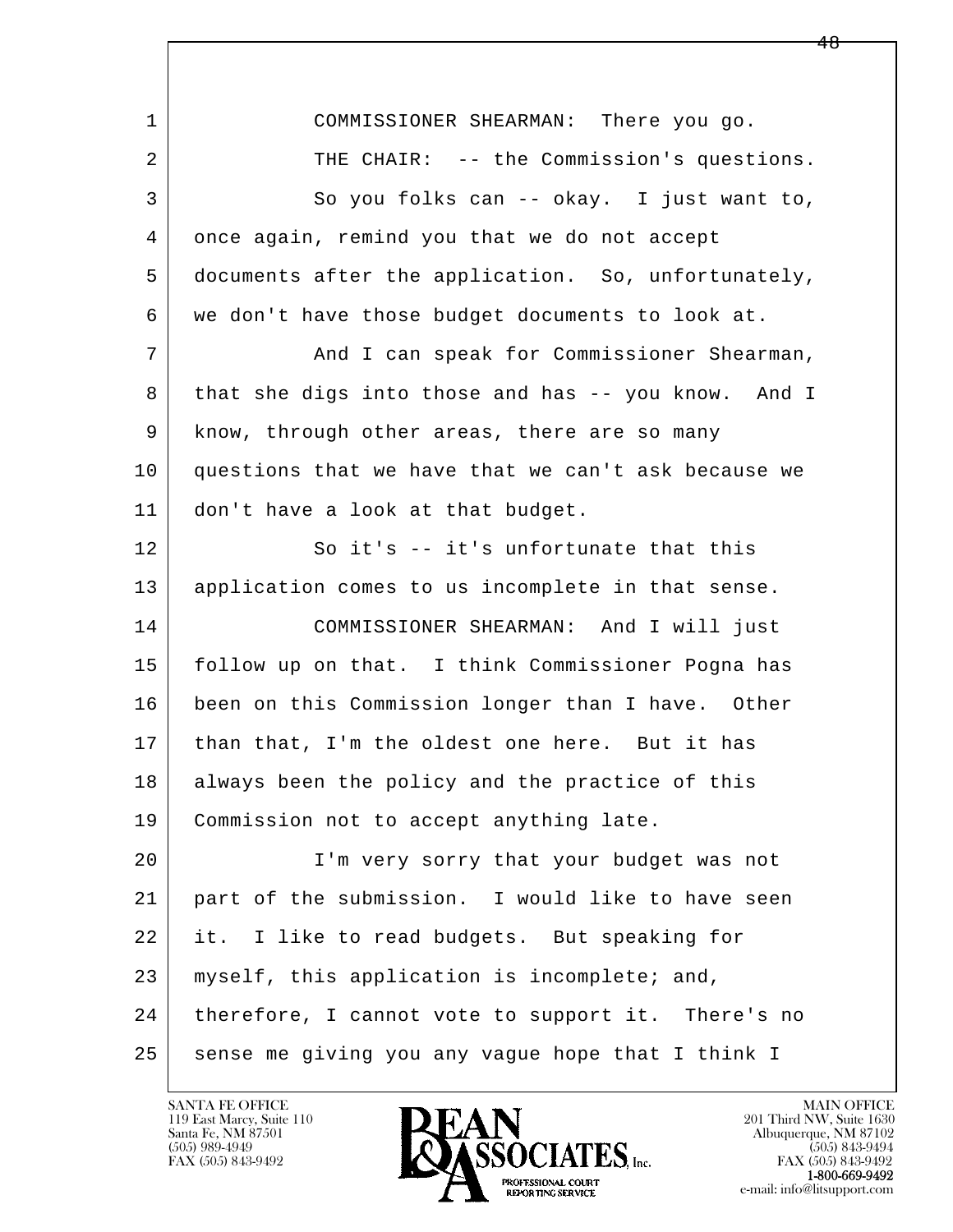l  $\overline{\phantom{a}}$  1 could support it. The law even says a reason to 2 deny an application is an incomplete or insufficient 3 application. 4 So there are some other areas that I had 5 questions about that I had concerns about. I like 6 your program. I think you have a really good idea. 7 | T do think the application, aside from the 8 budget, does have some areas of concern for me. But 9 I don't think there's any sense going into those 10 today, because my decision is made on the basis of 11 your budget not being there. 12 Thank you. 13 THE CHAIR: Thank you. And I will -- I 14 will offer a similar sentiment. Without a budget, I 15 | cannot vote to put this school forward. 16 COMMISSIONER ARMBRUSTER: I would say -- 17 you said, "Oh, but, but... ." 18 | But the issue is, as teachers, we say the 19 same thing to children: "Yeah, but you still have 20 to have it in." 21 So an incomplete application is even part 22 of the law that you have to have it in. 23 COMMISSIONER POGNA: I agree. 24 COMMISSIONER TOULOUSE: I think it's 25 already decided. But I would like us to go ahead

119 East Marcy, Suite 110<br>Santa Fe, NM 87501

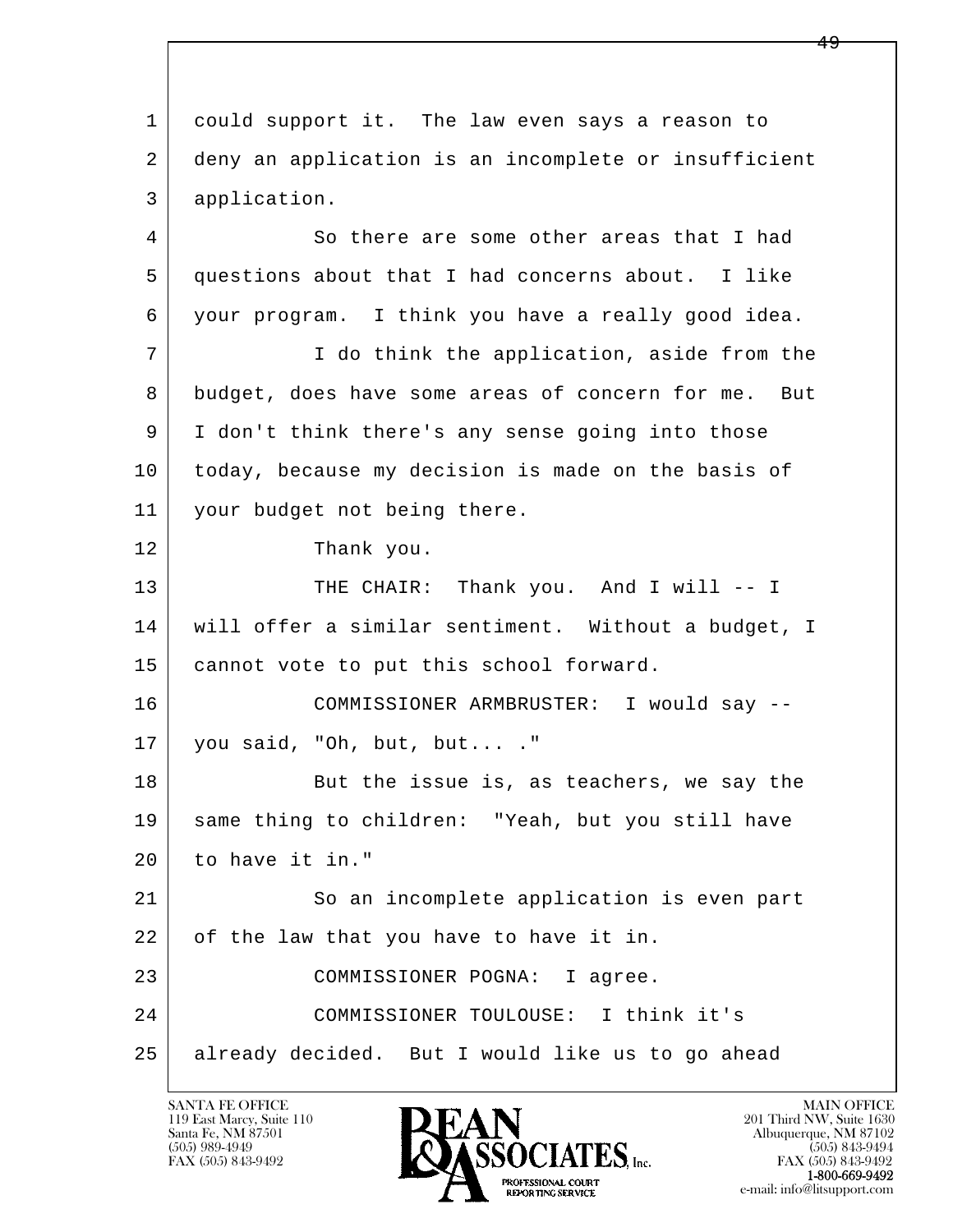l  $\overline{\phantom{a}}$  1 and ask a few questions; because I -- I have some 2 interest in how this is connected with La Promesa 3 and their program. Because clearly, if we don't 4 accept it this year, they're going to come back next 5 year. And the budget -- 6 COMMISSIONER SHEARMAN: But that's up to 7 you, whatever you want to do. 8 COMMISSIONER TOULOUSE: I just -- in my  $9$  own mind  $-$ 10 THE CHAIR: That's fine. 11 COMMISSIONER TOULOUSE: -- I'd like to 12 clarify this connection with La Promesa, which I am 13 familiar with, and whether -- since you say you're 14 partners, and you're talking about walking across 15 the parking lot, how are you partners, other than 16 your students teaching at La Promesa and both being 17 dual language? 18 | MR. CHRIS JONES: So our ultimate goal, 19 Commissioners, Madam Chair, was to create a future 20 generation and create a pipeline of biliteral and 21 bilingual students, a partnership with La Promesa 22 seems natural, not only because of the shared 23 facility and shared resources because La Promesa has 24 a bilingual program; for us it made sense to be 25 located across the parking lot, because we wanted

119 East Marcy, Suite 110<br>Santa Fe, NM 87501



FAX (505) 843-9492<br>1-800-669-9492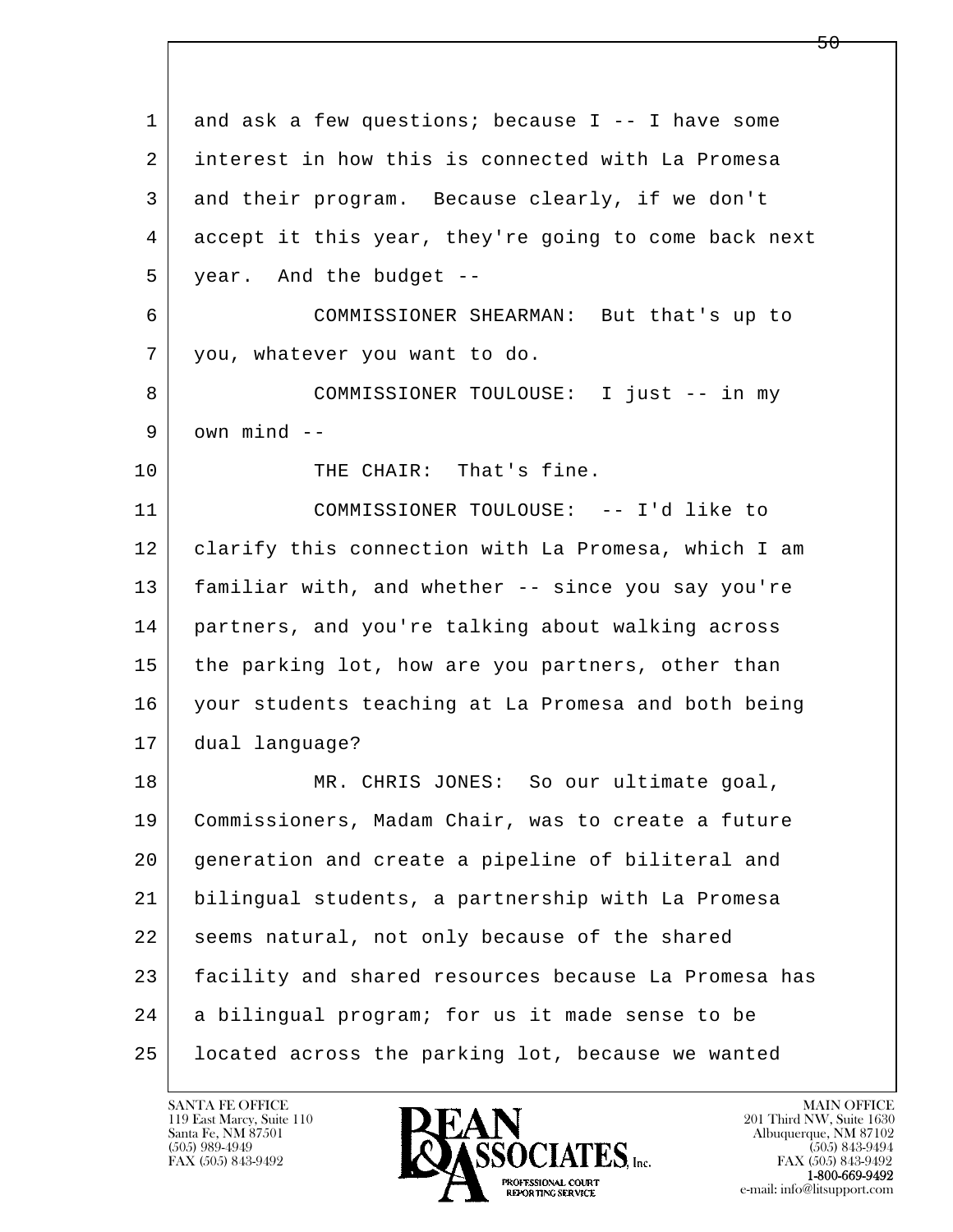l  $\overline{\phantom{a}}$ 1 our students to participate in teaching practicums. 2 As a Senior Director for Technology for 3 Albuquerque Public Schools, I had the opportunity to 4 research programs that they had available. And that 5 | was the number one choke point for them. Students 6 did not have transportation and could not 7 participate in teaching practicums. 8 | So for us, it made more sense to partner 9 with La Promesa for shared resources. Especially 10 considering we do not have start-up funds, we could 11 actually facilitate the work that's required in the 12 | planning year. 13 | I was Assistant Principal at La Promesa; 14 so before leaving to Connections Academy and serving 15 as a Central Office administrator, I am now the 16 principal at La Promesa Early Learning Center. 17 July 1st will mark my first day at La Promesa Early 18 Learning Center. I left the district because of 19 some of the instabilities with superintendents and 20 have returned back to see this through. 21 COMMISSIONER TOULOUSE: So there is no 22 intent of students necessarily going directly from 23 La Promesa. They'd still have to go through the 24 | same application process and if there were lotteries 25 and all? Because I just want to make sure, because

119 East Marcy, Suite 110<br>Santa Fe, NM 87501

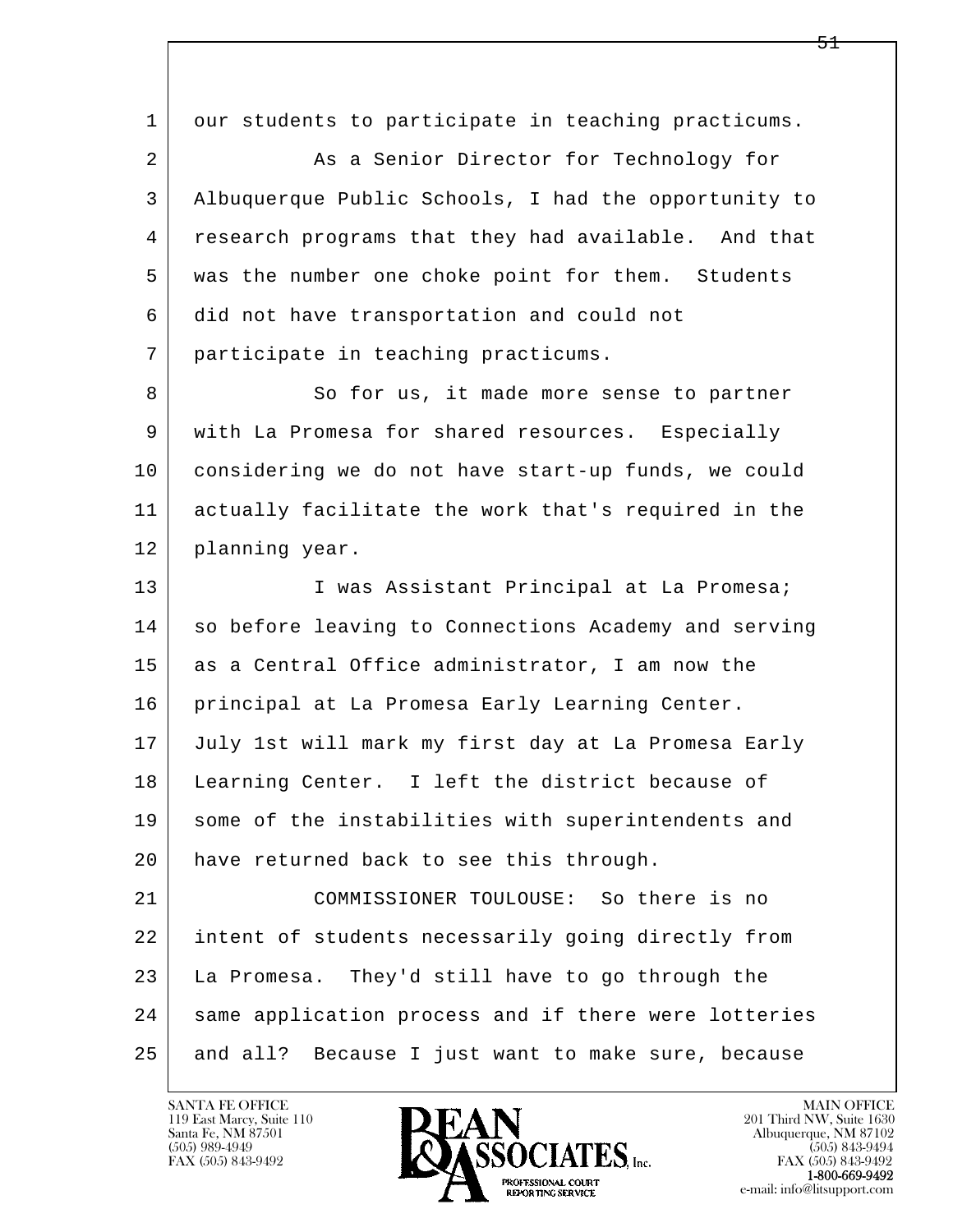l  $\overline{\phantom{a}}$ 1 we haven't had the staff to oversee lotteries. 2 But we have enough anecdotal information 3 that we know at least some schools tend to fudge 4 lotteries. And I just want to make sure something 5 like that doesn't get started. You know, the first 6 year or two, you don't usually have enough 7 applicants. 8 But after that, when they're that close, I 9 just -- but those were the questions I had is your 10 connections there. I think the facilities -- 11 they're nice facilities, I know. I picked up my 12 cousin enough times going through. I have a cousin 13 who graduated last year, from eighth grade, there. 14 So I'm well aware of the school and the facilities, 15 and recused myself at that point. I don't have to 16 | recuse myself now. 17 So -- that's mainly what I wanted to 18 clarify. Thank you. 19 THE CHAIR: Anyone else? 20 MR. CHRIS JONES: Members of the 21 Commission, may I also add the connection to 22 La Promesa in terms of being two separate entities? 23 We have two separate missions that drive our 24 schools. Students that attend La Promesa will not 25 necessarily want to pursue education as a

119 East Marcy, Suite 110<br>Santa Fe, NM 87501



FAX (505) 843-9492<br>1-800-669-9492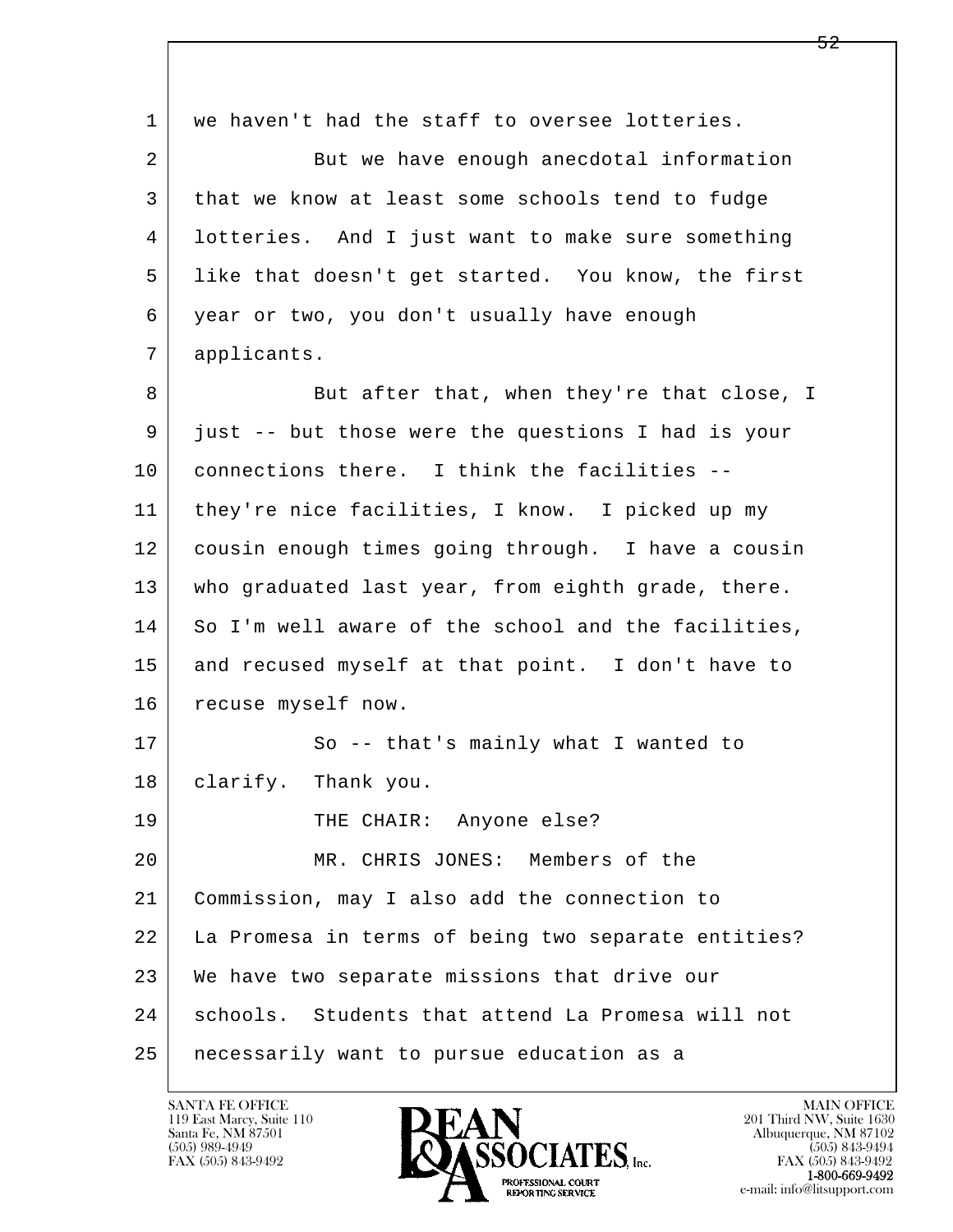l  $\overline{\phantom{a}}$  1 profession; so it's not a direct pipeline of 2 students. It's only a hope that they would 3 participate in the lottery if they did have the 4 desire to become professional teachers sometime. 5 So to address that specific question, 6 there will be students who choose a bilingual route 7 and want to attend bilingual schools after 8 finishing. And there are those students who may 9 choose to become teachers; those would be the 10 students we would be interested in entering the 11 lottery. 12 | THE CHAIR: Okay. Okay. 13 COMMISSIONER SHEARMAN: That's it. 14 THE CHAIR: Okay. Thank you very much. 15 | The Public, including the same when the public, including the 16 applicants, may submit written input following this 17 hearing. Written comments can be sent to the 18 Commission via the PED website, mailed, or 19 hand-delivered. The details and addresses are 20 listed on the handout at the back of the room. Make 21 sure you identify the school you are commenting on 22 in the drop-down menu. 23 Please note that any written input must be 24 received by no later than 5:00 p.m. on the third 25 business day following the hearing on the

119 East Marcy, Suite 110<br>Santa Fe, NM 87501

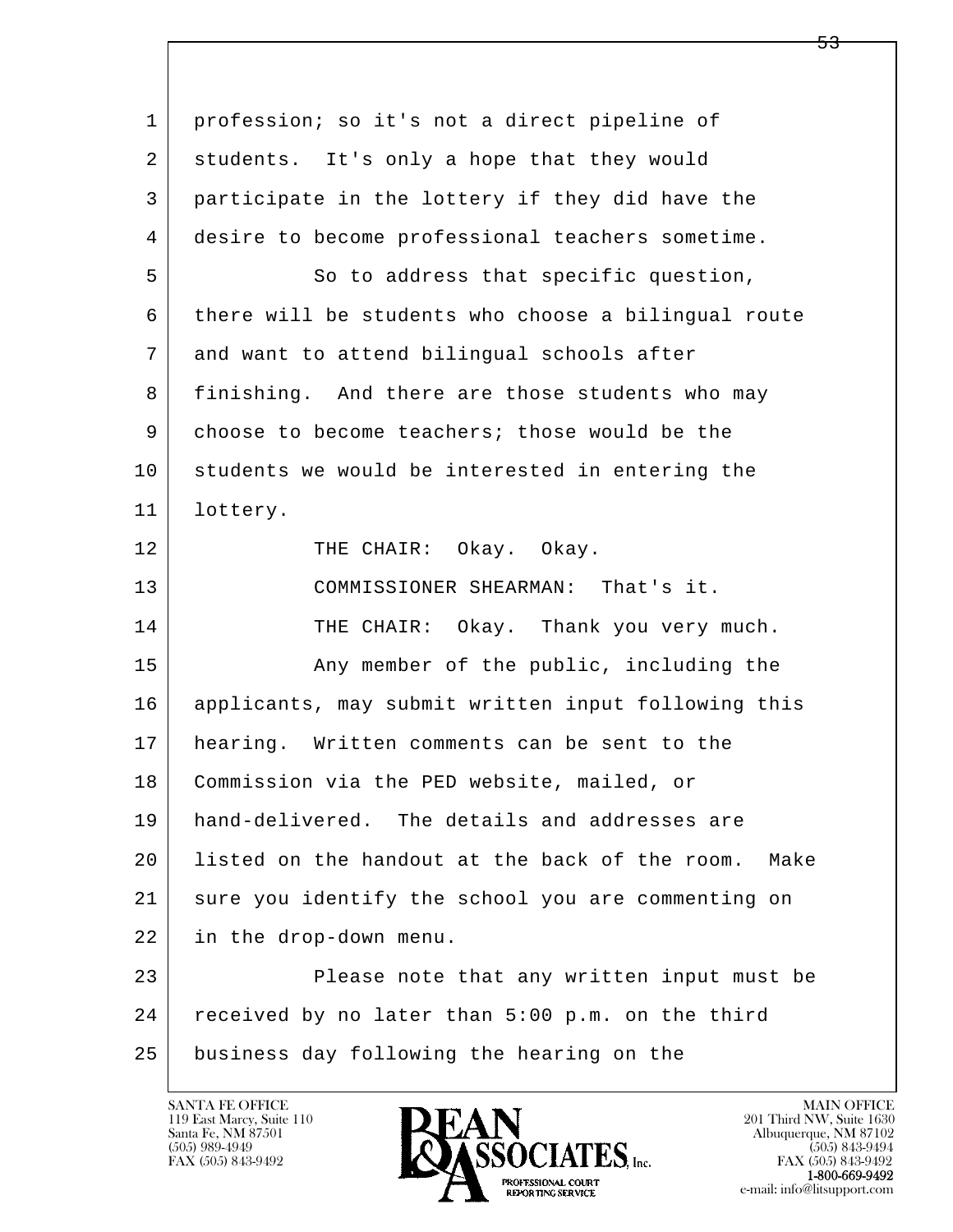l  $\overline{\phantom{a}}$ SANTA FE OFFICE MAIN OFFICE MAIN OFFICE MAIN OFFICE MAIN OFFICE Santa Fe, NM 87501 Albuquerque, NM 87102 1 application on which you wish to comment. And that 2 would be Thursday, July 21st, at 5:00 p.m. 3 Thank you all for your presentations 4 today. The Public Education Commission will meet in 5 Santa Fe on August 31st and September 1st to render 6 any decisions. 7 The Commission will now recess this 8 hearing until 8:00 -- until 8:00 -- 9 | MS. POULOS: Tomorrow is at Española. 10 THE CHAIR: 2:00? I thought we were at 11 8:30. Oh, you're right. 1:00 p.m., in the 12 | community of Española. 13 Thank you very much. 14 MR. CHRIS JONES: Thank you. 15 (Proceedings in recess at 3:05 p.m.) 16 17 18 19  $2.0$  21 22 23 24 25

119 East Marcy, Suite 110<br>Santa Fe, NM 87501

 $\overline{\text{SSOCIATES}}_{\text{Lnc}}$  (505) 989-4949 (505) 843-9492 (505) 843-9492 (505) 843-9492 FAX (505) 843-9492 FAX (505) 843-9492  $R_{\text{D}}$  1-800-669-9492<br>
REPORTING SERVICE<br>
REPORTING SERVICE<br>
REPORTING SERVICE e-mail: info@litsupport.com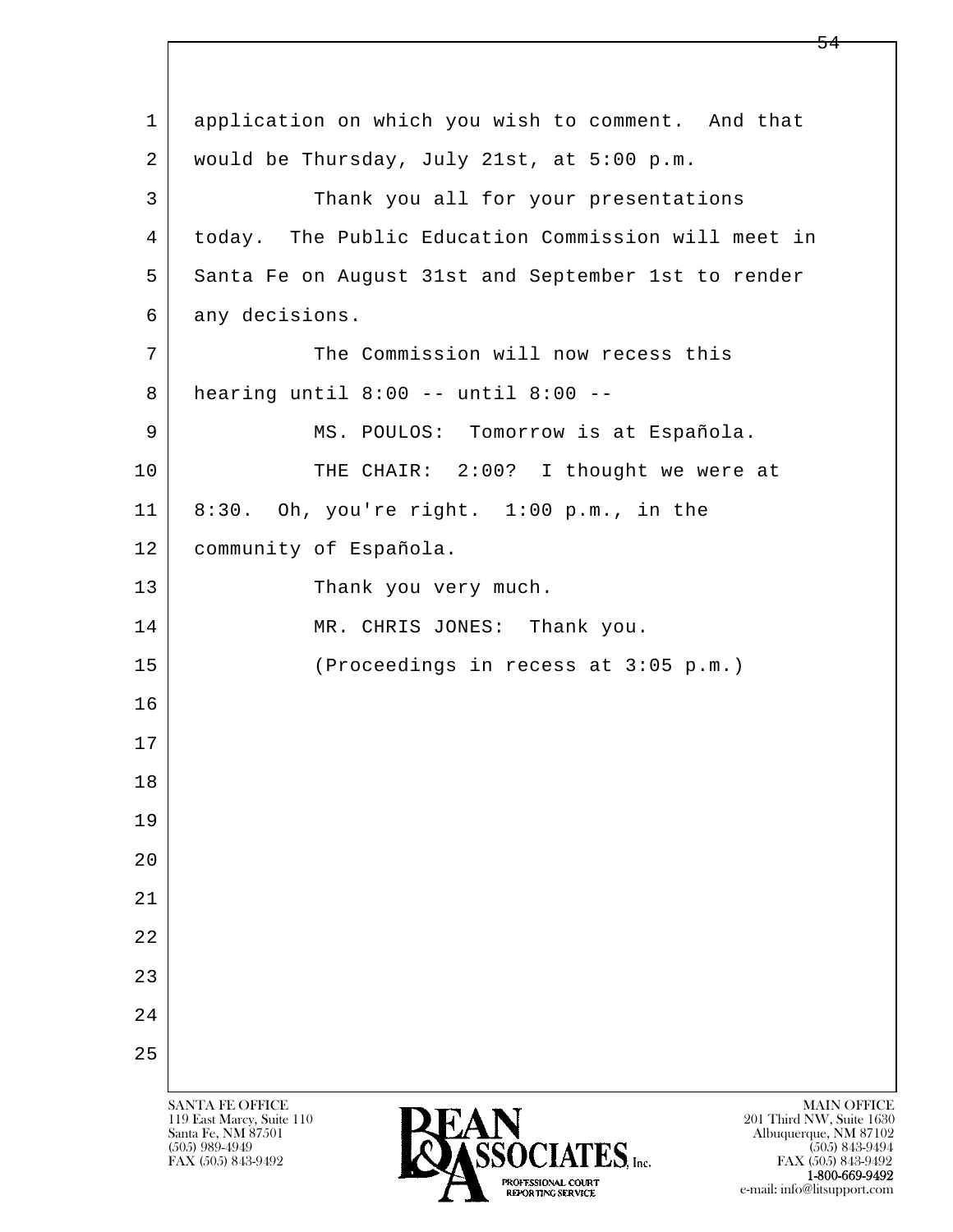| $\mathbf 1$    | BEFORE THE PUBLIC EDUCATION COMMISSION                                                                                                |
|----------------|---------------------------------------------------------------------------------------------------------------------------------------|
| 2              | STATE OF NEW MEXICO                                                                                                                   |
| 3              |                                                                                                                                       |
| 4              |                                                                                                                                       |
| 5              | REPORTER'S CERTIFICATE                                                                                                                |
| 6              | I, Cynthia C. Chapman, RMR, CCR #219, Certified                                                                                       |
| $\overline{7}$ | Court Reporter in the State of New Mexico, do hereby                                                                                  |
| 8              | certify that the foregoing pages constitute a true                                                                                    |
| 9              | transcript of proceedings had before the said NEW                                                                                     |
| 10             | MEXICO PUBLIC EDUCATION COMMISSION, held in the State                                                                                 |
| 11             | of New Mexico, County of Bernalillo in the matter                                                                                     |
| 12             | therein stated.                                                                                                                       |
| 13             | In testimony whereof, I have hereunto set my                                                                                          |
| 14             | hand on August 1, 2016.                                                                                                               |
| 15             |                                                                                                                                       |
| 16             |                                                                                                                                       |
| 17             | Cynthic C. Chapman RMR-CRR, NM CCR #219                                                                                               |
| 18             | BEAN & ASSOCIATES, INC.<br>201 Third Street, NW, Suite 1630                                                                           |
| 19             | Albuquerque, New Mexico 87102                                                                                                         |
| 20             |                                                                                                                                       |
| 21             |                                                                                                                                       |
| 22             |                                                                                                                                       |
| 23             |                                                                                                                                       |
| 24             |                                                                                                                                       |
| 25             | Job No.: 5997L                                                                                                                        |
|                | <b>SANTA FE OFFICE</b><br><b>MAIN OF</b><br>119 East Marcy, Suite 110<br>201 Third NW, Suite<br>Santa Fe, NM 87501<br>Albuquerque, NM |

(505) 989-4949<br>FAX (505) 843-9492

SSOCIATES, Inc. **PROFESSIONAL COURT<br>REPORTING SERVICE** 

MAIN OFFICE<br>Third NW, Suite 1630<br>Duquerque, NM 87102<br>(505) 843-9492<br>1-800-669-9492<br>10/20169-9492<br>1: prodottermont com e-mail: info@litsupport.com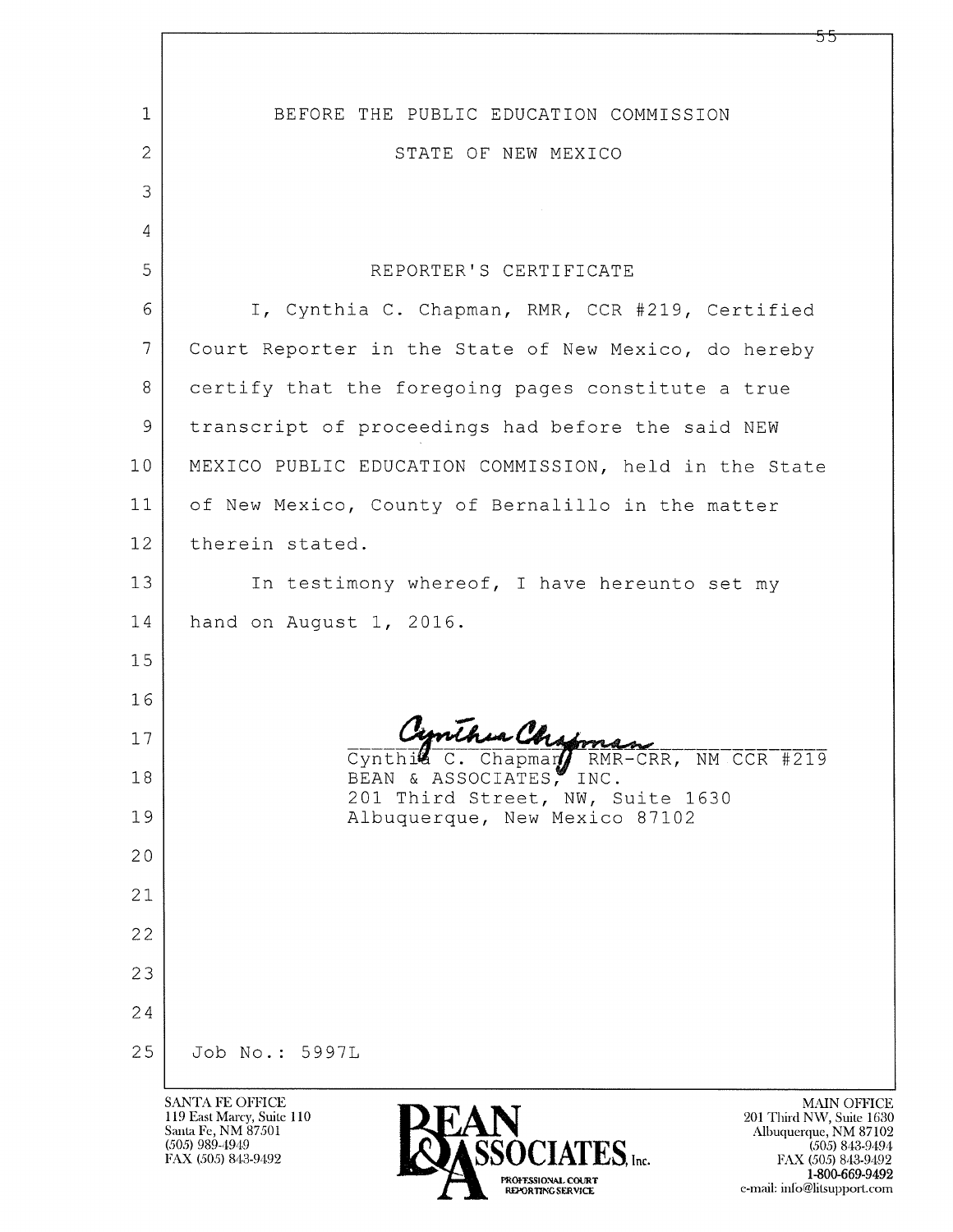

## **STATE OF NEW MEXICO** PUBLIC EDUCATION DEPARTMENT 300 DON GASPAR SANTA FE, NEW MEXICO 87501-2786 Telephone (505) 827-5800 www.state.nm.us

**HANNA SKANDERA** SECRETARY OF EDUCATION **SUSANA MARTINEZ** Governor

## VISITORS ATTENDING PUBLIC EDUCATION HEARING

For STAT Charter School

July 18, 2016 Please Sign-in

| Name<br>(Print)                   | Representing                    |
|-----------------------------------|---------------------------------|
| Danielle Miranda                  | TAT Charlee                     |
| <u>tehan Cole</u>                 | HT Charter                      |
| 0e ARAYIO<br>11a Velasquez        | Charter                         |
| 'Oria V                           | STAT Charter                    |
| PETTY RINN                        | The Breakthough Solit Lovepoorp |
| HRIS JON                          | STAT CHARTER                    |
| rish Ruiz                         |                                 |
| Sabriel Ramsey                    | I Headstert                     |
| <u>arolyn Gastys</u>              | AT Charte                       |
| Lee                               |                                 |
| canos in                          | Seff                            |
| Jones                             | Supporte 5 STAT Charleshol      |
|                                   |                                 |
|                                   | <b>Exprest</b>                  |
|                                   |                                 |
| $Siga/a$ , Ph.D                   |                                 |
|                                   |                                 |
|                                   |                                 |
| <u>I Gener</u><br>Kances          |                                 |
| Muthis<br>mill cus                | Kunngsteit for Career!          |
| heua Christodou<br>0 <sub>L</sub> |                                 |
| <u>Martin</u>                     | 477                             |
| Bacc                              |                                 |
|                                   | ABC Commany School              |
| Andres Gonzulez                   |                                 |
| Martha Gonrales                   | STAT                            |
| Jenny Salin                       | $\gamma \gtrsim \epsilon$       |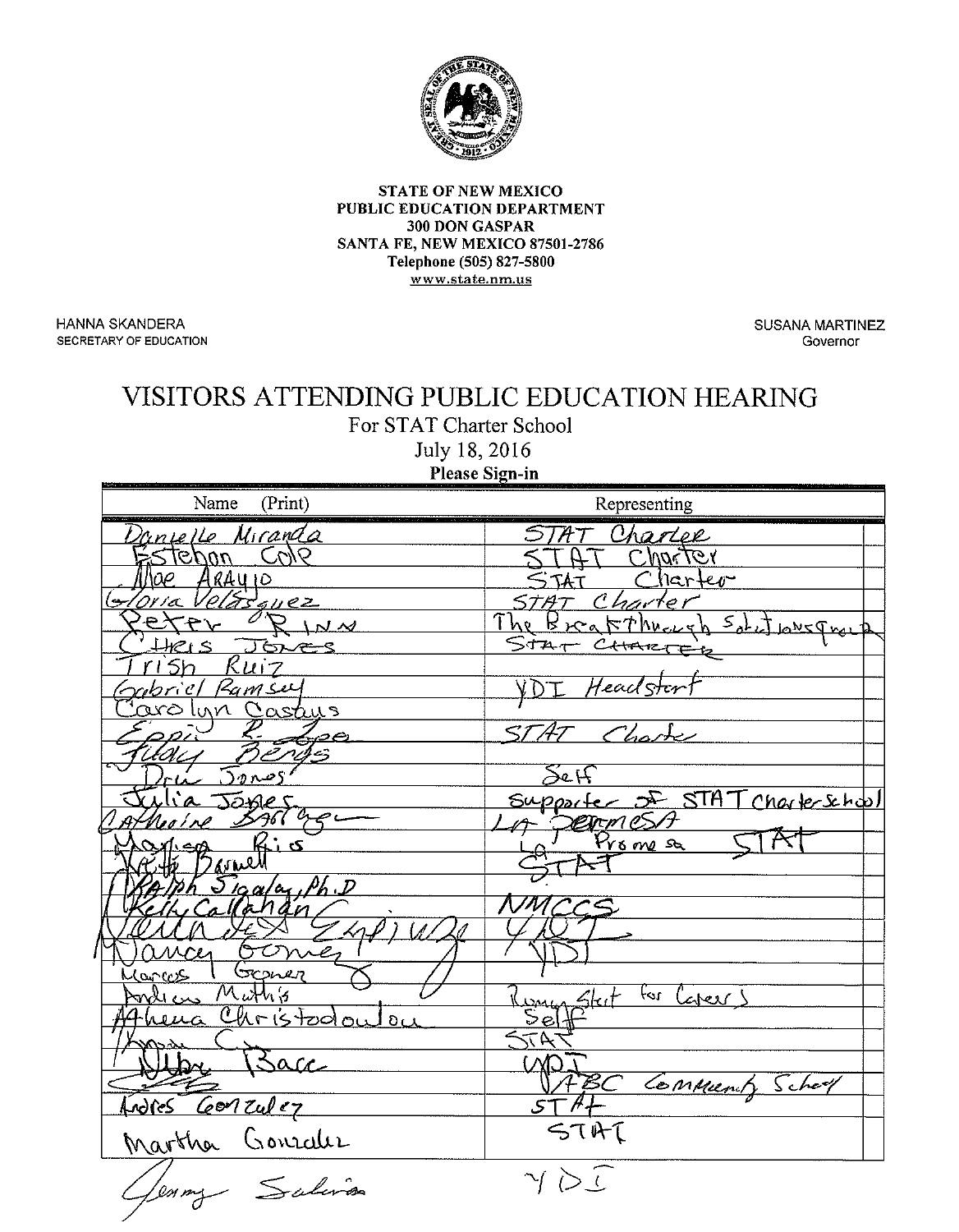| Name (Print)                   |                                |
|--------------------------------|--------------------------------|
| $\overline{M}$<br><u>Fevro</u> | Representing<br>Project Moters |
|                                |                                |
|                                |                                |
|                                |                                |
|                                |                                |
|                                |                                |
|                                |                                |
|                                |                                |
|                                |                                |
|                                |                                |
|                                |                                |
|                                |                                |
|                                |                                |
|                                |                                |
|                                |                                |
|                                |                                |
|                                |                                |
|                                |                                |
|                                |                                |
|                                |                                |
|                                |                                |
|                                |                                |
|                                |                                |
|                                |                                |
|                                |                                |
|                                |                                |
|                                |                                |
|                                |                                |
|                                |                                |
|                                |                                |
|                                |                                |
|                                |                                |
|                                |                                |
|                                |                                |
|                                |                                |
|                                |                                |
|                                |                                |
|                                |                                |
|                                |                                |
|                                |                                |
|                                |                                |
|                                |                                |
|                                |                                |
|                                |                                |
|                                |                                |
|                                |                                |
|                                |                                |
|                                |                                |
|                                |                                |
|                                |                                |
|                                |                                |
|                                |                                |
|                                |                                |
|                                |                                |
|                                |                                |
|                                |                                |
|                                |                                |
|                                |                                |
|                                |                                |
|                                |                                |
|                                |                                |
|                                |                                |
|                                |                                |
|                                |                                |
|                                |                                |